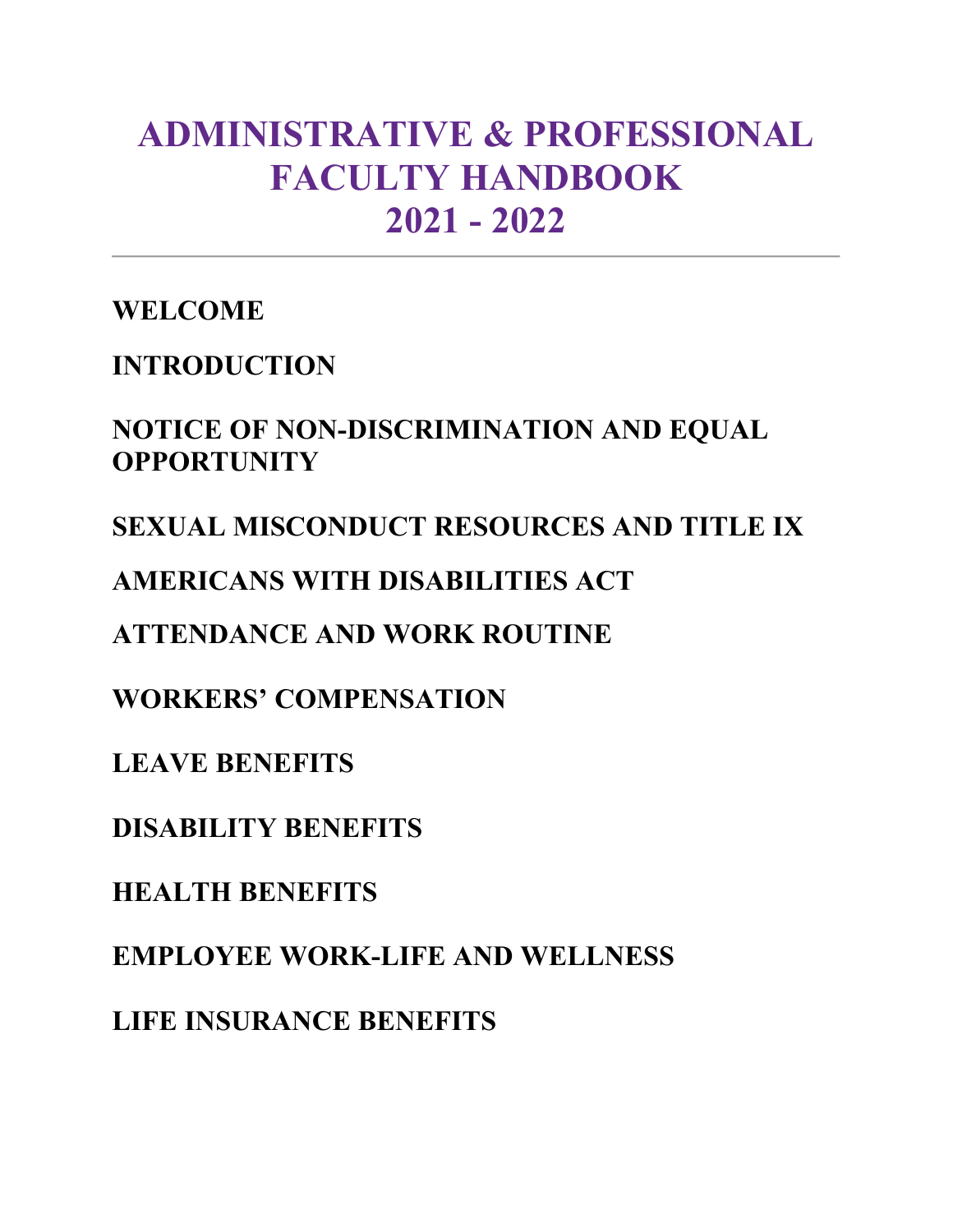# **ADMINISTRATIVE & PROFESSIONAL FACULTY HANDBOOK continued**

**RETIREMENT BENEFITS** 

**SUPPLEMENTAL RETIREMENT ACCOUNTS**

**VOLUNTARY BENEFITS**

**PROFESSIONAL DEVELOPMENT**

**INFORMATION TECHNOLOGY**

**CAMPUS BASICS** 

**SAFETY IN THE WORKPLACE – JMU POLICE** 

**WORKPLACE CONFLICT RESOLUTION OPTIONS**

**LEAVING EMPLOYMENT**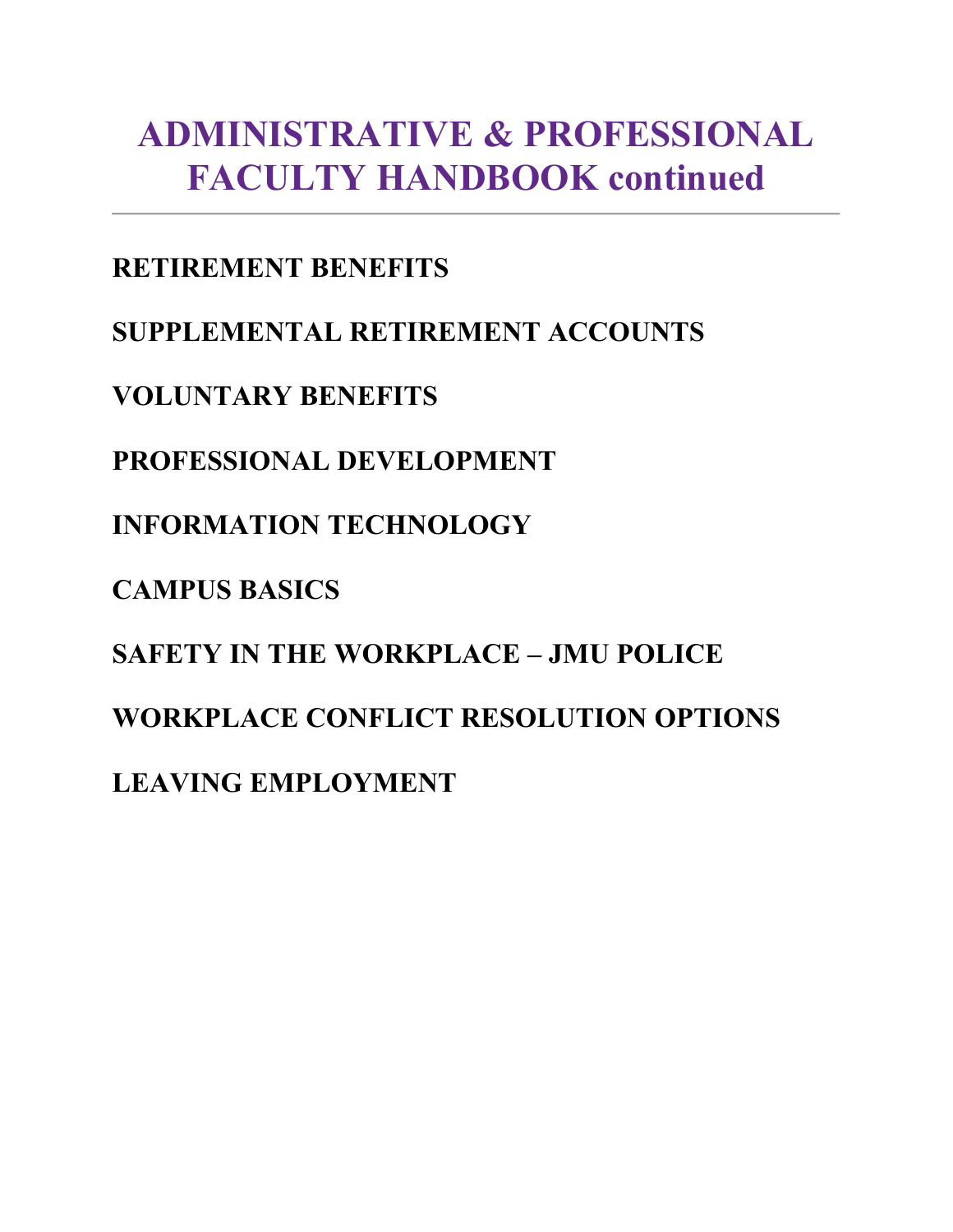# **WELCOME**

I'd like to personally welcome you to James Madison University. It's an exciting time for us as we look to the future and continue to grow, adapt, and respond to the needs and dreams of our employees, our community, our students and the many partners we have around the country and the world!

James Madison University provides many opportunities for personal and professional growth, and the Human Resources office is here to help you navigate through your employment and assist however we are able.

This handbook is one way for us to provide information that is relevant to your employment with JMU. You can also find many helpful resources on our [website.](http://www.jmu.edu/humanresources/) Our office is located at 752 Ott Street in the [Wine-Price](http://www.jmu.edu/map/regions/north-campus.shtml) building and we are glad to serve you there in person as well. The Human Resources direct phone number is 540-568-6165.

JMU is recognized nationally for many things: academic quality, teaching excellence, student retention, graduation rates, community engagement, environmental and social responsibility, athletics, campus beauty and hospitality. Recognition like this happens, in large part, because of the dedicated people who work here… people like you.

Again, welcome to James Madison University.

Chuck Flick HR Director

*Human Resources is dedicated to customer service, a positive approach to change and the pursuit of excellence that promotes university and individual success.*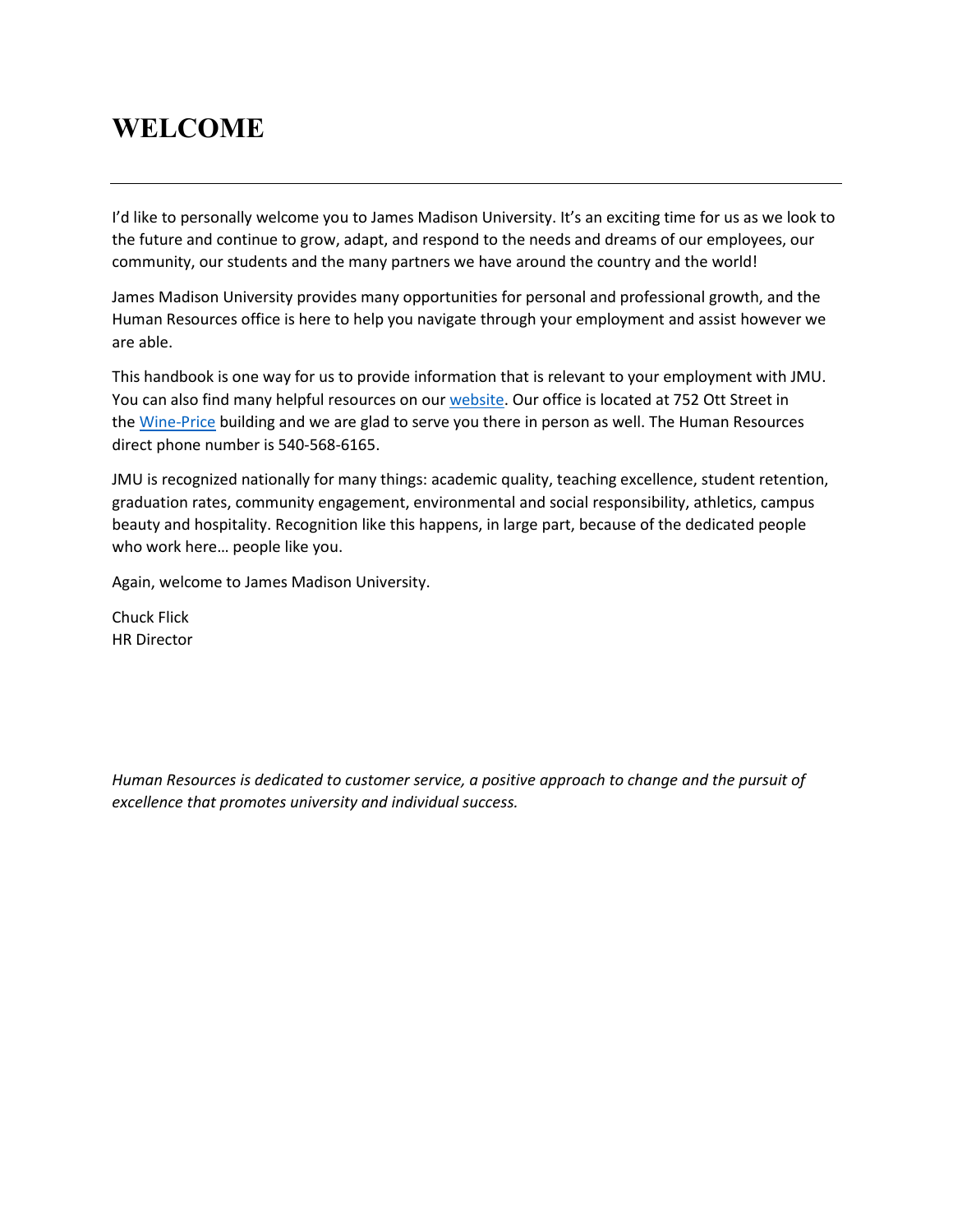# **INTRODUCTION**

Administrative faculty and professional faculty are normally referred to collectively, as both require advanced learning acquired by prolonged formal instruction and/or specialized training and work experience. However, the university recognizes administrative faculty and professional faculty as distinct position types.

*Administrative Faculty* positions are generally senior administrators who perform work related to the management of the educational and general activities of the university, for at least fifty percent of their work. Typically, administrative faculty serve in executive leadership roles such as vice president, provost, vice provost, dean, assistant or associate vice president, assistant or associate vice provost or assistant or associate dean. Other administrative faculty roles can include (1) those responsible for the administrative direction of separately designated divisions or departments of institutional activity; (2) positions whose primary responsibility is to attract external funds; or (3) positions that are characterized by active, continuing involvement in formulating, interpreting and implementing institutional policy and exercise substantial independence, authority and discretion in areas such as program planning, design and allocation of resources. The organizational reporting relationship for administrative faculty is normally not lower than three levels below Executive Council positions. For Academic Affairs, this would include: Vice Provost/Dean (level 1), Academic Unit Head/Director (level 2) and Associate Director (level 3).

*Professional Faculty* require advanced learning and experience acquired by prolonged formal instruction and/or specialized work experience. Typical professional faculty positions are librarians, counselors, coaches, physicians, lawyers, engineers and architects. Other professional positions may support education, research, University Life and other such activities. Professional faculty positions must require the incumbent to regularly exercise professional discretion and judgment and to produce work that is intellectual and varied and is not standardized.

Administrative and professional faculty members are generally appointed on an annual basis by the president, on the recommendation of the appropriate vice president. In special circumstances, a contract for two years may be negotiated for an A&P faculty member's continued employment. Such a contract requires prior approval from the appropriate vice president, after consultation with the other vice presidents.

### **Role in Governance**

Authority for the governance of the university is vested in the Board of Visitors (BOV) by the Commonwealth of Virginia. The BOV is responsible for generally directing the affairs of the university, and for appointing the president as the chief executive officer of the university. The president, with the approval of the BOV, has exercised his authority to create an administrative system of divisions and areas within the university, including the Division of Academic Affairs, headed by the provost. The provost, with the approval of the BOV and the president, has exercised his authority to create a system of administrative areas and colleges within the division. A&P faculty members are generally involved in the governance of the university through this administrative structure.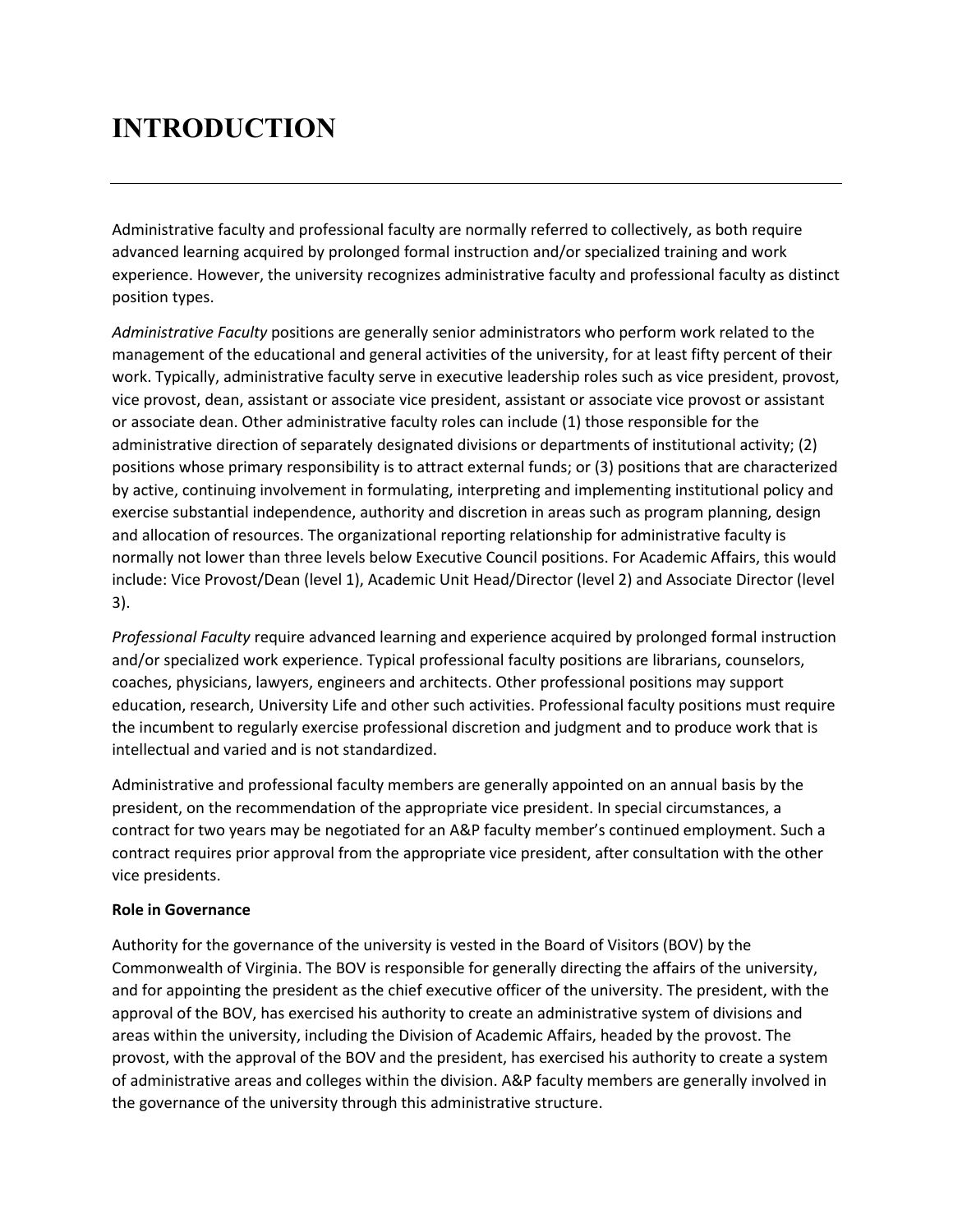This handbook is designed as a resource for A&P faculty members at James Madison University. Official university policy on A&P faculty always takes precedence over the content of this site.

#### **Contracts for Administrative & Professional Faculty Members**

1. Initial Appointment: A contract for employment of an A&P faculty member may be entered into at any time for a term of up to one year, with the end date of the appointment to be set as the next June 30 after the appointment date. As an exception to the one-year initial term limit, with the appropriate vice president's prior approval, if an initial appointment begins no earlier than May 1, the end date may be set as June 30 of the following year. Thereafter, the appointment will be on an annual basis from July 1 until June 30. The appointment of an A&P faculty member is generally on a fiscal and not an academicyear basis.

2. Reappointment: Reappointment is typically made on an annual basis for a 12-month contractual period and is based on satisfactory performance and the needs of the university. A&P faculty members have no legitimate expectation of continuation of their appointments past the end of the contract term, and reappointment is at the discretion of the university. Reappointments are effective as of July 1 of each year, unless otherwise specified in the terms of the contract. The university will notify the faculty member if it is determined the faculty member's contract will not be renewed. All non-renewals will be processed according to the policies and procedures of JMU.

*3. Optional two-year reappointment contract*: If it is determined to be in the university's best interest to enter into a two-year contract with a specific A&P faculty member, such a contract may be established with approval from the appropriate vice president after consultation with the other vice presidents. For faculty members not reporting under a vice president, the president will determine whether a two-year contract is appropriate.

Criteria for a two-year reappointment contract may include the critical need for the continuation of the faculty member's employment, demonstrated exceptional service to the institution, or other appropriate justification for the university's decision to extend the length of the faculty member's appointment.

To be eligible for a two-year contract, the faculty member must have at least 15 years of full-time service with James Madison University and have an overall history of at least satisfactory performance. Fifteen years is calculated on 180 months of full-time service. There may be breaks in service and the service years may consist of any combination of full-time classified, instructional and A&P faculty employment. Periods of part-time employment are not counted.

4. It is within the discretion of the university to grant a two-year contract, and no A&P faculty member has a right to demand or entitlement to a two-year contract.

5. If a two-year contract is established, it will automatically renew for additional two-year terms, unless the university notifies the faculty member that the contract will not be renewed. All nonrenewals will be processed according to the policies and procedures of JMU.

[Administrative & Professional Faculty Employment Agreement](https://www.jmu.edu/humanresources/_files/contract-ap.doc)

[Faculty Handbook](http://www.jmu.edu/facultysenate/facultyhandbook/index.shtml)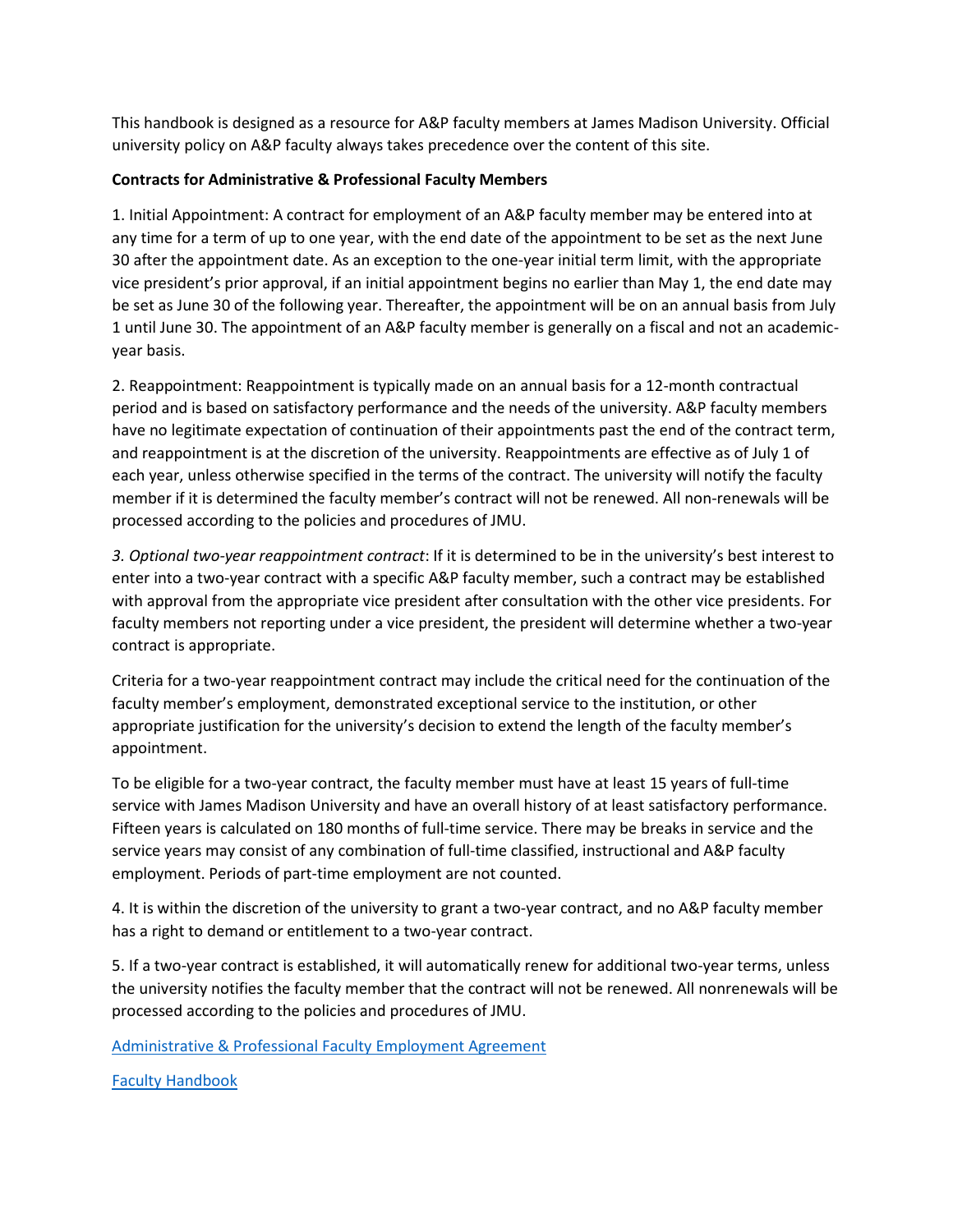#### **About JMU**

#### <https://www.jmu.edu/about/index.shtml>

#### **JMU Organizational Chart**

<https://www.jmu.edu/president/offices-and-staff/org-chart.shtml>

#### **HR Communications**

We want you to be connected and informed:

- HR's [website](http://www.jmu.edu/humanresources/) is filled with information for your employment satisfaction
- You will receive emails with a link to view your monthly [HR Update,](http://www.jmu.edu/humanresources/cpc/hr-horizons-update/index.shtml) an employee-centered, electronic newsletter
- Join the conversation on Twitter [@JMUJobs](https://twitter.com/jmujobs)
- If you are an administrative assistant or administrator, send a request to [humanresources@jmu.edu](mailto:humanresources@jmu.edu) to join the HR Alerts for Admins ListServ to receive timely announcements and need to know information
- New employees are automatically added to the New Employee ListServ; one of many ways Human Resources provides you with JMU community information beyond what you may have already learned and experienced through HR's Dukes at Work onboarding program

Wondering who to call with specific questions? See [Services We Provide](http://www.jmu.edu/humanresources/services.shtml) for a list of HR services provided and the primary contact person for that service.

#### **Links of Interest**

JMU Policy [1335](https://www.jmu.edu/JMUpolicy/policies/1335.shtml) - Terms and Conditions of Employment for Administrative & Professional Faculty

JMU Policy [1307](https://www.jmu.edu/JMUpolicy/policies/1307.shtml) - Performance Evaluation of Administrative & Professional Faculty

JMU Policy [1339](https://www.jmu.edu/JMUpolicy/policies/1339.shtml) - Negotiated Amicable Separation Agreements for Administrative & Professional Faculty

Department of Human Resource Management Policy [1.57-](http://web1.dhrm.virginia.gov/itech/hrpolicy/pol1_57.html)Severance Benefits

#### **University Policy Manual**

Visit the [University Policy Committee's website](http://www.jmu.edu/JMUpolicy/index.shtml) to research policies that have a broad impact on the university's people and processes. Find out about smoking regulations, weapons, animals, and drones on campus, university bulletin boards, what to do with found items, or how to claim lost items.

The UPC ListServ is a great way to stay informed on new and revised policies. An opt-in feature allowing you to join the ListServ is available on the Home and Ask Questions pages at [http://www.jmu.edu/JMUpolicy.](http://www.jmu.edu/JMUpolicy)

As a result of subscribing to the ListServ, employees receive notices when: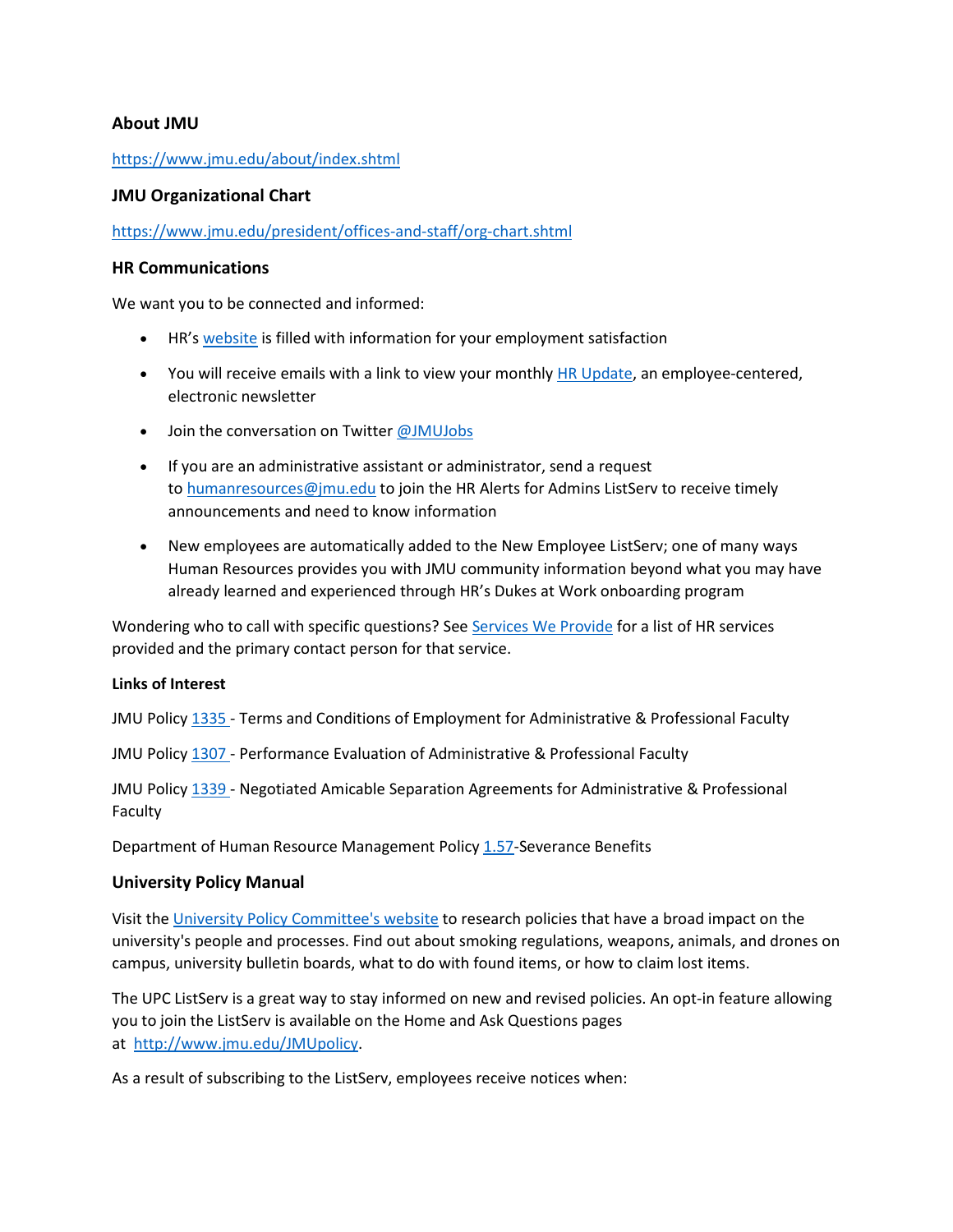- Policies are updated
- Policies are posted for public review
- The semi-annual policy change notification report has been posted on the site

#### [Summary of Key Policies](https://www.jmu.edu/humanresources/_files/policy-summary-acknowledgement.pdf)

Other important responsibilities are listed in policies found in the published regulations of the university (such as the *[Manual of Policies and Procedures](http://www.jmu.edu/JMUpolicy/)*, the [Finance Procedures Manual,](http://www.jmu.edu/financemanual/index.shtml) and the policies of various administrative divisions or departments, as well as the policies and procedures of the various colleges and academic units), and in laws and regulations of the Commonwealth of Virginia and the United States of America.

#### **Personnel Data**

You have the right to review your personnel file by contacting the Human Resources office to arrange an appointment. When you change your home address, marital status, number of dependents, beneficiary, or similar information, you should notify [a Benefits Specialist](https://www.jmu.edu/humanresources/benefits/index.shtml) in Human Resources.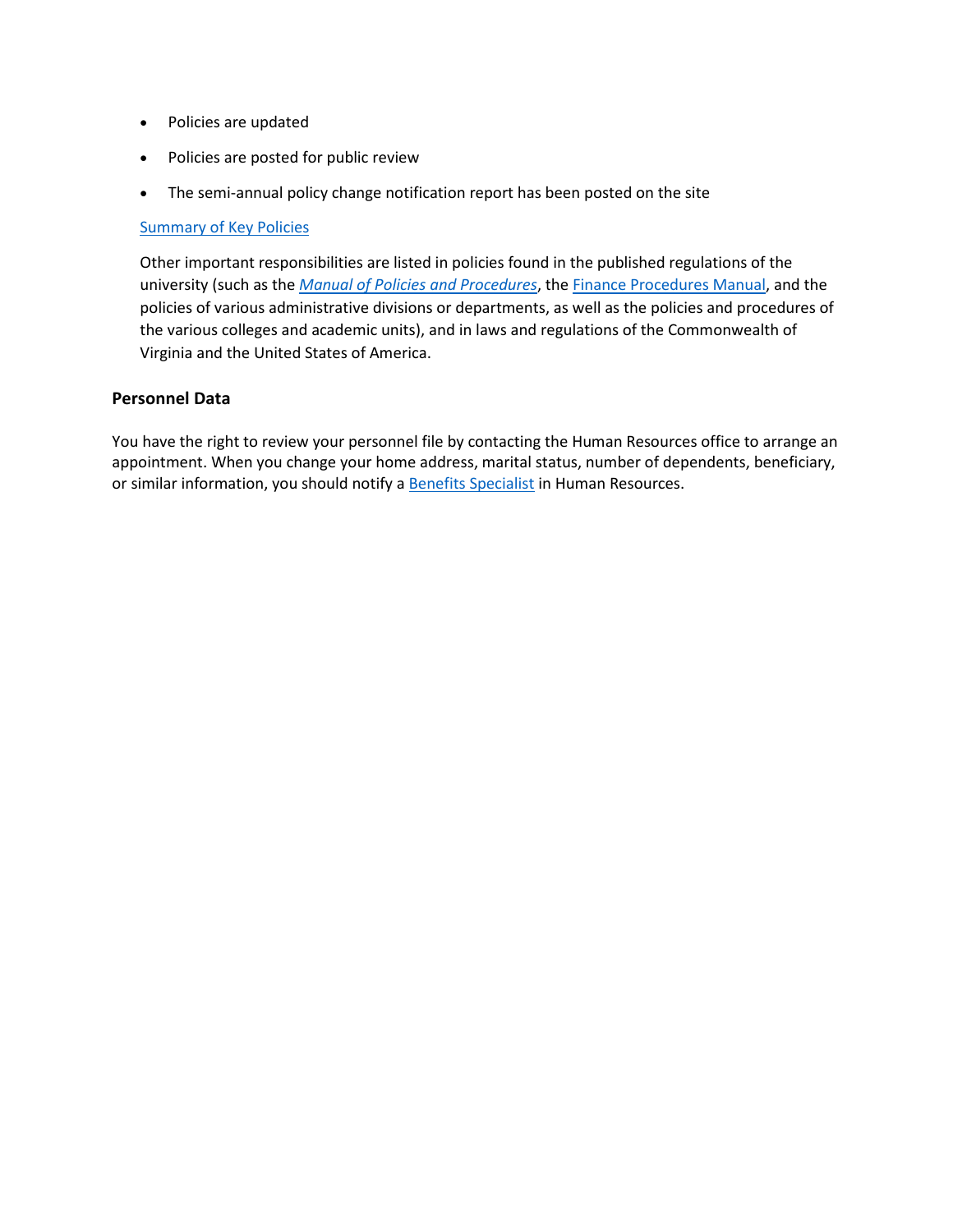# **NOTICE OF NON-DISCRIMINATION AND EQUAL OPPORTUNITY**

James Madison University does not discriminate on the basis of age, disability, race or color, national or ethnic origin, political affiliation or belief, religion, sex, sexual orientation, gender identity or expression, veteran status, parental status (including pregnancy), marital status, family medical or genetic information, in its employment, educational programs, activities, and admissions. JMU complies with all applicable federal and state laws regarding non-discrimination, affirmative action, and anti-harassment. The responsibility for overall coordination, monitoring and information dissemination about JMU's program of equal opportunity, non-discrimination, and affirmative action is assigned to the Office of Equal Opportunity. Inquiries or complaints may be directed to the Office of Equal Opportunity: (540)568-6991, [OEO homepage,](https://www.jmu.edu/oeo/index.shtml) [oeo@jmu.edu](mailto:oeo@jmu.edu)

JMU prohibits sexual and gender-based harassment including sexual harassment and sexual assault and other forms of inter-personal violence. The responsibility for overall coordination, monitoring and information dissemination about JMU's Title IX program is assigned to the Title IX Coordinator. Inquiries or complaints may be directed to the [Title IX](https://www.jmu.edu/access-and-enrollment/titleIX/index.shtml) Coordinator: Amy Sirocky-Meck (540)568-5219, Title IX [homepage,](https://www.jmu.edu/access-and-enrollment/titleIX/index.shtml) [titleix@jmu.edu.](mailto:titleix@jmu.edu)

# **SEXUAL MISCONDUCT RESOURCES AND TITLE IX**

JMU is a learning, working, and living environment free from gender and sex-based discrimination including sexual harassment and sexual misconduct. JMU has two policies that address sexual harassment and sexual misconduct. [JMU Policy 1346](https://www.jmu.edu/JMUpolicy/policies/1346.shtml) - Title IX Sexual Harassment pertains to incidents of sexual harassment, sexual assault, dating violence, domestic violence, and stalking that occur within university programs and activities, including employment. [JMU Policy 1340](https://www.jmu.edu/JMUpolicy/policies/1340.shtml) - Sexual Misconduct addresses sexual misconduct outside the scope of Policy 1346. These policies are for all members of the university community.

JMU employees are designated as *Responsible Employees*. Responsible Employees are obligated to report all disclosures of sexual harassment and sexual misconduct that they learn about during the course of their employment to the Title IX Office. Employees may receive disclosures from students, faculty, or staff regarding incidents of sexual misconduct which they are responsible for reporting to Title IX. Employees can report information directly to the Title IX Coordinator or the Title IX Office via email, in person, or over the phone. This assures that Title IX can then reach out to the party who experienced harm to provide information about resources and support available through the university.

Employees may also report information to their [HR Consultant,](http://www.jmu.edu/humanresources/hrc/index.shtml) who will forward the report to the Title IX Office.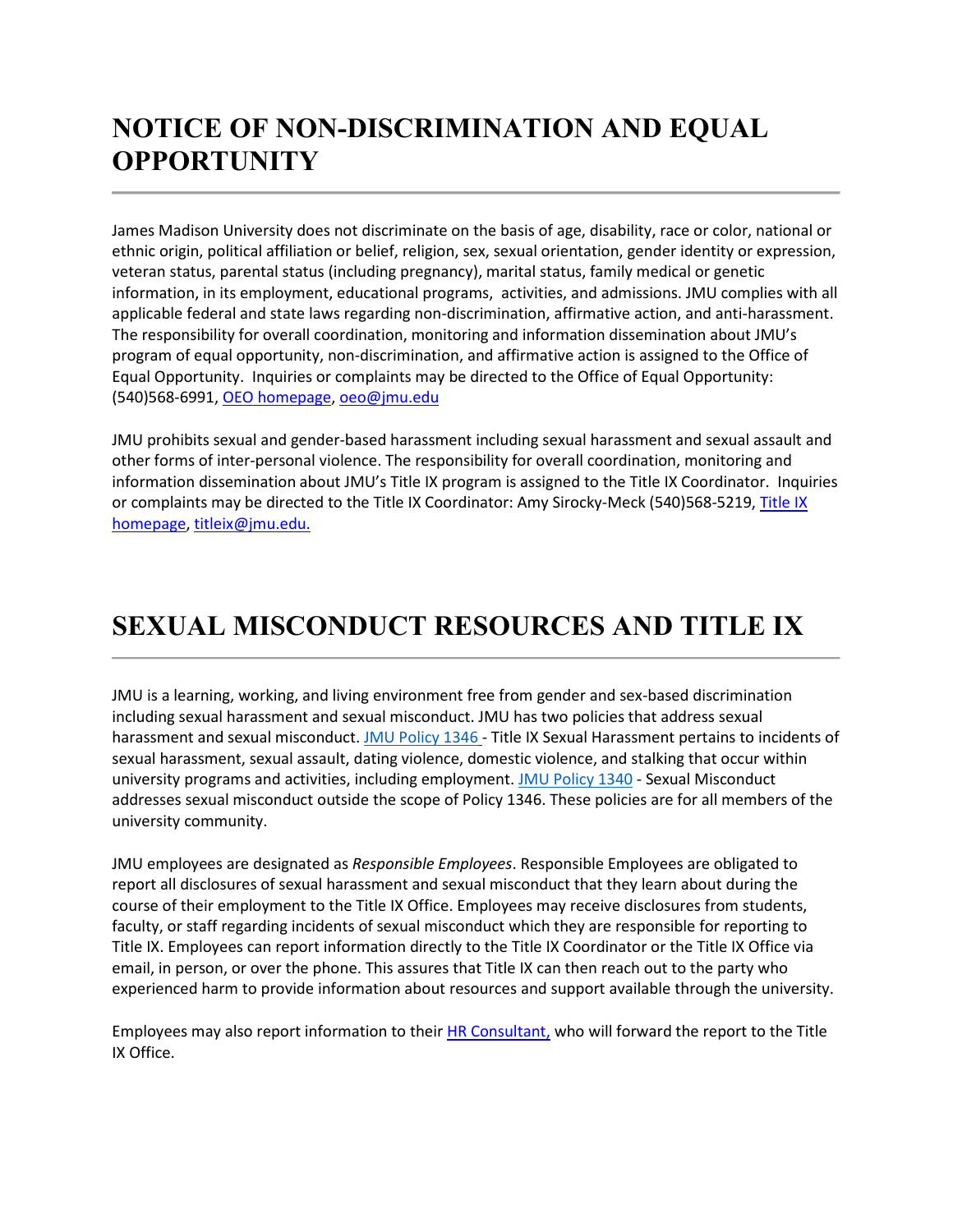Title IX compliance and reporting at JMU is managed by the [Title IX Office.](http://www.jmu.edu/access-and-enrollment/titleIX/index.shtml) Amy Sirocky-Meck serves as the university's Title IX Coordinator. The Title IX Office can provide guidance on resources and support available, legal and/or campus conduct processes, and provide supportive measures including, but not limited to, No Contact Orders and temporary changes to work schedule and/or location to individuals who have experienced harm.

The Title IX office also oversees the university's efforts in understanding campus climate regarding sexual harassment and sexual misconduct and provides campus-wide education and training on Title IX. On their website, you can learn more about

- [Title IX](http://www.jmu.edu/access-and-enrollment/titleIX/index.shtml)
- [Title IX Staff and Officers](https://www.jmu.edu/access-and-enrollment/titleIX/profile-titleix-officers.shtml)
- [JMU Campus Resources](http://www.jmu.edu/access-and-enrollment/titleIX/resources/index.shtml)
- [UHC Survivor Advocacy](https://www.jmu.edu/healthcenter/survivor-advocacy/Resources.shtml)
- Making a Report
- [Title IX Training](https://www.jmu.edu/access-and-enrollment/titleIX/training-and-classes/training.shtml)

# **AMERICANS WITH DISABILITIES ACT**

The university will provide reasonable accommodations to qualified individuals with documented disabilities to ensure equal access and equal opportunities with regard to university employment, university educational opportunities, and the university's programs and services [JMU Policy 1331.](http://www.jmu.edu/JMUpolicy/1331.shtml)

Inquiries or requests for reasonable accommodations for disabilities may be directed to [benefits@jmu.edu,](mailto:benefits@jmu.edu) 540-568-3593.

Virginia Human Rights Act – [Reasonable Accommodations for Disability](https://www.oag.state.va.us/files/OCR/OUTREACH_) 

[Campus Accessibility website](https://www.jmu.edu/accessibility/index.shtml) 

*The JMU ADA and Section 504 Coordinator is the Director of the Office of Equal Opportunity, 540-568- 6991, [OEO,](http://www.jmu.edu/oeo/index.shtml) [oeo@jmu.edu](mailto:oeo@jmu.edu)*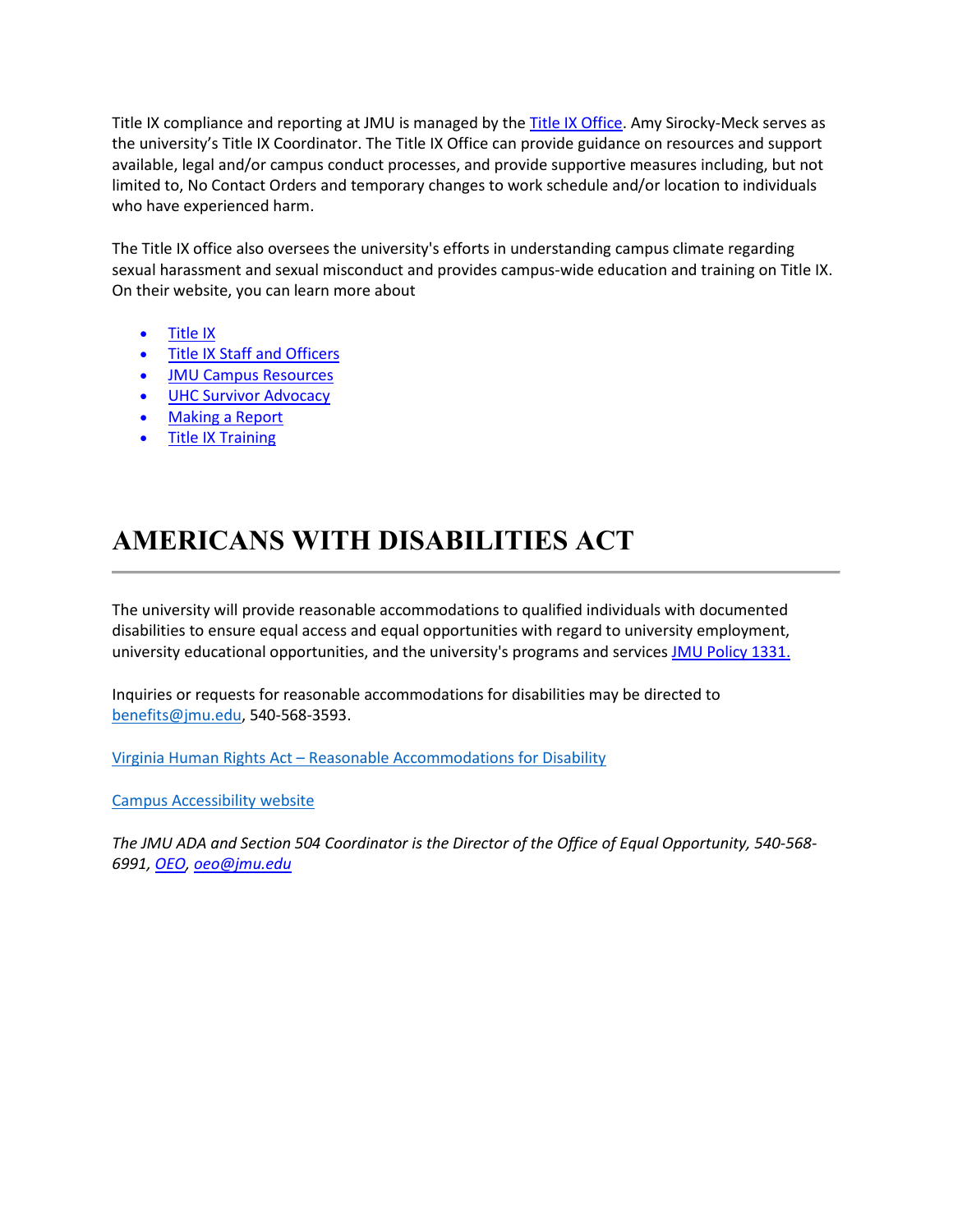# **ATTENDANCE AND WORK ROUTINE**

# **Recording Time/Attendance**

Full-time, non-exempt and exempt employees must report leave taken to Human Resources by using the Leave feature in MyMadison, where employees can add or edit leave requests and view balances.

### **Alternative Work Schedules** [JMU Policy 1310](https://www.jmu.edu/JMUpolicy/1310.shtml)

In some instances, alternative work schedules may be necessary to provide effective services to the university community. When feasible, the university also tries to provide employees with a work schedule that is flexible enough to allow an opportunity to balance work and other responsibilities. Alternative work schedules must be approved by your supervisor and may include flextime, job sharing and less-than-12-month agreements.

### **Holidays** [JMU Policy 1102](https://www.jmu.edu/JMUpolicy/1102.shtml)

The president of the university signs into effect each calendar year a schedule of official university holidays and pre-determined closings. The holiday schedule includes New Year's Day, Martin Luther King Jr. Day, Memorial Day, Juneteenth, Independence Day, and Thanksgiving. Pre-determined closings include a floating day for full-time JMU employees in lieu of Election Day as a holiday, the day after Thanksgiving, and a winter break. It may also include time for spring break and other appropriate holidays, up to the number set by the Commonwealth of Virginia as holidays for state employees. For a list of holidays during which the university will be closed, refer to the [HR website.](https://www.jmu.edu/humanresources/benefits/closings-holidays/index.shtml)

To receive holiday pay, employees must either work or be on paid leave the workday before and the workday after the holiday, with the exception of a holiday that falls on the first day of a pay period. Employees that are scheduled to begin employment or return from leave on the first workday of a pay period (10<sup>th</sup> or 25<sup>th</sup>) and that day is also a holiday, the first day of the pay period will be considered the first day worked and the employee will be eligible to receive holiday pay.

Employees working on holidays/recognition leave days may receive pay or compensatory leave for the number of holiday hours proportionate to their work schedules, not to exceed eight hours.

# **Closings, Class Cancellations and Exam Postponements Due to Inclement Weather or Emergencies** [JMU Policy 1309](https://www.jmu.edu/JMUpolicy/1309.shtml)

Decisions to close all non-essential university operations will be made by the Senior Vice President of Administration and Finance. When bad weather or another emergency situation causes the university to open late, close early or be closed for a full day, you will be compensated for the time off. Many employees are considered non-designated and are not required to work when the university is closed due to inclement weather or other emergency situations. However, to continue to provide services to students, some positions are considered designated and, as a condition of employment, must report to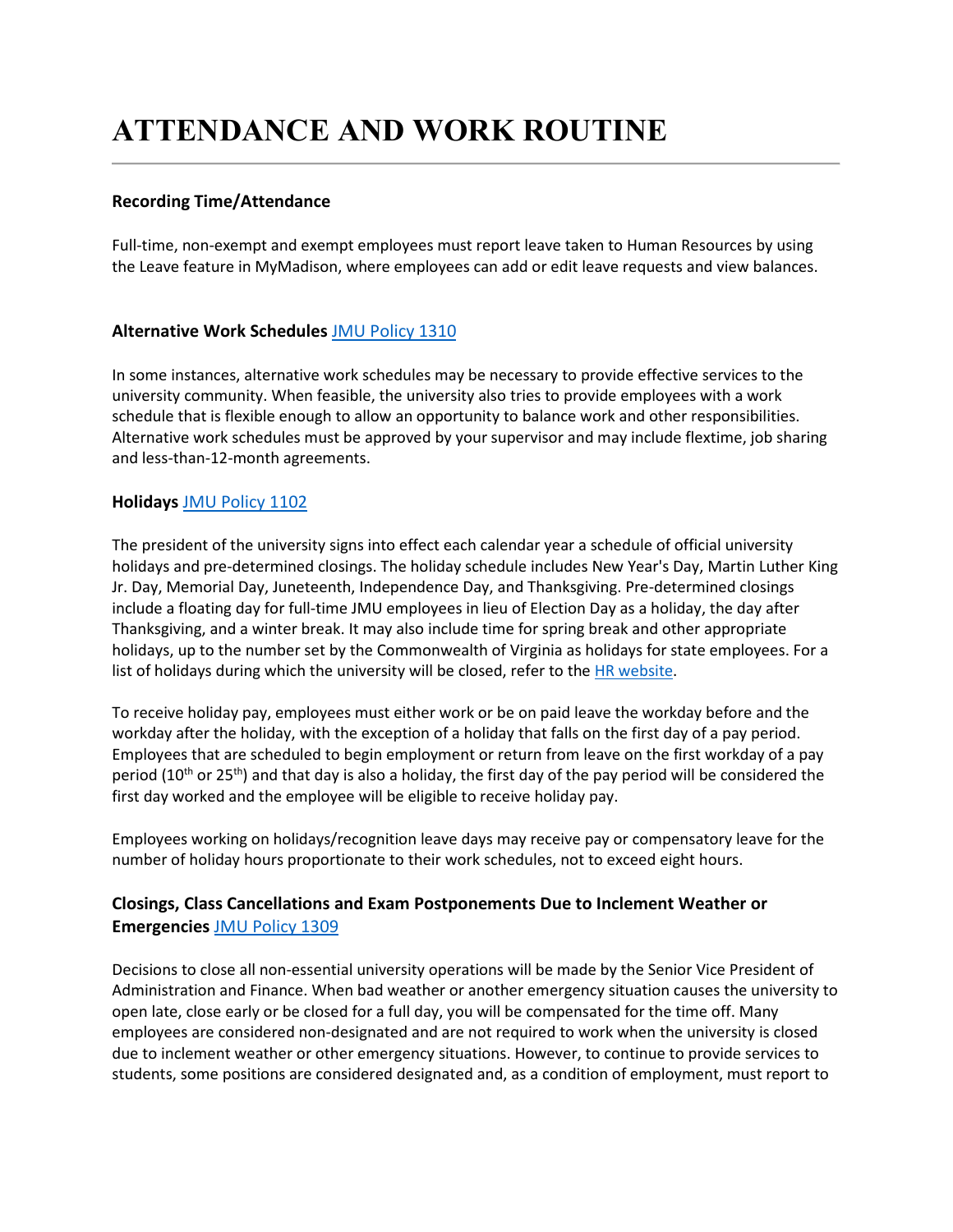work when the university is officially closed due to inclement weather or during other emergency conditions.

### **Break Time for Nursing Mothers**

In accordance with The Patient Protection and Affordable Care Act, which amended section 7 of the Fair Labor Standards Act (FLSA), James Madison University employees will be allowed reasonable, unpaid break time to express milk for a nursing child for up to one year after the child's birth, each time such employee has need to express milk. A specific location will be provided, other than a bathroom, which is shielded from view and free from intrusion from co-workers and the public. [JMU Policy 1341](https://www.jmu.edu/JMUpolicy/policies/1341.shtml) - Break Time for Nursing Mothers.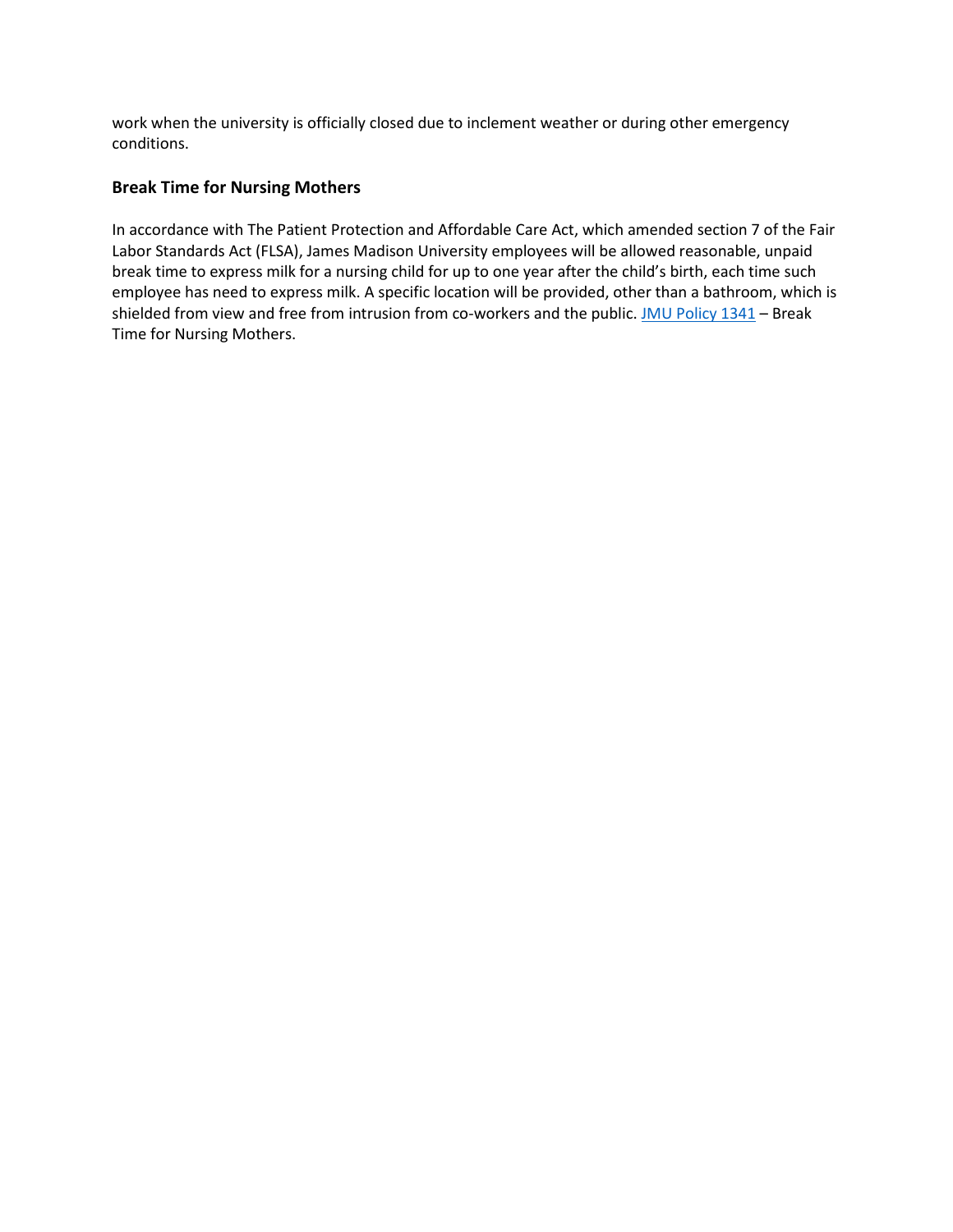# **WORKERS' COMPENSATION**

#### **Workers' Compensation/Return to Work** [JMU Policy 1312](http://www.jmu.edu/JMUpolicy/1312.shtml)

Report all job-related injuries and illnesses, no matter how minor, to your supervisor or to a Benefits Specialist, [benefits@jmu.edu,](mailto:benefits@jmu.edu) 540-568-3593 within 24 hours, or as soon as possible. The injury should be reported by completing the online [Accident/Incident Report.](https://www.jmu.edu/humanresources/benefits/workers-comp/index.shtml) Employees choose a treating physician from JMU's Panel of Physicians to receive Workers' Compensation benefits for approved claims.

In emergency situations, employees may seek treatment at Sentara RMH Emergency Room. A physician from JMU's Panel of Physicians must still be selected to provide follow-up care.

#### **Time Away From Work due to Workplace Illness/Injury**

- Time missed from work must be ordered by the chosen panel physician in order to be approved under Workers' Compensation.
- There is no change to an employee's regular pay if leave is available.
- The first seven calendar days are a waiting period and are submitted through the leave system in MyMadison. On the eighth day, Workers' Compensation will begin to reimburse the university on approved claims.
- After 21 calendar days, the first seven days of leave will be reimbursed as described by the Virginia Workers' Compensation Act.

#### **Workers' Compensation/Transitional Duty**

When possible, JMU will provide altered or transitional duty when prescribed by a Panel Physician. Transitional Duty Plans are evaluated on an individual basis, and revisited periodically to confirm effectiveness.

The Claim Form, Panel of Physicians, FAQ's and additional information can be found on [HR's Workers'](http://www.jmu.edu/humanresources/benefits/workers-comp/index.shtml)  [Compensation website.](http://www.jmu.edu/humanresources/benefits/workers-comp/index.shtml)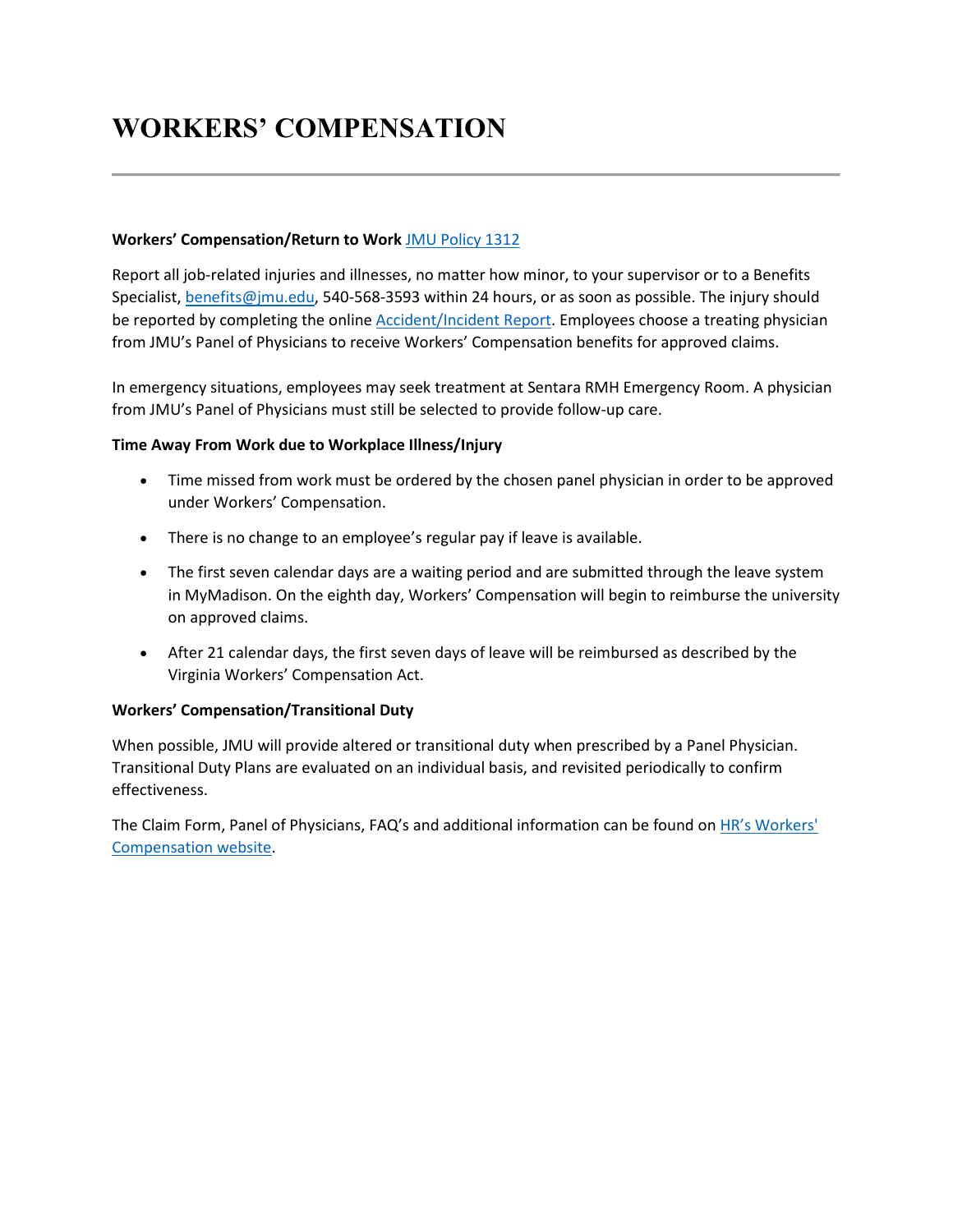# **LEAVE BENEFITS**

A&P faculty must track A&P Faculty Leave taken using [MyMadison,](https://login.jmu.edu/) where employees can add or edit leave requests or view leave balances.

Full-time A&P faculty members receive 24 days (192 hours) of A&P Faculty Leave per fiscal year (July 1 – June 30), to be taken for any purpose with the approval of your supervisor. A&P faculty members may carryover up to ten days (80 hours) of leave from one fiscal year to the next. Those with contracts of less than 12-months or those hired during the academic year receive a prorated amount of leave. Upon leaving state service, A&P faculty with 10 or more years of state service are paid for unused leave.

Also see A&P Faculty Leave [Frequently Asked Questions](https://www.jmu.edu/humanresources/benefits/leave/faculty-leave-faq.shtml) and [Leave Types for Full-Time Faculty.](https://www.jmu.edu/humanresources/benefits/leave/ft-faculty.shtml)

# **Bereavement Leave**

All A&P faculty will have three days (24 hours) of bereavement leave available for each leave year (January 10 – January 9) as needed. The leave can be taken by an employee to grieve the loss of an immediate family member (defined as spouse, child, or parent), prepare for and attend their funeral, and/or attend to any other immediate post-death matters.

Bereavement Leave can be taken in any increment, the minimum being .25 hour, and must be approved by a supervisor. To use the Bereavement leave select "BL TAKEN" from the drop down menu in MyMadison.

# **Civil and Work-Related Leave** [DHRM Policy 4.05](http://web1.dhrm.virginia.gov/itech/hrpolicy/pol4_05.html)

Civil and work-related leave may be granted to serve on a jury, appear in court as a witness under subpoena, or to attempt resolution of work-related problems. Civil and work-related leave may also be taken when testing and/or interviewing for other state positions. Reasonable travel time may be included. If use of this leave for interviewing becomes excessive, it may be restricted. Supervisor advance approval is required for civil and work-related leave. Written verification may be required. Court documentation is required when serving on a jury or appearing in court as a witness.

# **Compensatory Leave**

A&P faculty members are considered exempt from the overtime provisions of the federal Fair Labor Standards Act (FLSA), and are not eligible for compensatory leave, except for hours worked (up to eight hours) on a scheduled holiday or inclement weather day.

Additional information may be found in DHRM Policy [3.10-](http://web1.dhrm.virginia.gov/itech/hrpolicy/pol3_10.html)Compensatory Leave or JMU Policy [1303-](https://www.jmu.edu/JMUpolicy/policies/1303.shtml) Provisions for Granting Overtime and Compensatory Leave.

# **Educational Leave** [DHRM Policy 4.15](http://web1.dhrm.virginia.gov/itech/hrpolicy/pol4_15.html)

Educational leave may be provided at the discretion of the university. It is limited to 12 months and may be granted with full, partial, or no pay for the purpose of allowing employees time to further their education through a course of study related to their work or that of the university.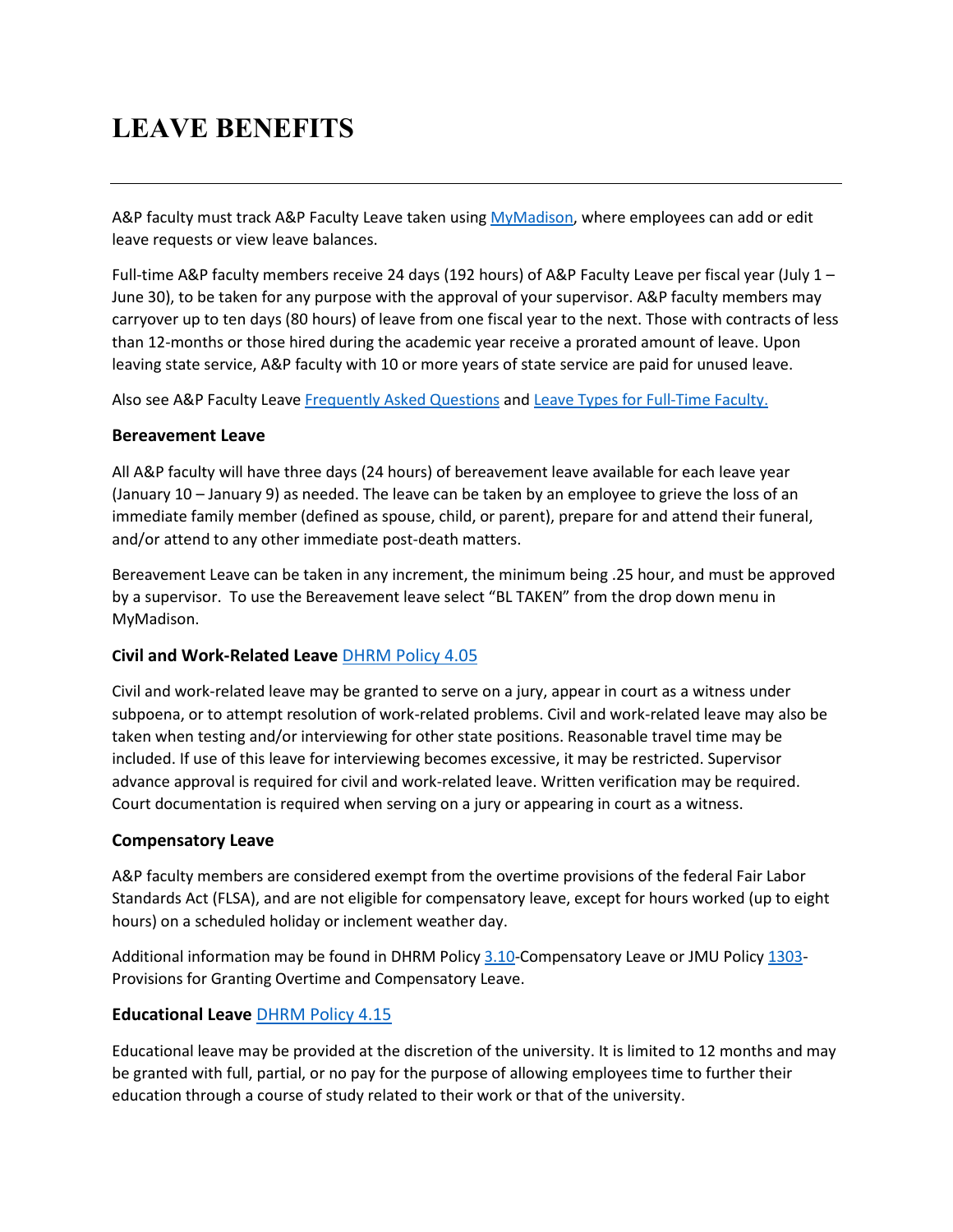# **Faculty Sickness and Disability Program (FSDP)**

Refer to the Disability Benefits section of the handbook.

### **Faculty Family Leave (FFL)**

As part of the Faculty Sickness and Disability Program (FSDP), all full-time faculty members receive 12 weeks (480 hours) of Faculty Family Leave (FFL) per leave year (January 10 – January 9) to care for an ill or injured immediate family member (spouse, child, or parent) or other qualifying circumstance, provided all Family Medical Leave Act (FMLA) eligibility requirements are met. FFL hours reset at the beginning of each leave year. FFL hours are entered and tracked by Human Resources and reflected in MyMadison and Manager Self-Service.

The Parental Leave benefit will run concurrently with Faculty Family Leave.

# **Family and Medical Leave (FMLA)** [JMU Policy 1308](http://www.jmu.edu/JMUpolicy/1308.shtml)

The Family and Medical Leave Act (FMLA) requires the university to provide eligible employees unpaid job-protected leave for the:

- 12 workweeks/480 work hours of leave in a 12-month calendar year January 10 January 9 for:
	- o The birth and care of a newborn child within one year of birth;
	- $\circ$  The legal placement of a child with the employee for adoption or foster care within one year of placement;
	- $\circ$  The care of an immediate family member (defined as spouse, child or parent) with a serious health condition;
	- $\circ$  The employee's own serious health condition, including an on-the-job injury or occupational disease covered by Workers' Compensation, which causes the employee to be unable to perform the essential functions of his/her job;
	- $\circ$  A child, spouse or parent being on active duty or having been notified of an impending call or order to active duty in the Armed Forces. Leave may be used for any "qualifying exigency" arising out of the service member's current tour of active duty or because the service member is notified of an impending call to duty in support of a contingency operation.
- 26 workweeks/1,040 work hours of leave during a single 12-month period to care for a covered service member with a serious injury or illness if the eligible employee is the service member's spouse, son, daughter, parent, or next of kin.

To be eligible for job-protected leave, employees must have been employed at least 12 months and worked at least 1,250 hours during the 12-month period prior to the leave request.

The 12-week period is calculated starting from the date the employee begins FMLA leave. Eligible employees have the option of using paid leave, as appropriate under each particular leave policy, for absences covered under FMLA. The agency may designate such leave as Family and Medical Leave. If leave is taken under FMLA, the employee has a guaranteed right to return to their prior job, or in unusual cases, a job with equivalent status and pay. Health benefits continue during the leave at the same level and conditions as if the employee had continued to work.

If both parents are married and employed by the university, they are entitled to a total of 12 weeks of leave combined (rather than 12 weeks each) for the birth or placement of a child for adoption or foster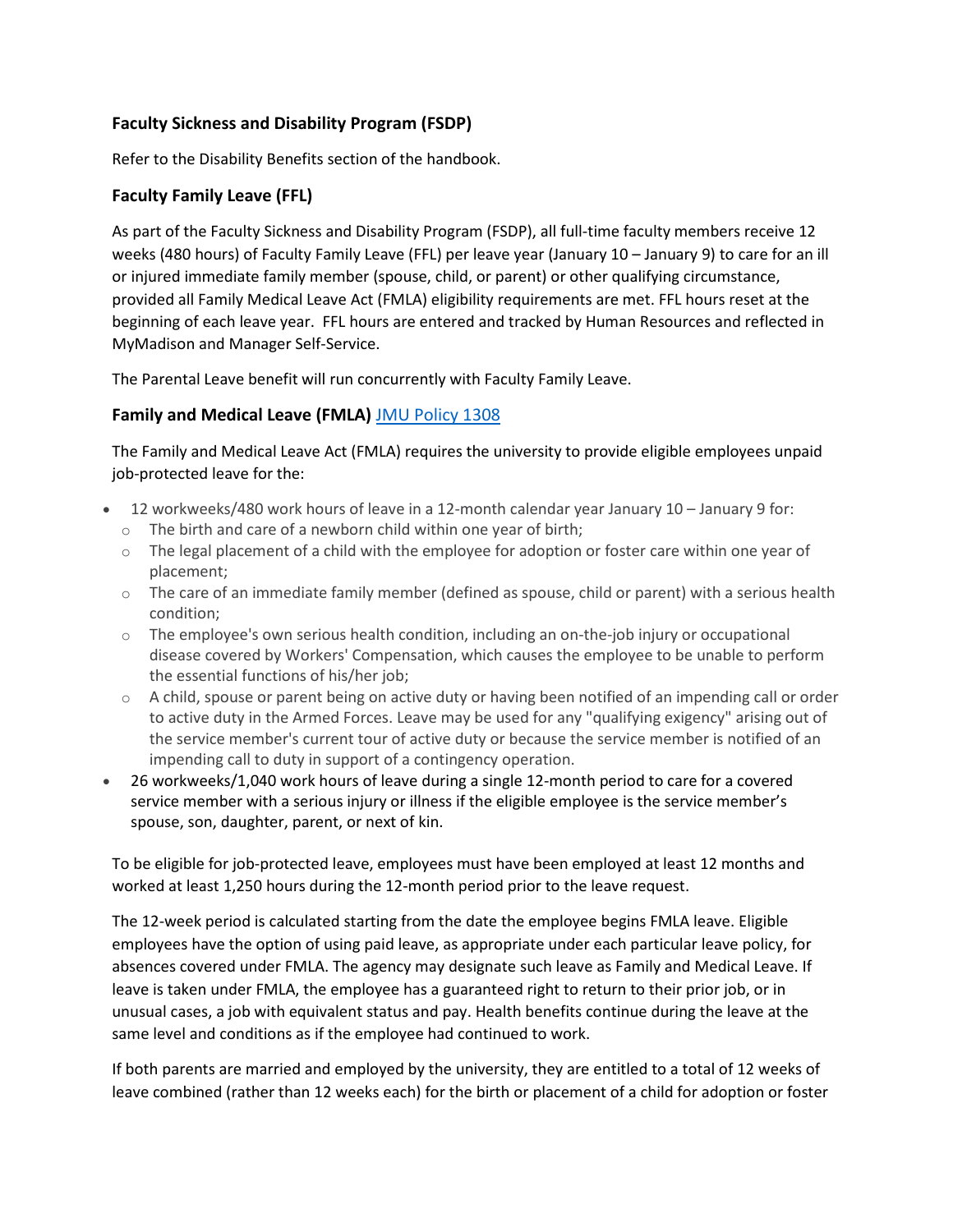care, to care for a parent with a serious health condition, and exigency military leave or up to 26 weeks for military caregiver leave.

To take FMLA, 30-days advance notice must be given to the supervisor when it is foreseeable for the birth of a child, placement of a child for adoption or foster care, or for planned medical treatment. When it is not possible to provide advance notice, the employee must notify the supervisor as soon as practical.

Intermittent leave that is medically necessary may be taken without the supervisor's approval for each absence. Proper notice should be provided to the supervisor, even though the supervisor's permission to use leave is not required. Supervisors must approve requests for intermittent leave if used for the birth, adoption or foster care placement of a child.

Certification from the family's health care provider must be provided to Human Resources to support FMLA.

For complete information on FMLA, please contact a Benefits Specialist, [benefits@jmu.edu,](mailto:benefits@jmu.edu) 540-568- 3593, or refer to [JMU Policy 1308.](http://www.jmu.edu/JMUpolicy/1308.shtml)

### **Leave of Absence**

Employees may be granted a leave of absence with supervisor approval. Requests for leave with/without pay must be presented in writing to your supervisor. A leave without pay may not be granted for more than 12 calendar months, except for extended illness or injury, or for military active duty.

A leave of absence may be granted for:

- 1. Educational leave (more than the allowable leave with pay)
- 2. Military leave
- 3. Medical
- 4. Personal reasons

### **Military Leave** DHRM [Policy 4.50](http://web1.dhrm.virginia.gov/itech/hrpolicy/pol4_50.html)

Members of a military unit, the National Guard, Naval Militia, or Armed Forces Reserves are entitled to 15 workdays of leave per federal fiscal year (October 1 to September 30) for federally-funded military duty. If the duty is fragmented, the employee is still entitled to 15 workdays of leave per federal fiscal year. A copy of the military orders or other official documentation must accompany the employee's request for military leave. If ordered to duty because of an emergency, the employee must supply supporting documentation upon return to work to verify the use of military leave.

### **Parental Leave** [JMU Policy 2108](https://www.jmu.edu/JMUpolicy/policies/2108.shtml)

Eligible full-time, part-time salaried (PTS), and quasi full-time (QNT) faculty members receive eight weeks or 320 hours of paid parental leave to be used within six (6) months of the birth of an infant or adoptive, foster, or custodial placement of a child under the age of eighteen (18). Eligibility determinations are made as of the date that the child is born or placed via adoption or foster or custodial care. Visit the [Parental Leave](http://www.jmu.edu/humanresources/benefits/leave/parental-leave.shtml) webpage for additional details about this leave type.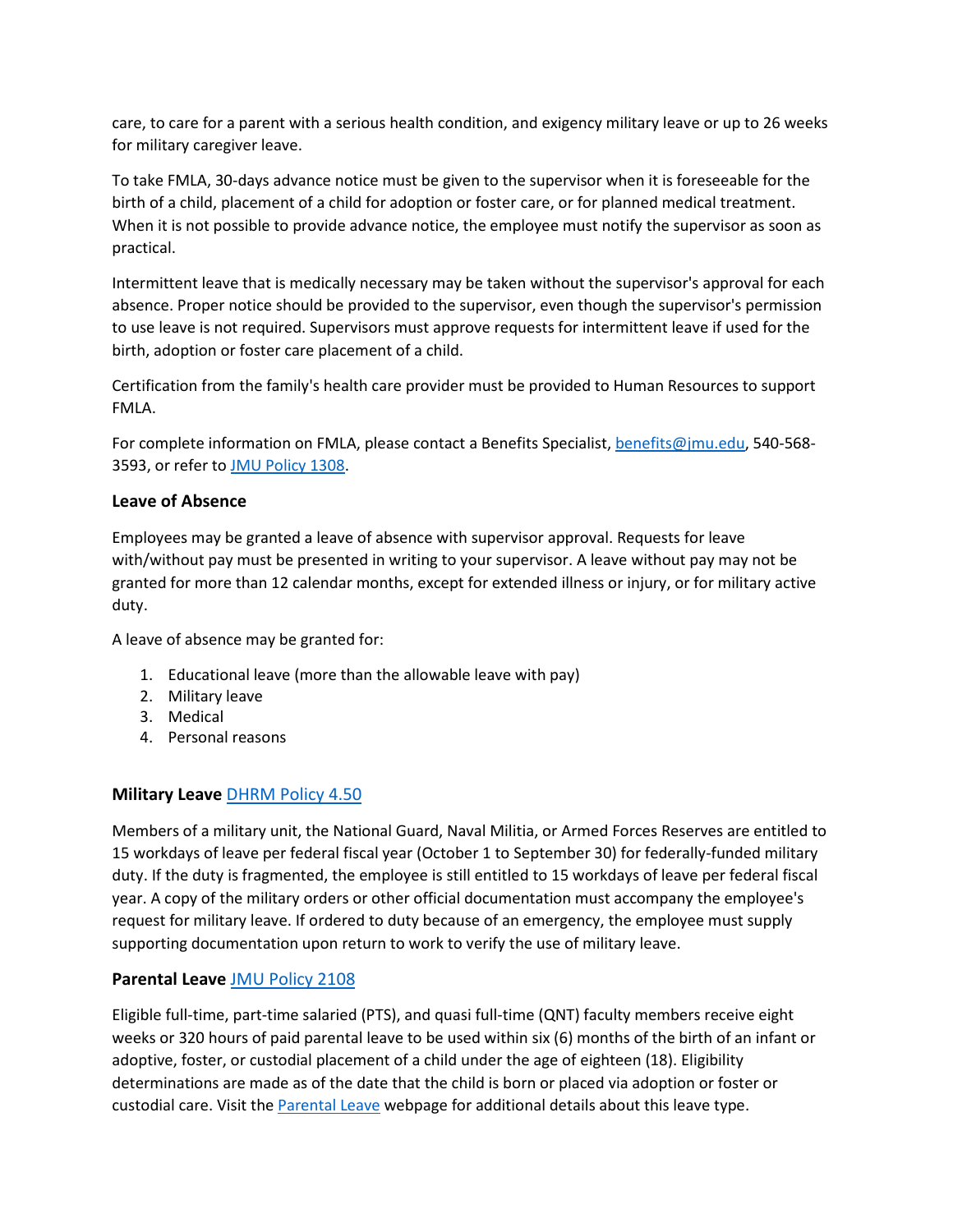### **Personal Day**

An eight-hour personal day is granted by the university to all A&P Faculty on January 10 of every leave year (or the first day of employment for new hires). It is considered an 8-hour floating holiday. The personal leave day must be used in the full eight-hour increment by January 9 of the leave year or will be lost. Unused hours are not paid out upon separation.

#### **Service Recognition Leave (SRL)**

A&P Faculty will be awarded 40 hours of Service Recognition Leave upon completion of cumulative state service totaling one year, three years, five years, and every subsequent five-year anniversary.

Upon reaching the cumulative service milestone, the 40 hours of Service Recognition Leave will be credited to the employee's leave record under Service Recognition Leave. Service Recognition Leave must be used within 12 months from the date awarded. If hours are not used, they will be lost.

Employees who separate employment within the year of receipt of Service Recognition Leave would be eligible for a leave payout of any unused Service Recognition Leave hours.

Additional information available at [DHRM Policy 1.15.](http://www.dhrm.virginia.gov/docs/default-source/hrpolicy/policy-1-15-employee-recognition-and-engagement-2-1-19.pdf?sfvrsn=0)

# **Sick Leave and Family/Personal Leave - Virginia Sickness and Disability Program (VSDP)** [DHRM](http://www.dhrm.virginia.gov/docs/default-source/hrpolicy/pol457vsdp.pdf?sfvrsn=2)  [Policy 4.57](http://www.dhrm.virginia.gov/docs/default-source/hrpolicy/pol457vsdp.pdf?sfvrsn=2)

A&P Faculty who are enrolled in Virginia Sickness and Disability Program (VSDP) are provided sick leave and family/personal leave each leave year (January 10 to January 9) based on months of state service. Sick Leave and Family/Personal leave hours are used to supplement income when applicable during VSDP claims. Sick and Family/Personal leave are not paid out upon separation.

The following charts reflect the accrual rates for sick leave and family/personal leave according to months of state service:

| <b>Current Full-Time</b>       |                                      |                                           |  |
|--------------------------------|--------------------------------------|-------------------------------------------|--|
| <b>Months of State Service</b> | <b>Sick Leave Hours/Working Days</b> | <b>Family/Personal Hours/Working Days</b> |  |
| Less than 60                   | 64 (8 days)                          | 32 (4 days)                               |  |
| 60-119                         | 72 (9 days)                          | 32 (4 days)                               |  |
| 120 or more                    | 80 (10 days)                         | 40 (5 days)                               |  |
| <b>New Full-Time</b>           |                                      |                                           |  |
| <b>Employment Begin Date</b>   | <b>Sick Leave Hours/Working Days</b> | <b>Family/Personal Hours/Working Days</b> |  |
| January 10 - July 9            | 64 (8 days)                          | 32 (4 days)                               |  |
| July 10 - January 9            | 40 (5 days)                          | 16 (2 days)                               |  |

### **Virginia Sickness and Disability Program (VSDP)**

Refer to the Disability Benefits section of the handbook.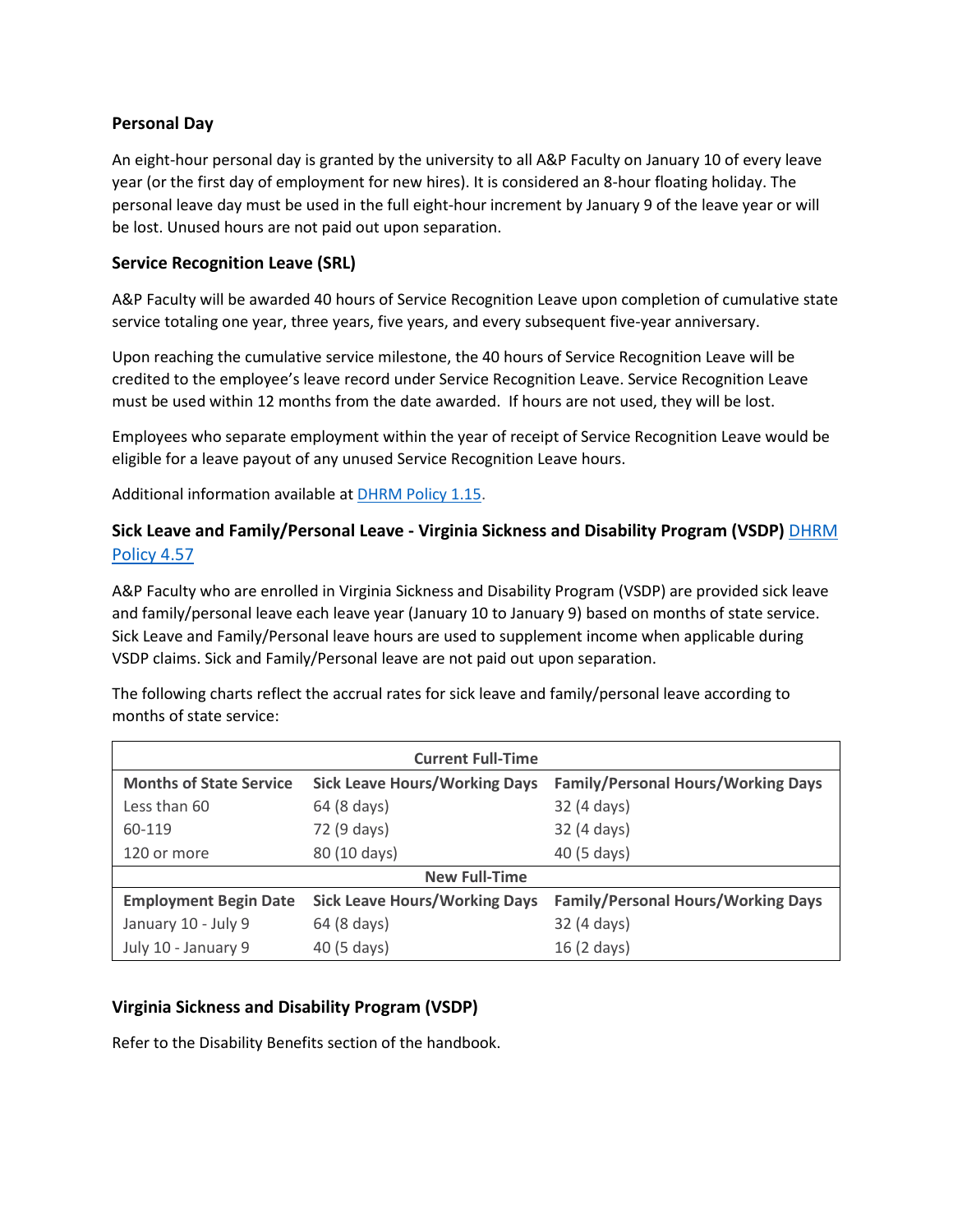# **DISABILITY BENEFITS**

A&P Faculty who elect the Virginia Retirement System, will have a choice to elect the Virginia Sickness and Disability Program (VSDP) or the Faculty Sickness and Disability Program (FSDP).

A&P Faculty who elect the Optional Retirement Plan (ORP) will be covered by the Faculty Sickness and Disability Program (FSDP).

#### **Faculty Sickness and Disability Program (FSDP)**

The Faculty Sickness and Disability Program (FSDP) is a disability plan administered by the university that provides eligible faculty members income protection if the employee cannot work because of a nonwork-related or work-related injury, illness or other medical condition. The program offers short-term disability coverage at no cost to the employee.

The Faculty Sickness and Disability Program (FSDP) will provide faculty members who are not enrolled in the Virginia Sickness and Disability Program (VSDP) with 26 weeks (6 months or 1,040 hours) of paid leave per leave year (January 10 – January 9) for the faculty member's medical inability to work. FSDP hours reset at the beginning of each leave year (January 10). In the event an extended leave of absence for medical reasons is anticipated or if a sudden medical leave of absence in excess of ten business days occurs, a consultation with Human Resources should be scheduled. A physician's statement verifying inability to work (and date the employee is expected to return) will be required to initiate a FSDP claim.

Faculty members employed prior to January 10, 2020 and who were not enrolled in VSDP received a one-time allotment of one week (40 hours) of leave for each year of state service. These additional hours, referred to as the Faculty Sickness and Disability Credit (FSC), will reside in a reserve/bank and may be used to extend the 26 weeks of faculty member's medical leave. The 26 weeks of FSDP must be used first. Reserve/bank hours are a one-time allotment and do not reset each year. FSC hours can be used until they are exhausted.

FSDP and FSC hours are entered and tracked by Human Resources and reflected in MyMadison and Manager Self-Service.

There is no long-term disability coverage through the Faculty Sickness and Disability Program. Faculty interested in long-term disability coverage should consider purchasing a long-term disability option provided by UNUM as described below.

#### **Virginia Sickness and Disability Program (VSDP)**

The Virginia Sickness and Disability Program (VSDP) is a disability plan that provides eligible employees income protection if the employee cannot work because of a non-work-related or work-related injury, illness or other medical condition. The Virginia Retirement System (VRS) administers VSDP in conjunction with a third-party administrator, and the university. The program offers short-term and long-term disability coverage at no cost to the employee. VSDP benefits include: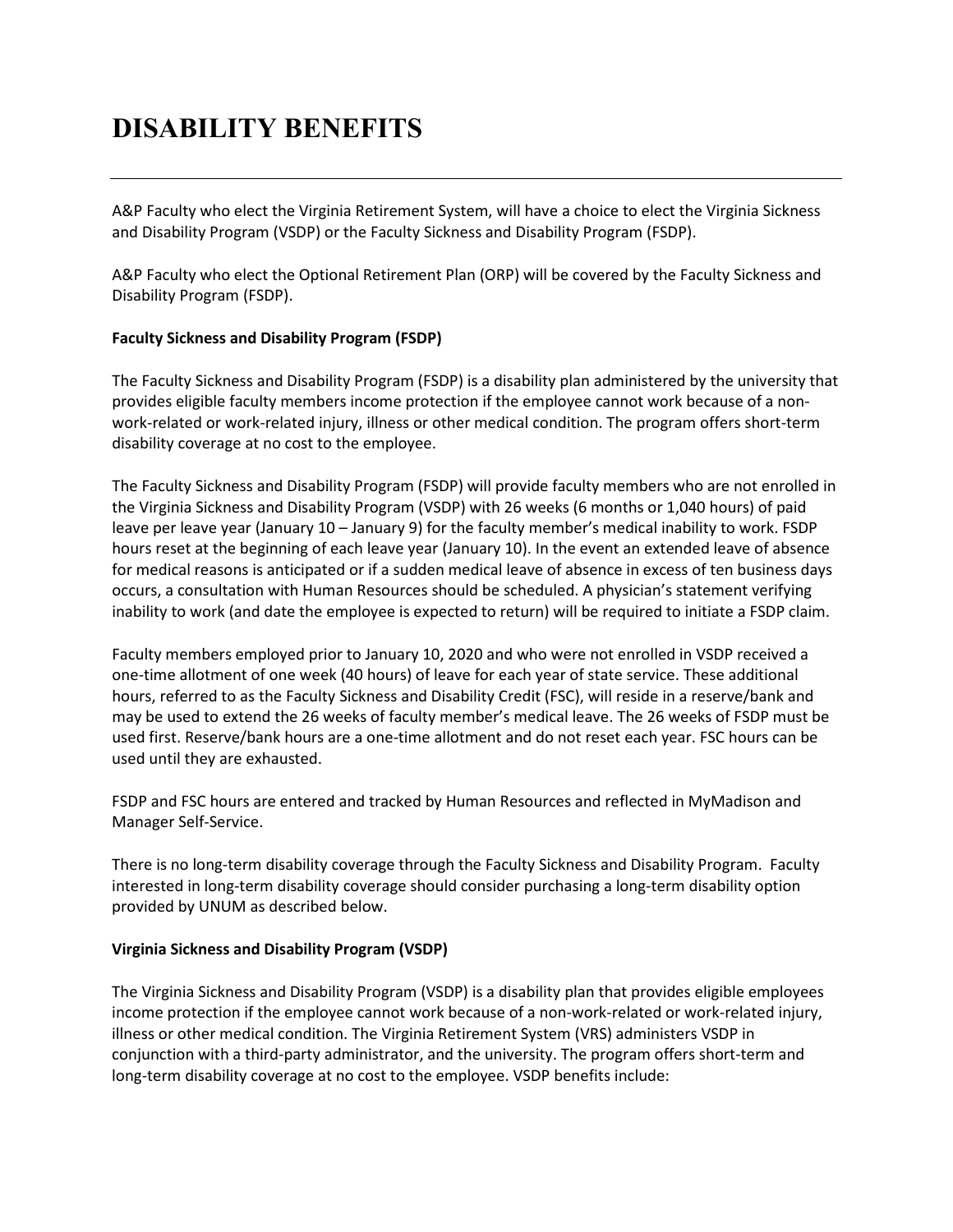- sick leave (See [Leave Benefits\)](https://www.jmu.edu/humanresources/handbooks/ap-faculty/leave.shtml#sick-leave)
- family/personal leave (See [Leave Benefits\)](https://www.jmu.edu/humanresources/handbooks/ap-faculty/leave.shtml#family-leave)
- short-term and long-term disability coverage
- long-term care coverage
- Transitional, medical rehabilitation and vocational rehabilitation plans to help you return to work if you are able

Under the VSDP short-term disability provisions, after a one-year waiting period from date of full-time employment, the employee will be provided income replacement during times of short-term disability for up to 125 days (6 months). The level of income replacement is based on months of state service. Faculty in VSDP can utilize sick leave (restrictions apply), family/personal leave, and Faculty Sickness and Disability Program (FSDP) hours to supplement income levels less than 100%. In the event an extended leave of absence for medical reasons is anticipated or if a sudden medical leave of absence in excess of ten business days occurs, a consultation with Human Resources should be scheduled. If you are unable to return to work full time, full duty within the six-months of short-term disability than you may transition into long-term disability.

For additional details regarding the Virginia Sickness and Disability Program (VSDP) review the Virginia Retirement System website at [www.varetire.org.](http://www.varetire.org/)

#### **UNUM Long-term Disability Income Protection**

Faculty members that elected the ORP or elected VRS, but chose to participate in the Faculty Sickness and Disability Program (FSDP) can purchase UNUM long-term disability coverage.

UNUM Long-term disability coverage is income replacement in a situation where the employee is considered disabled. Employees can elect 25%, 40%, or 50% of their earnings to supplement income. The cost of UNUM long-term disability is based on the employee's age and salary. If the employee enrolls within the first 60 days of employment an evidence of insurability is not required. If the employee does not elect to enroll in UNUM, there is an open enrollment period that occurs every even year in the spring.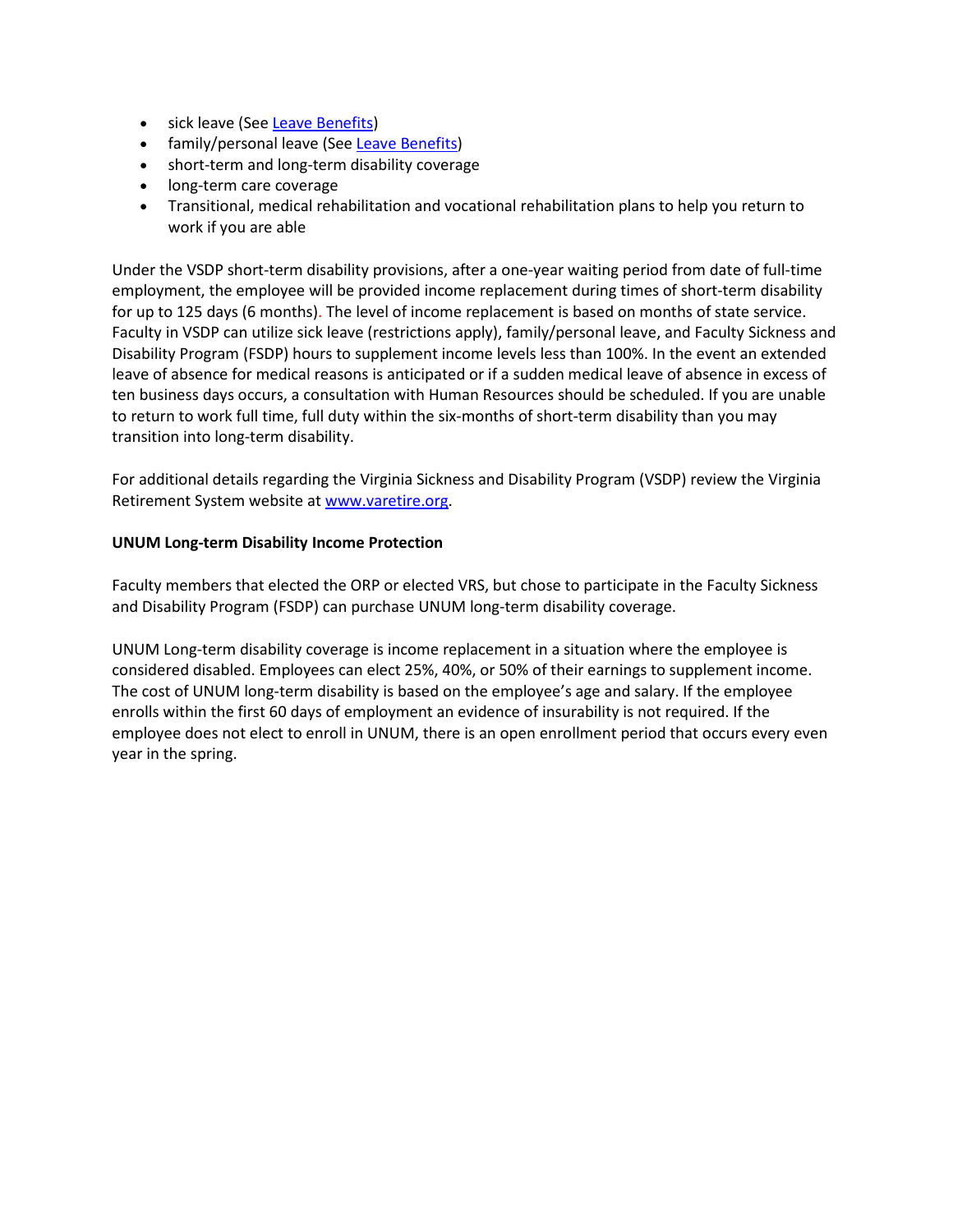# **HEALTH BENEFITS**

#### **Health Insurance**

The university offers comprehensive health insurance programs to all full-time employees. The cost of health insurance coverage is shared by the employee and the university. The health insurance program provides hospitalization, medical, surgical, out-patient, prescription drug and major medical coverage.

Coverage options are:

- Single (coverage for employee only)
- Employee plus one (coverage for employee plus one eligible dependent)
- Family (coverage for employee plus two or more eligible dependents)

Coverage in a health care plan begins on the first day of the first full month in which employment begins. An employee has 30 days from their hire date to make a health benefit selection. Health insurance coverage ends on the last day of the month when separation from the university occurs, provided premiums have been paid.

Changes to coverage may be made yearly during Open Enrollment (typically in May) or during the plan year for certain qualifying mid-year events such as marriage or divorce, death of spouse or dependent, birth or adoption of a child, change in a spouse's employment, change in the dependent status of a child, etc. Qualifying mid-year event changes must be made within 60 days of the event, and become effective the first of the month following the mid-year event date or the receipt of the enrollment form, whichever is later. Exceptions to this rule include the birth/adoption of a child or divorce.

Section 125 of the Internal Revenue Code permits employees to have the employee's portion of the health insurance premium deducted prior to state and federal taxation. Employees are automatically placed into the pre-tax program.

### **Flexible Spending Accounts (FSA)**

Enrollment in a flexible spending account (FSA) allows for deductions prior to state and federal taxation for qualified medical and dependent care expenses. In a medical FSA, employees set aside pre-tax dollars to pay for medical, dental, vision care, or other eligible expenses which are not covered by their health benefits plan. The maximum amount employees may deposit into their medical FSA each plan year is \$2,750. The minimum contribution each pay period is \$10.

The dependent care FSA allows employees to set aside pre-tax dollars to pay for eligible dependent care expenses. Single employees or employees who are married and file joint returns may deposit a maximum of \$5,000 per plan year into the account; married employees who file separate tax returns are limited to \$2,500 per plan year. The minimum contribution each pay period is \$10.

Once the deduction begins, employees cannot stop their deductions until the open enrollment period or a qualifying mid-year event occurs. Employees should plan carefully when enrolling in either of these accounts, as unused balances at the end of the plan year are forfeited.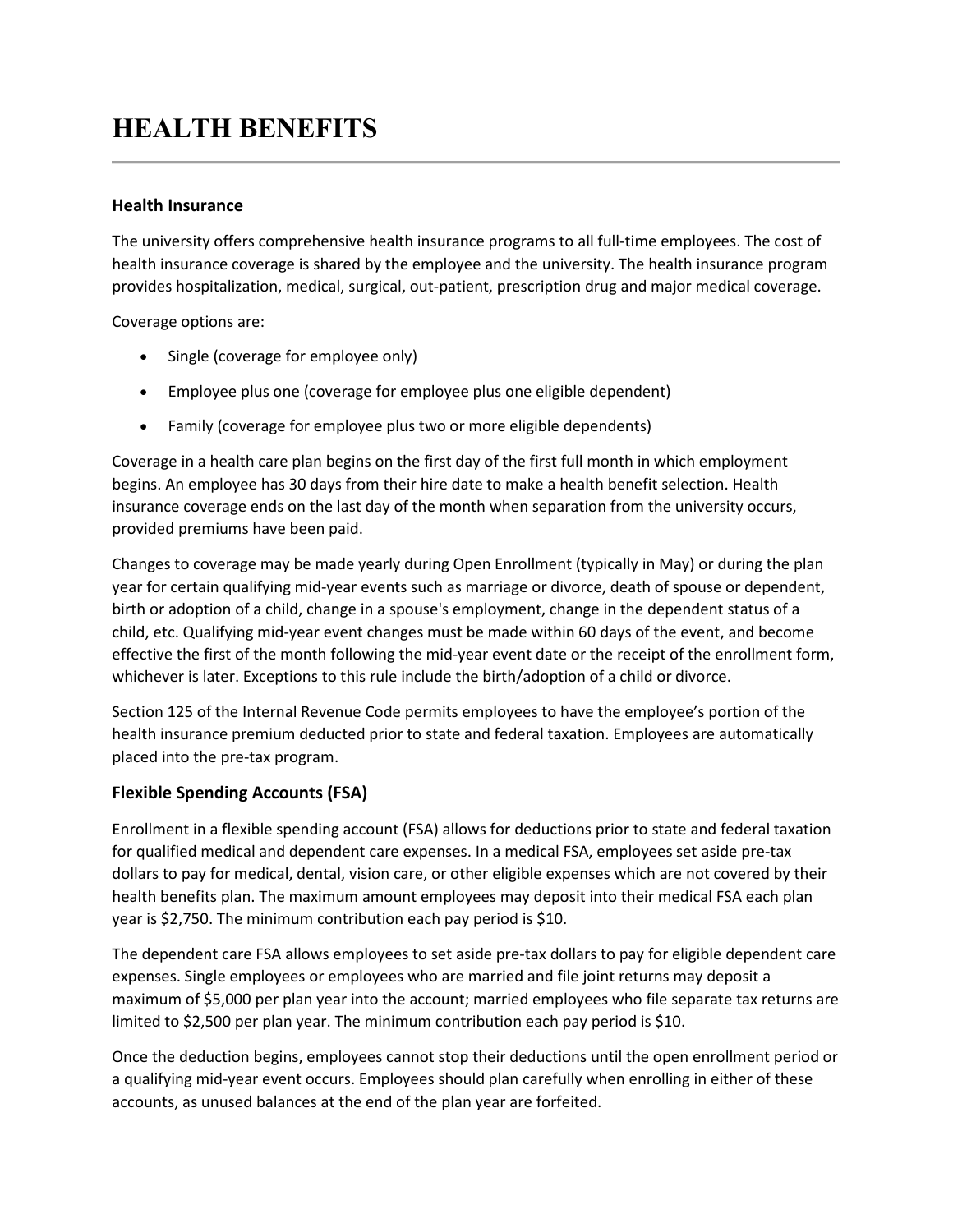### **Employee Assistance Program (EAP)**

The Employee Assistance Program (EAP) is a confidential information, support, and referral service offering tools and resources designed to help maximize productivity and meet the challenges of modern life. EAP services are available to employees and their household members enrolled in state health plans. Areas frequently addressed by the EAP include:

- Addiction and recovery
- Child care and parenting
- Concierge and convenience services
- Emotional well-being
- Financial issues
- Helping aging parents
- Legal concerns
- Life events
- Wellness and prevention
- Work and career

# **[COVA Care and COVA HDHP](https://www.anthem.com/docs/inline/cova_e236439.pdf)** (Anthem Blue Cross and Blue Shield)

1-855-223-9277

**[COVA HealthAware](https://www.covahealthaware.com/assets/pdfs/Commonwealth%20of%20Virginia%20EAP%20flyer.pdf)** (Aetna) 1-888-238-6232

**[Kaiser Permanente](https://my.kp.org/commonwealthofvirginia/)**  1-866-517-7042

**[Optima Health Vantage](https://www.optimahealth.com/group-pages/cova/eap)** 1-800-899-8174

#### **EAP Virtual Resources**

The Employee Assistance Program offers many virtual resources covering a variety of topics. These resources include informational articles, podcasts, pre-recorded webinars and much more.

**Anthem: [www.anthemeap.com](https://urldefense.proofpoint.com/v2/url?u=http-3A__www.anthemeap.com&d=DwMGaQ&c=eLbWYnpnzycBCgmb7vCI4uqNEB9RSjOdn_5nBEmmeq0&r=m4CDECa7NBymQ05wH4Hnlg&m=Kf0N5R-LtrWrkUs_7ZXDVmJqfT3TJ1cUnVca22TRztc&s=DmQ1p2F22iaIhruSU5EaXpSZuFbUzPWTTzsWRg0f3BQ&e=) Enter code Commonwealth of Virginia**

**Aetna[: www.mylifevalues.com](https://urldefense.proofpoint.com/v2/url?u=http-3A__www.mylifevalues.com_&d=DwMGaQ&c=eLbWYnpnzycBCgmb7vCI4uqNEB9RSjOdn_5nBEmmeq0&r=m4CDECa7NBymQ05wH4Hnlg&m=PsOeWhfgSUne29IuoJMaTRiL7xl27l-mT6t5Zbj1Zvw&s=agd0q5vHCcRrckyo8xoW7_zV4pbnsGup-H3B4KG-3bo&e=) Username: COVA Password: COVA**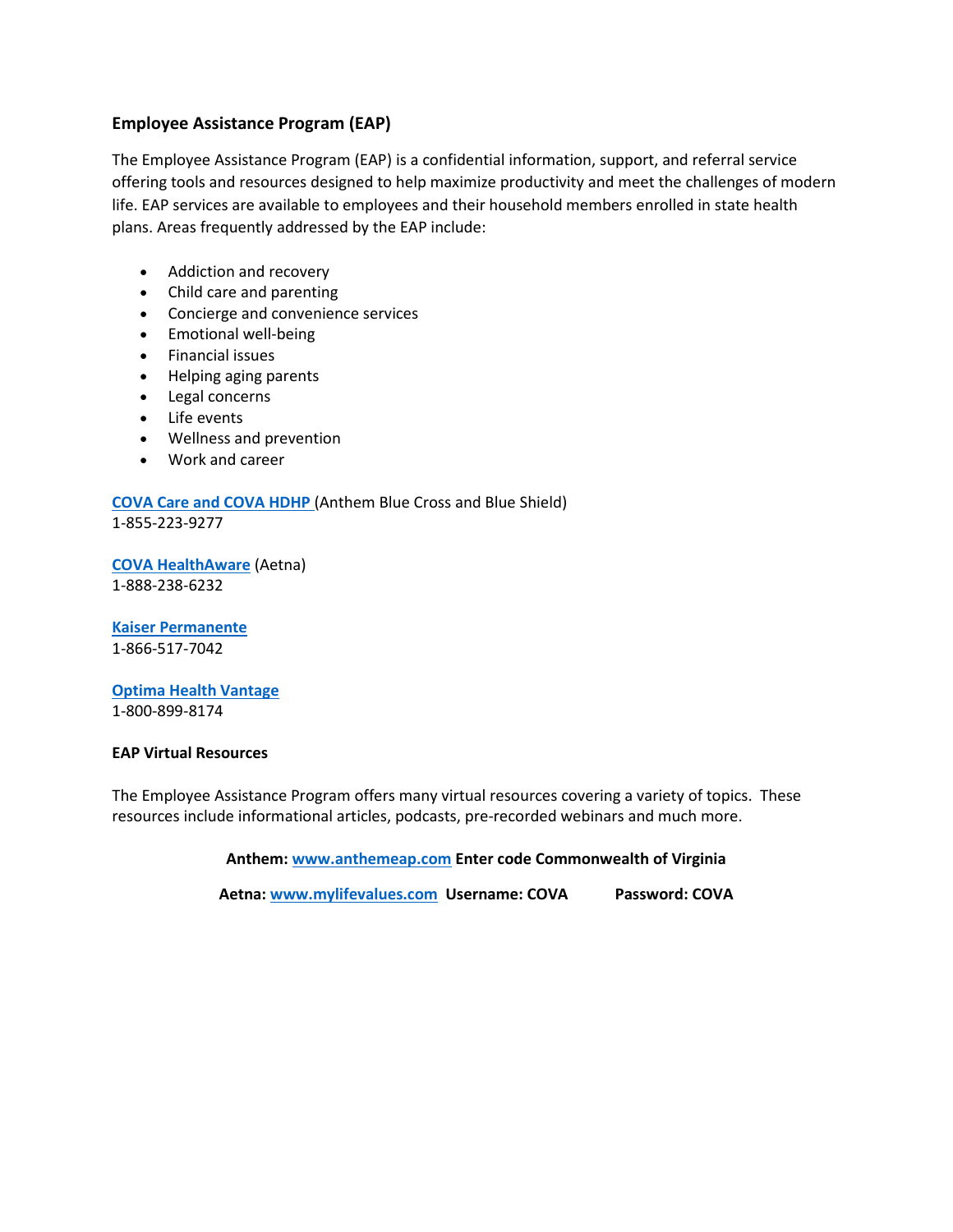# **EMPLOYEE WORK-LIFE AND WELLNESS**

[Balanced Dukes](https://www.jmu.edu/humanresources/balanced-dukes) is the work-life balance and integration program for James Madison University. The program offers wellness programs, initiatives, and campaigns that encourage health and wellness throughout campus. The mission of Balanced Dukes is *Helping our employees reach a blend of personal satisfaction in four core areas, Work, Family, Community, and Self, in pursuit of a meaningful quality of life.* Our goal is to support and enhance the overall well-being of our faculty and staff. All faculty and staff are welcome and encouraged to participate in Balanced Dukes programs.

[CommonHealth](https://www.jmu.edu/humanresources/benefits/commonhealth/index.shtml) is the employee wellness program for the Commonwealth of Virginia. Balanced Dukes incorporates and supports all efforts and initiatives through the CommonHealth program. CommonHealth offers stress management sessions, WW (formerly weight watchers) discounts, annual wellness events and more. Participation in many of the CommonHealth initiatives are open to all state employees; however, some discounts and incentives offered through CommonHealth are only available to full time employees.

If you have questions about Balanced Dukes or CommonHealth, please contact Tara Torkelson, Work Life & Engagement Specialist, [roetb@jmu.edu,](mailto:roetb@jmu.edu) 540-568-5533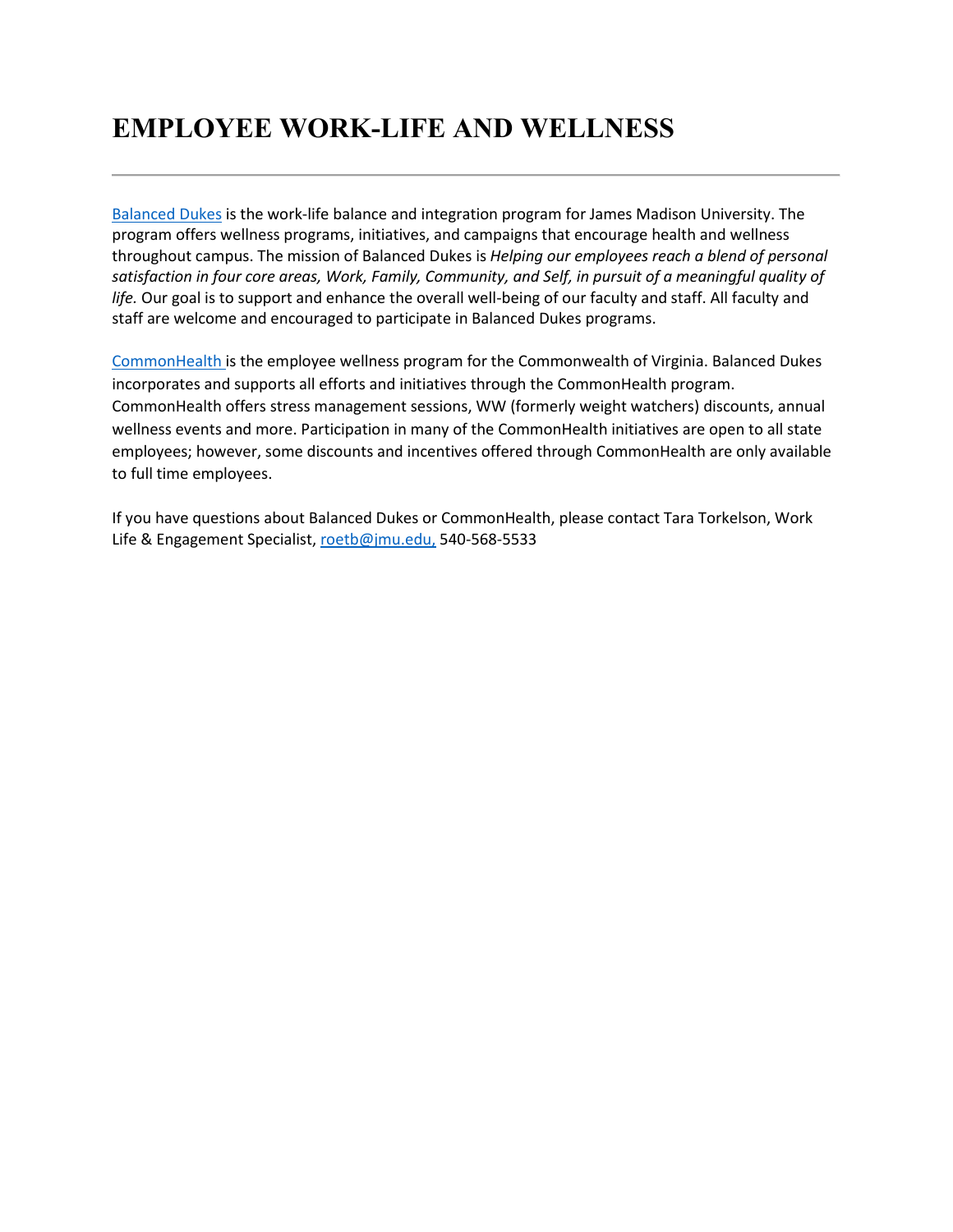# **LIFE INSURANCE BENEFITS**

# **Basic Group Life Insurance**

The university provides all eligible employees with basic group life insurance. The principal amount of life insurance is two times the annual salary rounded to the next highest thousand dollars for natural death, four times the annual salary rounded to the next highest thousand for accidental death. Life insurance premiums are paid by the university. The plan is administered by Virginia Retirement System (VRS) and underwritten by Minnesota Life Insurance.

# **Optional Life Insurance**

The optional group life insurance plan provides all eligible employees a way to supplement the basic group life insurance for themselves, a spouse and/or their children. There are four options for level of coverage: one, two, three or four times the employee's annual salary. Optional life insurance premiums are paid by the employee, and based on the employee's age and annual salary for coverage of employee and their child. Cost for spousal coverage is based on spouse's age and employee's annual salary. If the employee does not apply for optional life insurance within 31 days of employment a Group Life Evidence of Insurability form must be completed. The Optional Group Life Insurance Plan is administered by Virginia Retirement System (VRS) and underwritten by Minnesota Life Insurance.

# **Keep Your Beneficiary Up to Date**

Virginia Retirement System (VRS) pays benefits according to the latest beneficiary designation in the employee record. The Designation of Beneficiary is established in the order of precedence set by Virginia law.

- Surviving spouse: if no surviving spouse;
- Surviving children: if no surviving children;
- Surviving parents; if no surviving parents;
- Executor of estate; if no executor listed;
- Next of kin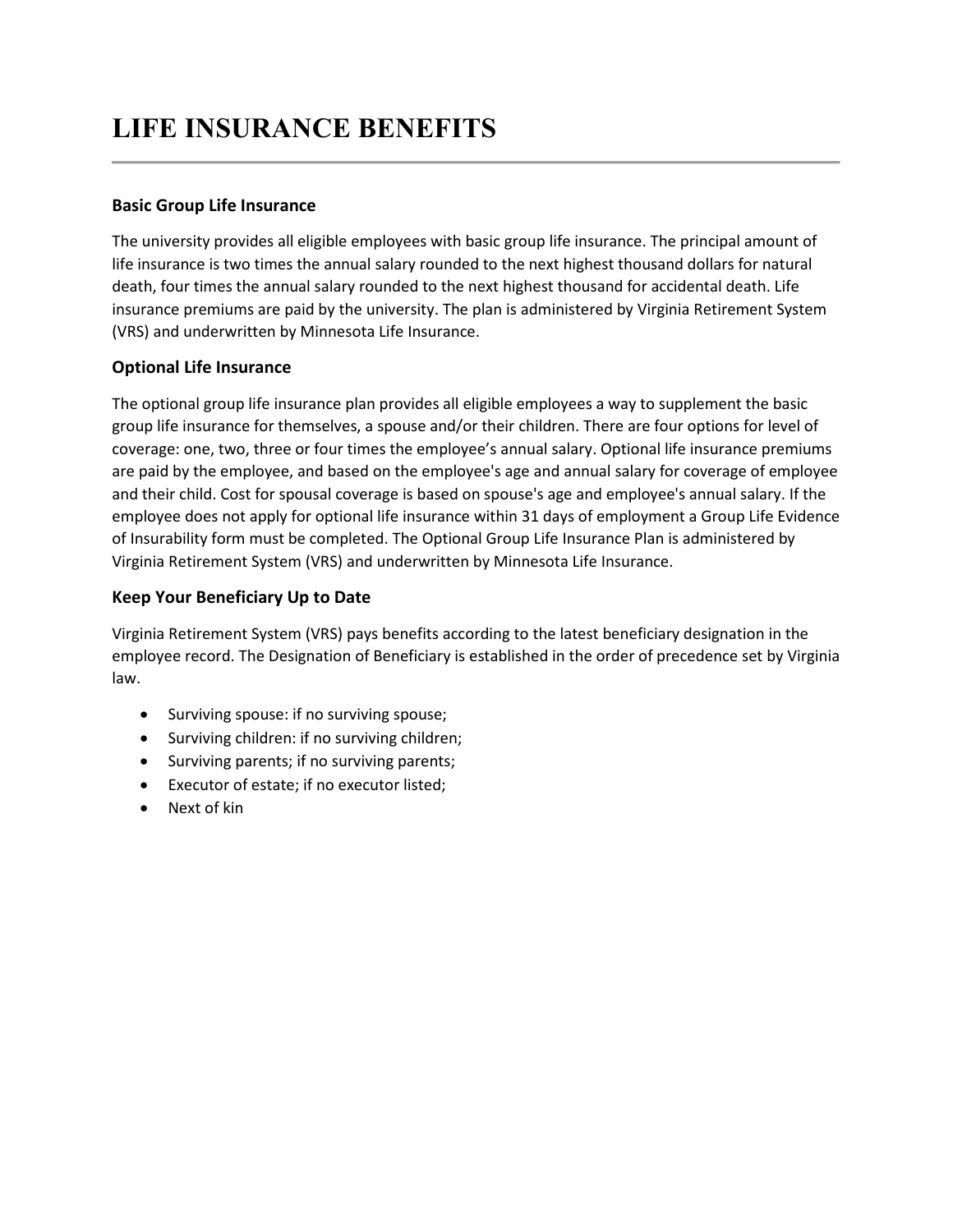# **RETIREMENT BENEFITS**

Faculty members are given the choice to elect either the Virginia Retirement System (VRS) or the Optional Retirement Plan (ORP). Faculty have 60 days from their hire or re-hire date to choose between these two plans, and the decision is irrevocable. If no plan selection is made within 60 days of the hire/rehire date, the Faculty member will default to the Virginia Retirement System plan.

In order to compare the Virginia Retirement System and the Optional Retirement Plan, register for or log into your account at [myVRS.](https://myvrs.varetire.org/login/) Once logged in, you will see the choice of plans. Your plan election is effective on your hire or rehire date, so any contributions payable by you will be due retroactively.

### **Virginia Retirement System (VRS)**

VRS provides a hybrid retirement plan and defined benefit retirement plans. Plan eligibility for each is determined by VRS membership date and employee type. In each plan, the university makes employer contributions that fund defined retirement benefits and members contribute 5% of their annual salary to their individual member accounts. Member contributions are made on a pre-tax basis.

#### **VRS Hybrid Retirement Plan**

Faculty who become members of VRS on January 1, 2014 or later participate in the hybrid retirement plan. ICMA-RC is the third party administrator for the VRS Hybrid Retirement Plan. This plan combines the features of a defined benefit plan and defined contribution plan:

- The defined benefit portion of the plan provides a retirement benefit determined by age, creditable service and salary history. The defined benefit is not based on contributions to the account.
- The defined contribution portion of the plan provides a retirement benefit that depends on the contributions made and the investment performance of the plan.

Faculty contribute a mandatory 5% of their annual salary to the Hybrid Retirement plan. 4% is contributed to the defined benefit plan and the remaining 1% is contributed to the defined contribution plan. Faculty can also voluntarily contribute up to an additional 4% of their annual salary to the defined contribution plan. Increases and decreases to the voluntary contributions can be done on a quarterly basis. The university will match the employee's voluntary contribution based on the set amount applied to the defined contribution plan.

VRS hybrid participants may retire under the defined benefit portion of the plan at their normal Social Security retirement age with at least five years of creditable service or when the sum of their age and years of creditable service equals at least 90. A reduced benefit is available at age 60 with five years of creditable service. Benefits from the defined contribution portion of the plan are available upon separation from state service, regardless of age; however, the percentage of employer matching contributions is dependent on the length of participation in the plan.

#### **VRS Defined Benefit Plans: VRS Plan 1, VRS Plan 2**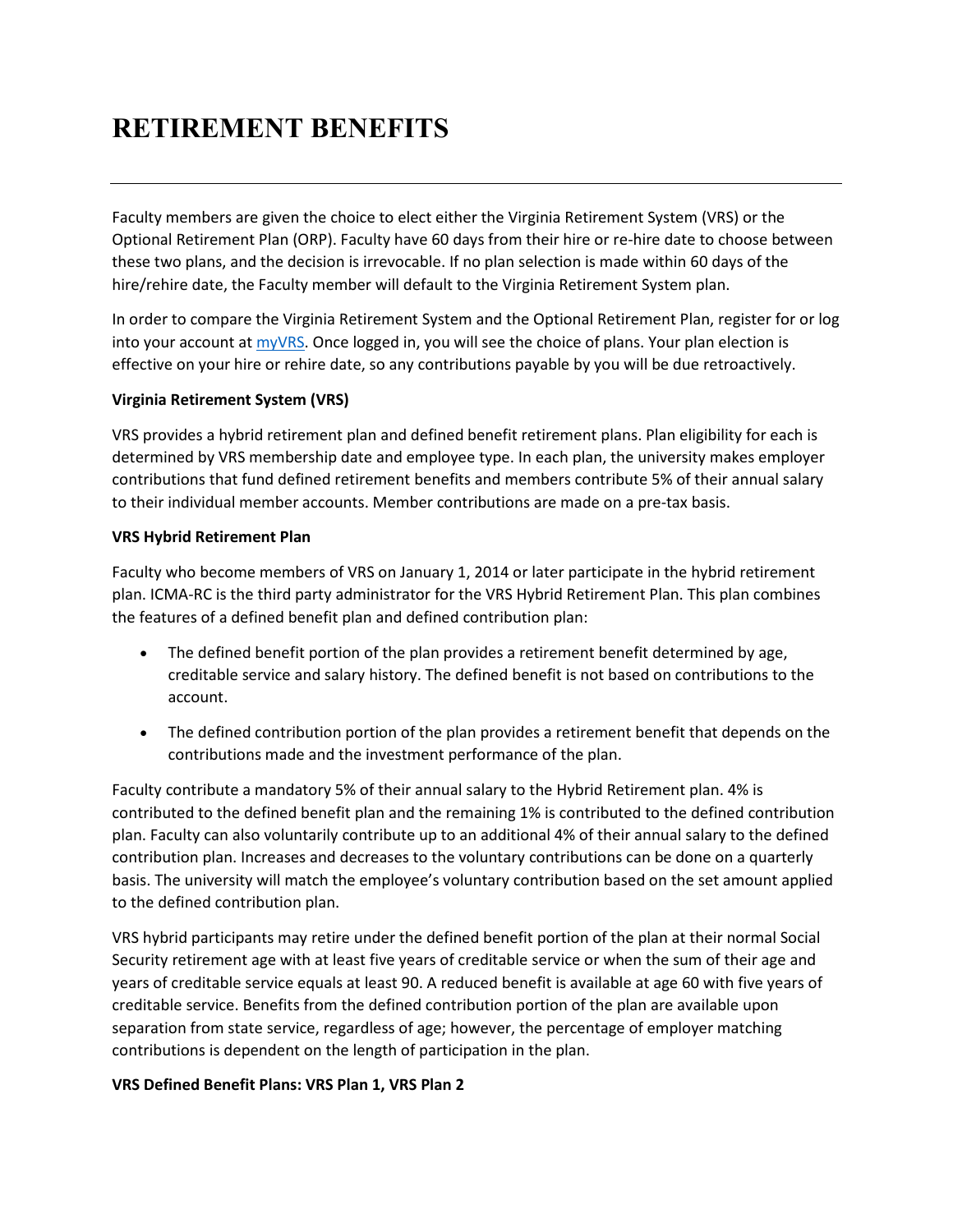Faculty with VRS membership dates prior to January 1, 2014 participate in VRS defined benefit plans unless they opted to participate in the VRS Hybrid Retirement Plan between January 1 and April 30, 2014.

Faculty contribute a mandatory 5% of their annual salary into their member contribution account; however, the retirement benefit amount is based on a formula as described below - not on the accumulated contributions in the member's account. VRS defined benefit participants are eligible to retire with full benefits as follows:

### **VRS Plan 1**

VRS defined benefit participants (excluding sworn Campus Police officers, see VaLORS below) who became members of VRS prior to July 1, 2010 and were vested in VRS as of January 1, 2013 participate in VRS Plan 1. They are eligible to retire at age 65 with five years of creditable service, or as early as age 50 with 30 years of creditable service. A reduced benefit is available at age 50 with 10 years of creditable service or at age 55 with five years of creditable service. The retirement amount is based on:

- Average final compensation (average of highest 36 consecutive months of salary)
- Years of service
- Age at retirement

#### **VRS Plan 2**

VRS defined benefit participants (excluding sworn Campus Police officers, see VaLORS below) who became members of VRS between July 1, 2010 and December 31, 2013 or who were not vested in a VRS defined benefit plan as of January 1, 2013 participate in VRS Plan 2. They are eligible to retire at their normal Social Security retirement age with at least five years of creditable service or when the sum of their age and years of creditable service equals at least 90. A reduced benefit is available at age 60 with five years of creditable service. The retirement is based on:

- Average final compensation (average of highest 60 consecutive months of salary)
- Years of service
- Age at retirement

### **Virginia Law Officers Retirement System (VaLORS) (Plan 1 or Plan 2)**

Campus Police sworn officers participate in VaLORS, which is a defined benefit plan with enhanced benefits for hazardous duty. VaLORS participants are eligible to retire at age 60 with five years of creditable service or as early as age 50 with 25 years of creditable service. A reduced benefit is available at age 50 with five years of creditable service. The retirement amount is based on:

- Average final compensation (average of highest 36 or 60 consecutive months of salary)
- Years of service
- Age at retirement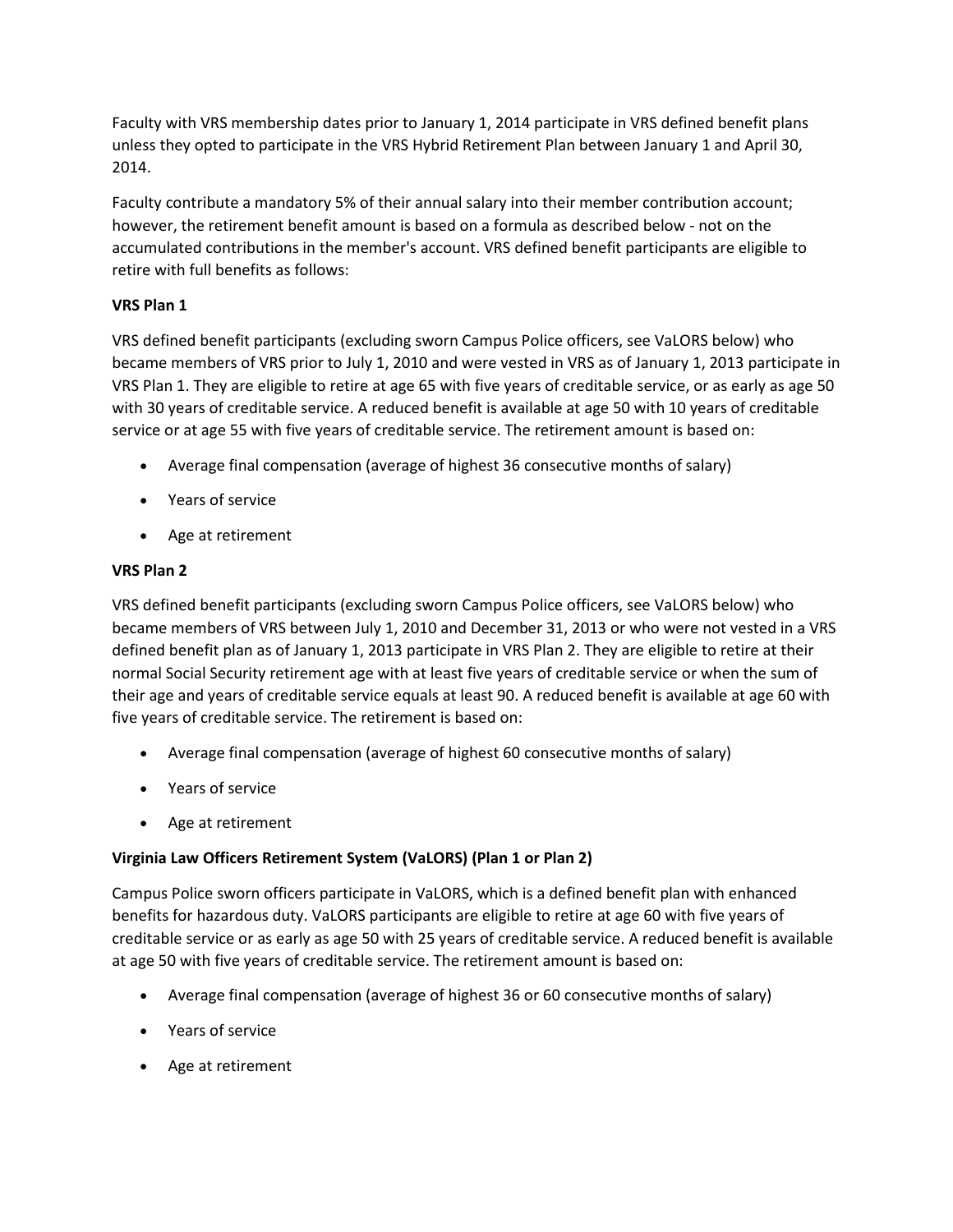Funds that members have contributed to their defined benefit member account may be refunded to them when they terminate employment.

Members who are vested in VRS or VaLORS (five or more years of service credit) and do not take a refund remain eligible for retirement benefits when they reach the minimum age threshold for their plan.

Members who take a refund of their member account forfeit accumulated service credits and eligibility for future retirement benefits. In some cases, they can purchase refunded service credit if they return to a VRS-covered position after taking a refund.

If you elect the Virginia Retirement System, you may purchase certain types of service to be credited toward the Virginia Retirement System within your first two years of employment (known as the cost window) to count toward your total years of VRS service. Eligible types of service to be purchased include the following:

- Military service and service in other government agencies
- Non-covered service such as part-time or wage employment with a VRS participating employer
- Leave that was taken for birth, adoption, or education with a VRS participating employer
- Federal service
- Public Service (Salaried, Full-time) Other Than VRS

You are allowed to purchase up to four years (48 months) of service total, and the cost to purchase this service would be at an approximate normal cost of your current salary (if purchased within the cost window).

You may also purchase previous VRS service that was refunded. Refunded service has no cost window and the cost basis is different than other types of service. The cost rate for refunded service is the total refunded amount, plus interest compounded annually from the date of the refund to the date of purchase. The current interest rate is 6.75%. There is no limit on the amount of refunded service that you can purchase.

You may purchase these types of service through Payroll on a pre-tax or post-tax basis, complete a qualified trustee-to-trustee rollover of funds, or pay in a lump sum.

#### **Optional Retirement Plan (ORP)**

The Optional Retirement Plan (ORP) is a defined contribution plan. The retirement benefit from this retirement plan is based on contributions and the investment gains and losses on those contributions. Generally, this type of plan is more portable than the defined benefit plan.

#### **ORP Plan 1**

Faculty whose membership date is before July 1, 2010 are covered under Plan 1. Under Plan 1, the employer contributes 10.4%. Vesting is immediate.

#### **ORP Plan 2**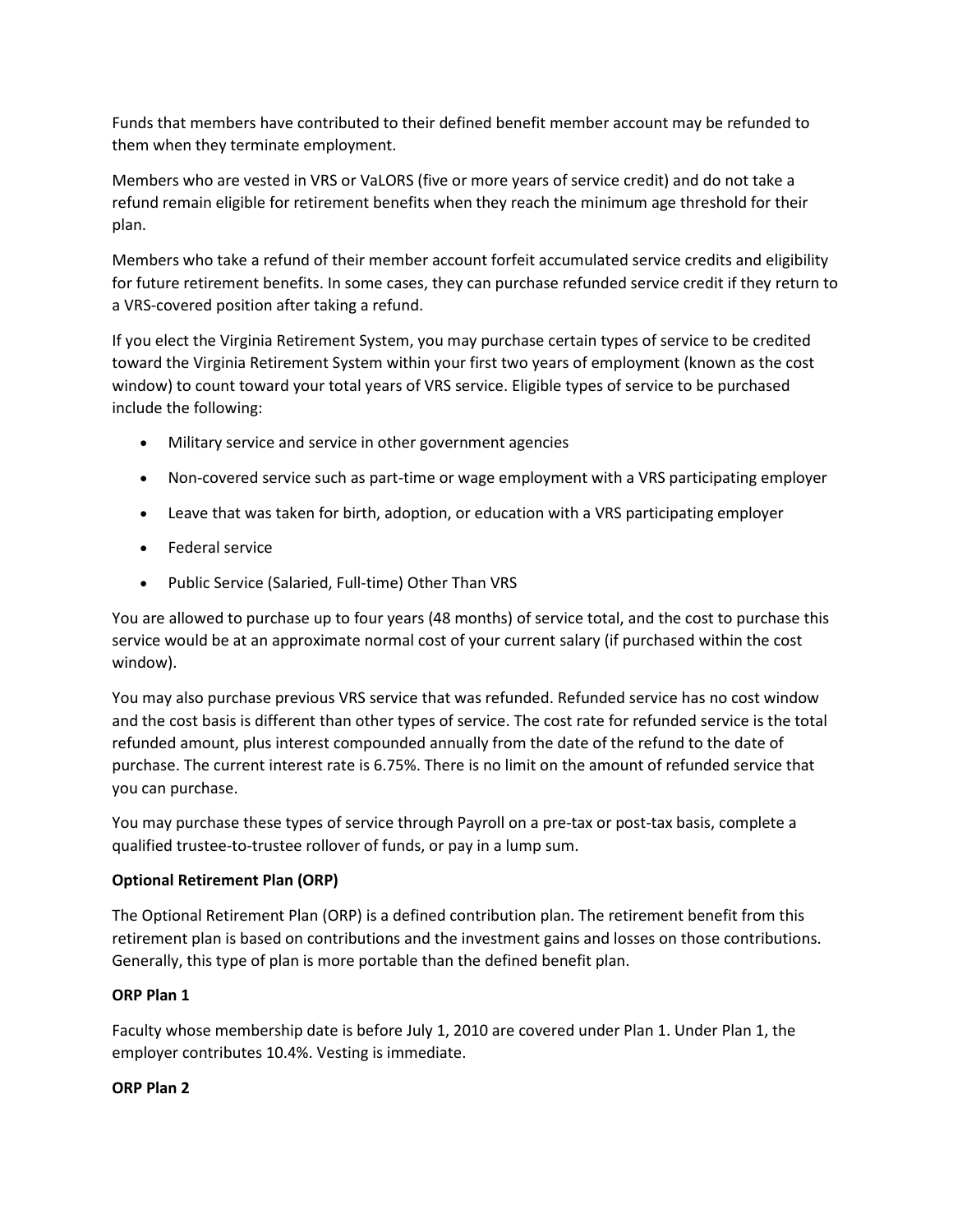Faculty whose membership date is on or after July 1, 2010 are covered under Plan 2. Under Plan 2, the Faculty member makes a mandatory 5% pre-tax contribution and the employer makes an 8.5% contribution. Vesting is immediate.

Enrolling in the ORP, the faculty member selects from one of two providers, TIAA-CREF or DCP (record kept by ICMA-RC) and decides which investment options to select. Faculty may contact their vendor to change investment options at any time throughout the year. However, they may change the investment vendor only during the annual open enrollment period that occurs in the fall.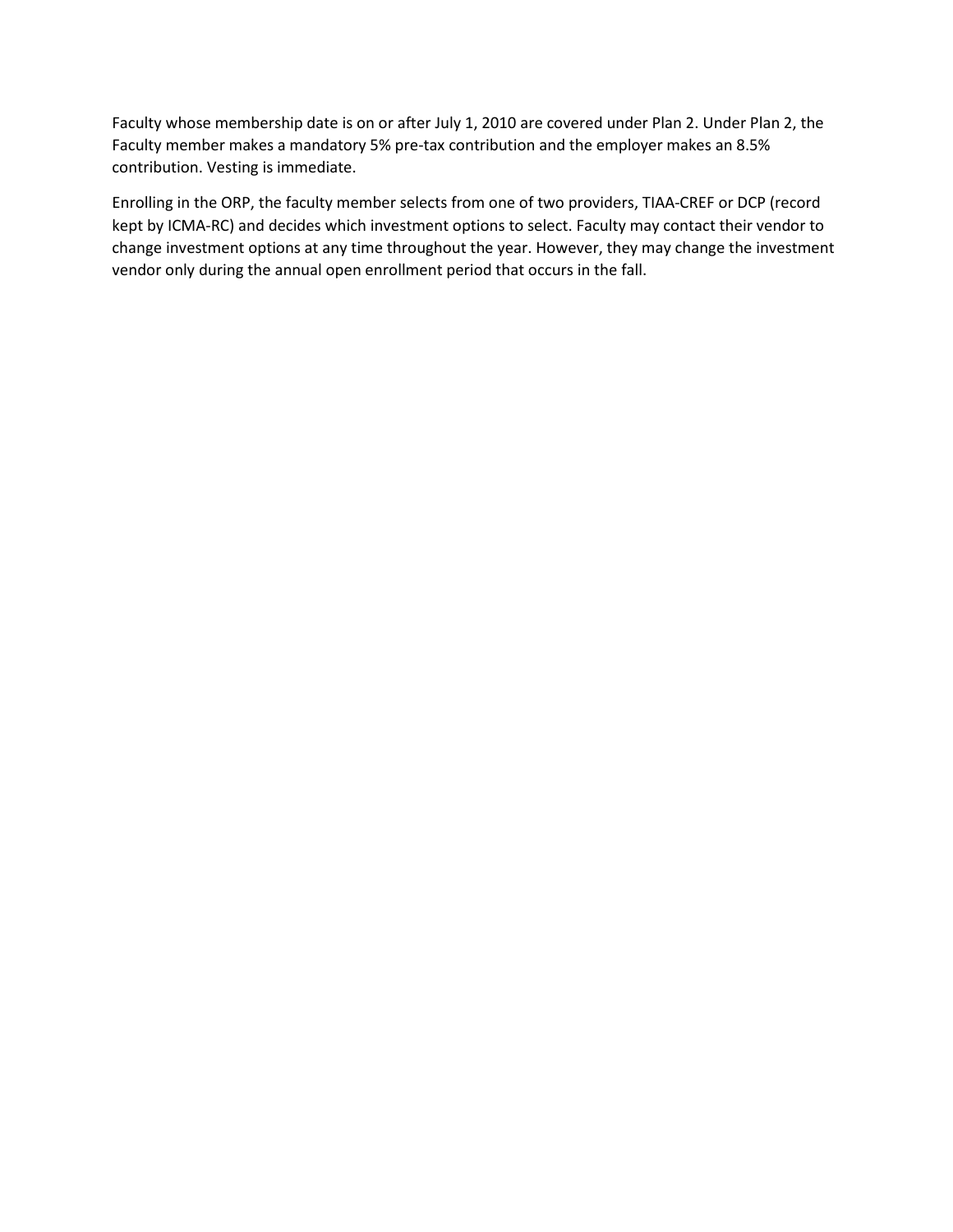# **SUPPLEMENTAL RETIREMENT ACCOUNTS**

#### **Tax-Deferred Annuities - 403(b) and 457 Accounts**

The university provides employees the opportunity to supplement their retirement income through pretaxed supplemental retirement accounts. Contributions will be payroll deducted and placed into a special "savings account" that can be accessed at the time of retirement. Employees may elect to have up to 100% of their income (up to IRS cap) deducted and placed into a 403(b) or a 457 account. If interested in participating in a supplemental retirement account, please contact a Benefits Specialist at 540-568-3593. The employee is responsible for ensuring that their contributions are in compliance with IRS regulations concerning tax-deferred contributions. Visit the HR [website](http://www.jmu.edu/humanresources/benefits/retirement/supplemental/index.shtml) for a list of participating companies.

### **Roth 403(b) and Roth 457 Contributions**

The university provides employees the opportunity to supplement their retirement income through after-tax supplemental retirement accounts. The compensation that you defer to a Roth 403(b) or Roth 457 is contributed to the plan after state and federal income tax have been withheld. Then, at retirement, when you are eligible to take qualified distributions from your Roth 403(b) or Roth 457 account, the contributions and earnings on those contributions are not subject to federal income tax. Visit the [HR website](http://www.jmu.edu/humanresources/benefits/retirement/supplemental/index.shtml) for a list of participating companies. Also, see the FAQs on HR's website to help you decide whether Roth contributions are the right savings feature for you.

#### **Employer-Paid Cash Match Plan**

The university offers a Cash Match plan, which can be initiated any time after employment. This program is an employer-paid benefit for salaried faculty and staff who are making contributions to a 403(b) account or 457 deferred compensation plan. Part-time employees are not eligible for the cash match plan. The employer match amount is 50 percent of the employee's contribution up to a maximum of \$20 per pay period. The minimum an employee must contribute to their 403(b) or 457 account to participate in the Cash Match plan is \$10.

Example, if the employee contributes \$20 per pay period to a 403(b) or 457 account, the cash match would be \$10 per pay period. If the employee contributes \$40 per pay period, the cash match would be \$20 per pay period. The cash match will not exceed \$20 per pay period regardless of the amount the employee contributes over \$40. If you are contributing to both a 403(b) and 457 account, you are eligible for only one cash match. If you are enrolled in the VRS Hybrid Retirement plan you are not eligible for the 403(b) or 457 employer cash match unless you are contributing the additional four percent voluntary contribution to the Hybrid plan.

#### **Roth IRA**

Employees may invest in a tax-advantaged Roth IRA retirement account. Employee-only contributions are made with after-tax dollars and are tax-free at the time of withdrawal. Employees investing in Roth IRAs are responsible for ensuring that their contributions are in compliance with IRS regulations. Visit HR's [Roth IRA](http://www.jmu.edu/humanresources/benefits/retirement/supplemental/index.shtml) website for a list of participating companies and detailed information.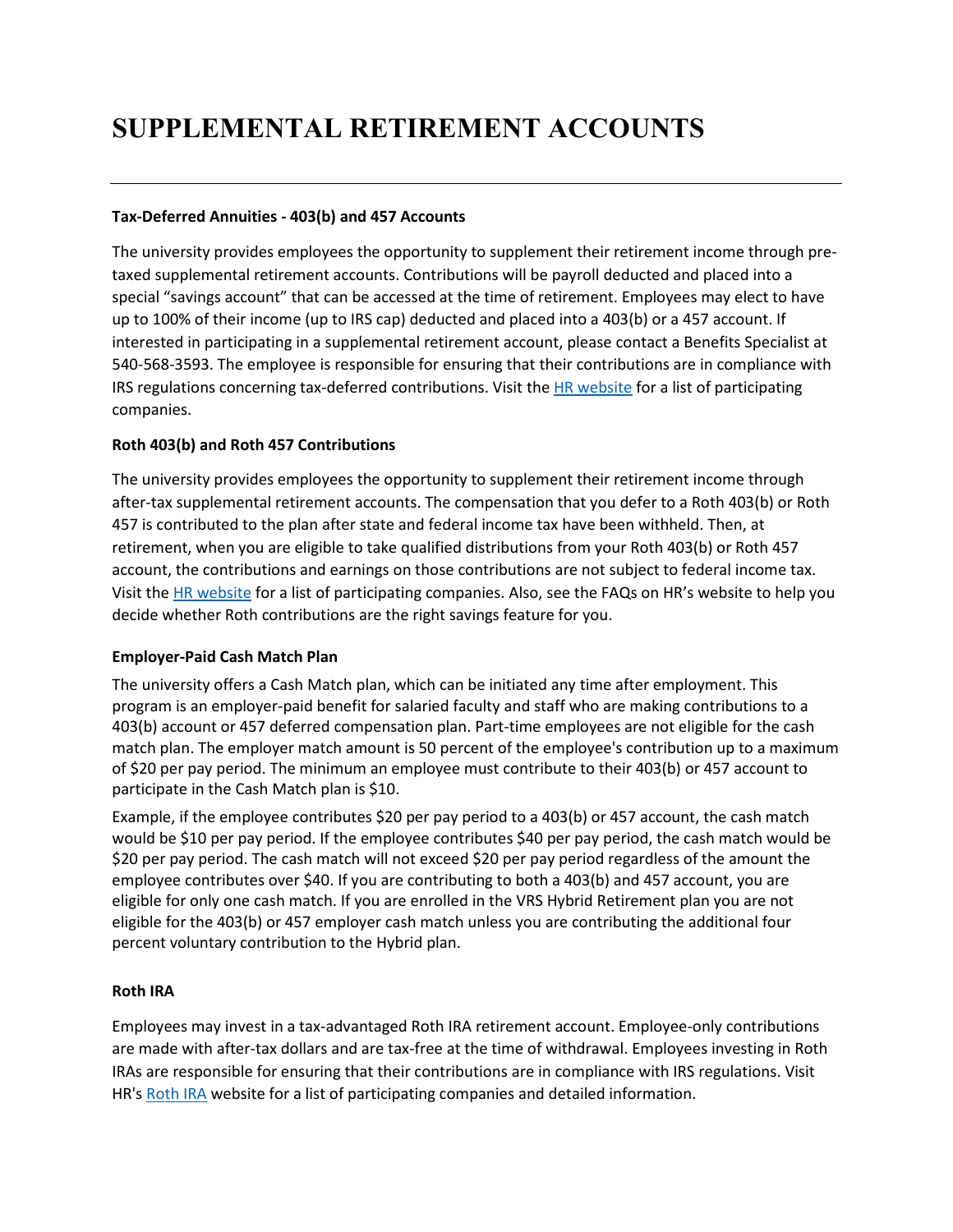# **VOLUNTARY BENEFITS**

### **Aflac Insurance Policies**

[Aflac insurance policies](http://www.jmu.edu/humanresources/benefits/aflac/index.shtml) pay cash benefits directly to the insured. Employees may choose the plan(s) that best suit their needs.

Aflac currently offers five policies through payroll deduction:

- 1. Accident Policy
- 2. Cancer Policy
- 3. Critical Care Protection Policy
- 4. Hospitalization Policy
- 5. Short-Term Disability

Classified employees in the Traditional Sick Leave may want to consider enrolling in Aflac's short-term disability plan.

Classified employees in the Virginia Sickness and Disability Program (VSDP) may want to consider enrolling in Aflac's disability plan to cover the VSDP first year's wait period.

Contact Michael Glover via email at michael glover@us.aflac.com for additional information.

#### **529 College Savings Plan through FIRM & American Funds**

All U.S citizen employees, those full-time and part-time, are eligible for the plan. With the CollegeAmerica 529 Plan through American Funds, you get some great benefits:

- Tax-advantaged investing earnings in a 529 grow free from federal tax. This can help you accumulate more over the long term.
- Flexibility you can use the assets in your account to fund expenses in any U.S. public or private college –undergraduate, graduate, professional or vocational. Qualified expenses include tuition, fees, room and board, and many more. Initial contribution is as low as \$25 minimum per fund. The amount of these contributions moving forward, are fully adjustable: you can start, stop, increase, decrease and suspend contributions at any time.
- Convenience of automatic investing  $-$  you can easily invest on a regular basis through payroll deductions.
- Investing for any beneficiary you can save for anyone—your children, grandchildren, nieces, nephews, friends, etc. You can even save for yourself. In addition, there are no age or income limits.
- No up-front and back-end sale charges because you would invest in Class 529-E shares offered only through an employer-sponsored plan, you do not incur these sales charges.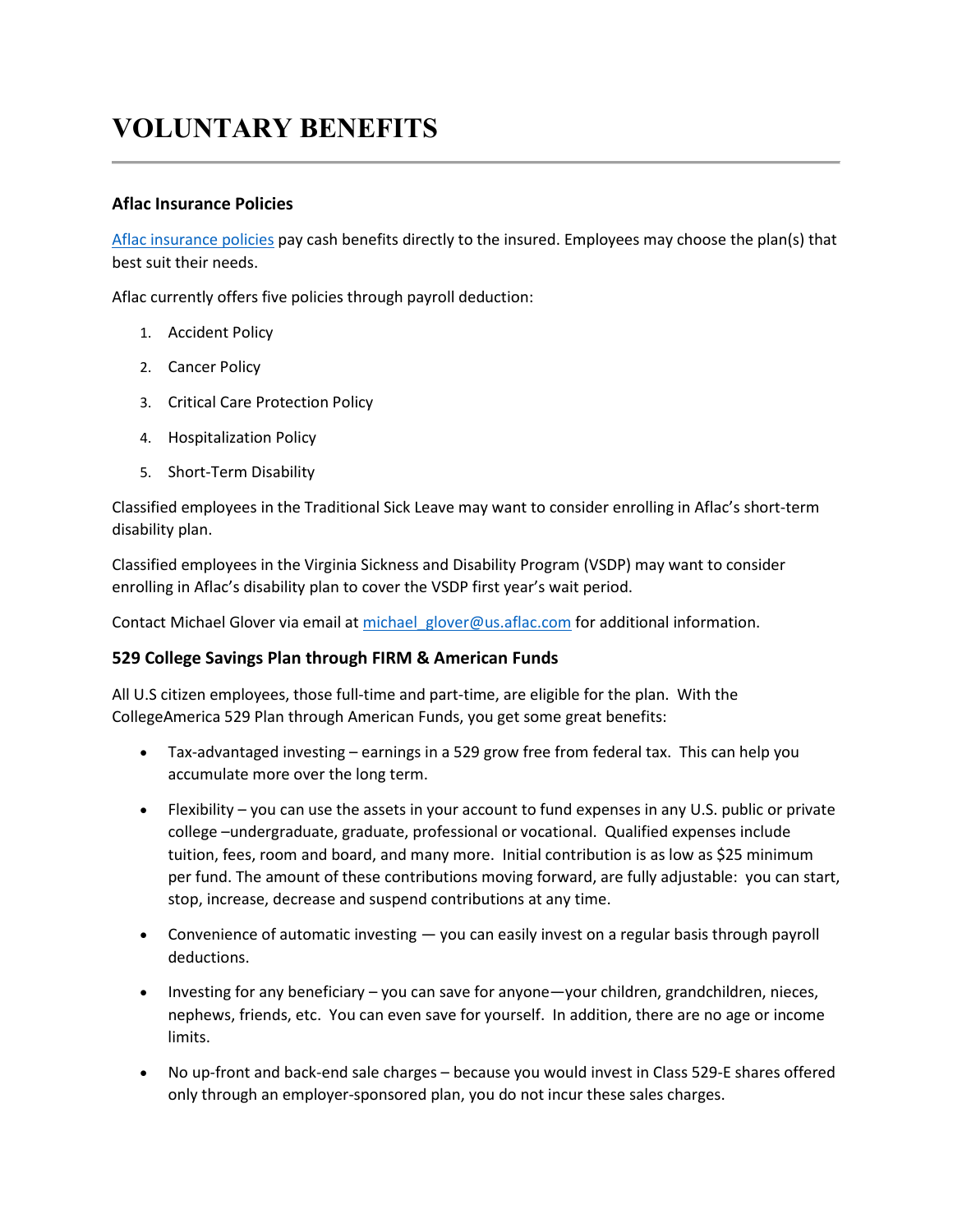• Portability – you can retain CollegeAmerica and continue investing in 529-E shares even upon termination of employment.

For more information, contact Philip Harris via phone 215-557-7622 or email [phil@firmadvisor.com](mailto:phil@firmadvisor.com) for additional information.

*Human Resources has partnered with Pierce Insurance to make available the following voluntary benefits to all employees:*

### **Legal Plan Benefit with Legal Resources**

With over 70% of Americans having a legal need each year, Legal Resources gives you and your family access to an attorney for everyday needs. Whether your legal matter is expected or unexpected, you'll have immediate and ongoing access to our network of highly rated law firms. You pay no attorney fees for all Fully Covered Services, which include will preparation, traffic court, advice and consultation, real estate matters, divorce, billing disputes, and more! Pre-existing legal matters are even covered at a 25% discount. Live More, Worry Less. Now, you can Relax You're Covered ®. Call 800-421-3142, ext. 177 to learn more or [click here >](https://pierceins.com/jmu/)

# **Identity Theft Protection Plan with Legal Resources**

The 2019 Identity Fraud Study, released by Javelin Strategy & Research, found that there were 14.4 million victims of fraud in the U.S. in 2018. Identity theft can impact anyone, anywhere, at any time which is why it is important that you protect yourself. Now you can monitor and control your personal information and have peace of mind in knowing that you're protected with 24/7 fully-managed restoration and up to \$1 million of identity theft insurance in the event of an incident. Call 800-421- 3142, ext. 177 to learn more or click here  $>$ 

### **Pet Insurance with Nationwide**

My Pet Protection pet insurance from Nationwide is a reimbursement indemnity plan for dogs and cats. That means we reimburse members for a portion of eligible veterinary expenses related to accidents, injuries and illnesses. Wellness coverage is also available for routine preventive exams and services. Premium is based on:

- **Species of pet**
- **Employee ZIP code**
- Reimbursement level selected: 50%, 70% or 90%
- **Example 3** Optional wellness coverage

We accept claims from any licensed veterinarian or veterinary hospital. You can choose plans with or without wellness benefits. All plans include a \$250 annual deductible and a \$7500 per year maximum benefit. You can elect whether the plan will reimburse you at 50%, 70% or 90%. For more information, or to enroll via payroll deduction. Simply click on this URL, <https://benefits.petinsurance.com/jmu> , or call Nationwide at (877) 738-7874 and provide your employer name.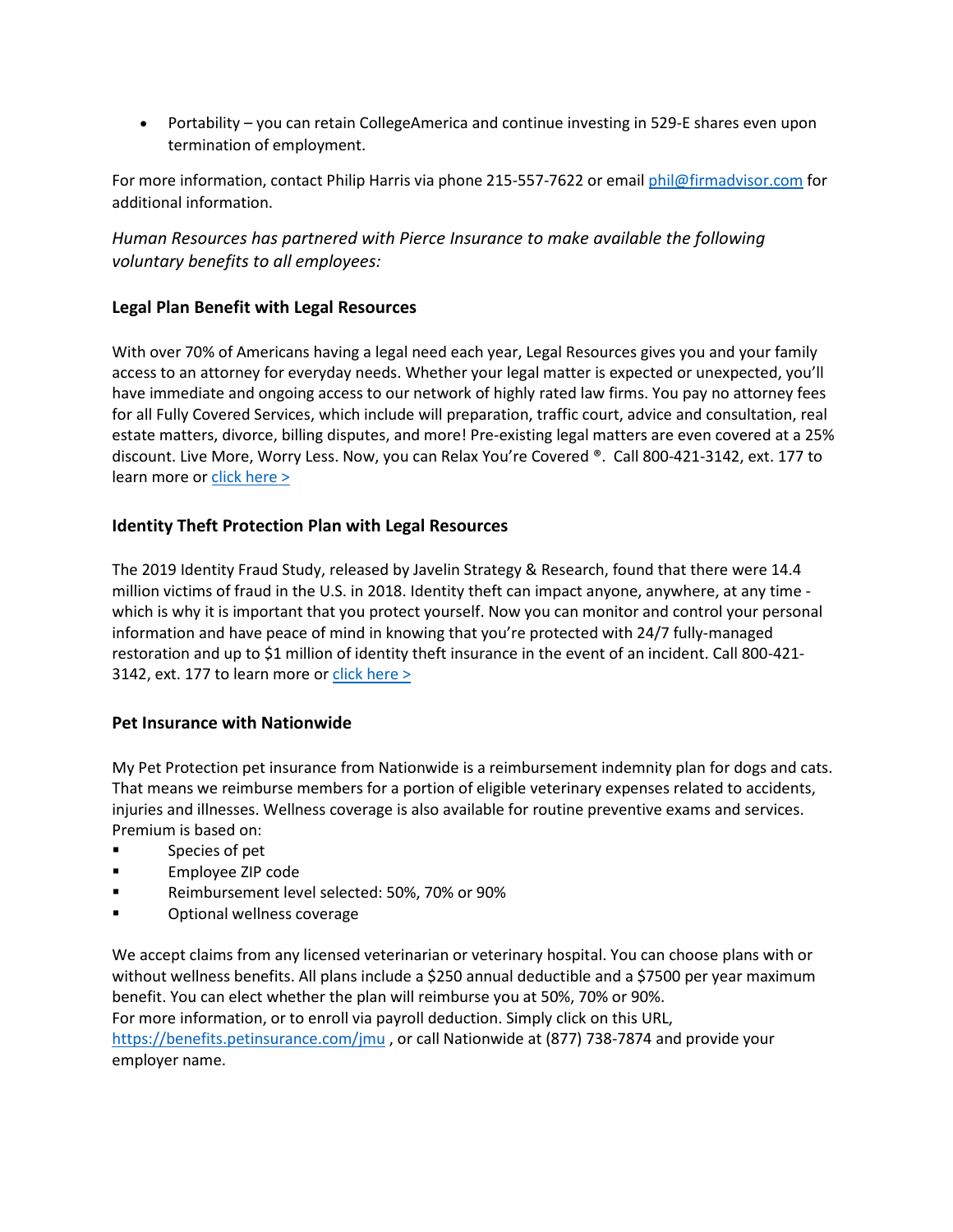# **Home and Auto Insurance with Liberty Mutual**

Employees potentially save \$947 with customized auto and home insurance.\* Take advantage of payroll deduction for additional savings. Call 800-699-4378 and reference Client #136852 or [Click here](https://www.libertymutual.com/jmu?selectedOpt=auto_home&src=aff_4wpb_m_0136852_jmu&MM_webID=0000124135) to get a free quote.

**Guaranteed Permanent Life Insurance** with long-term care option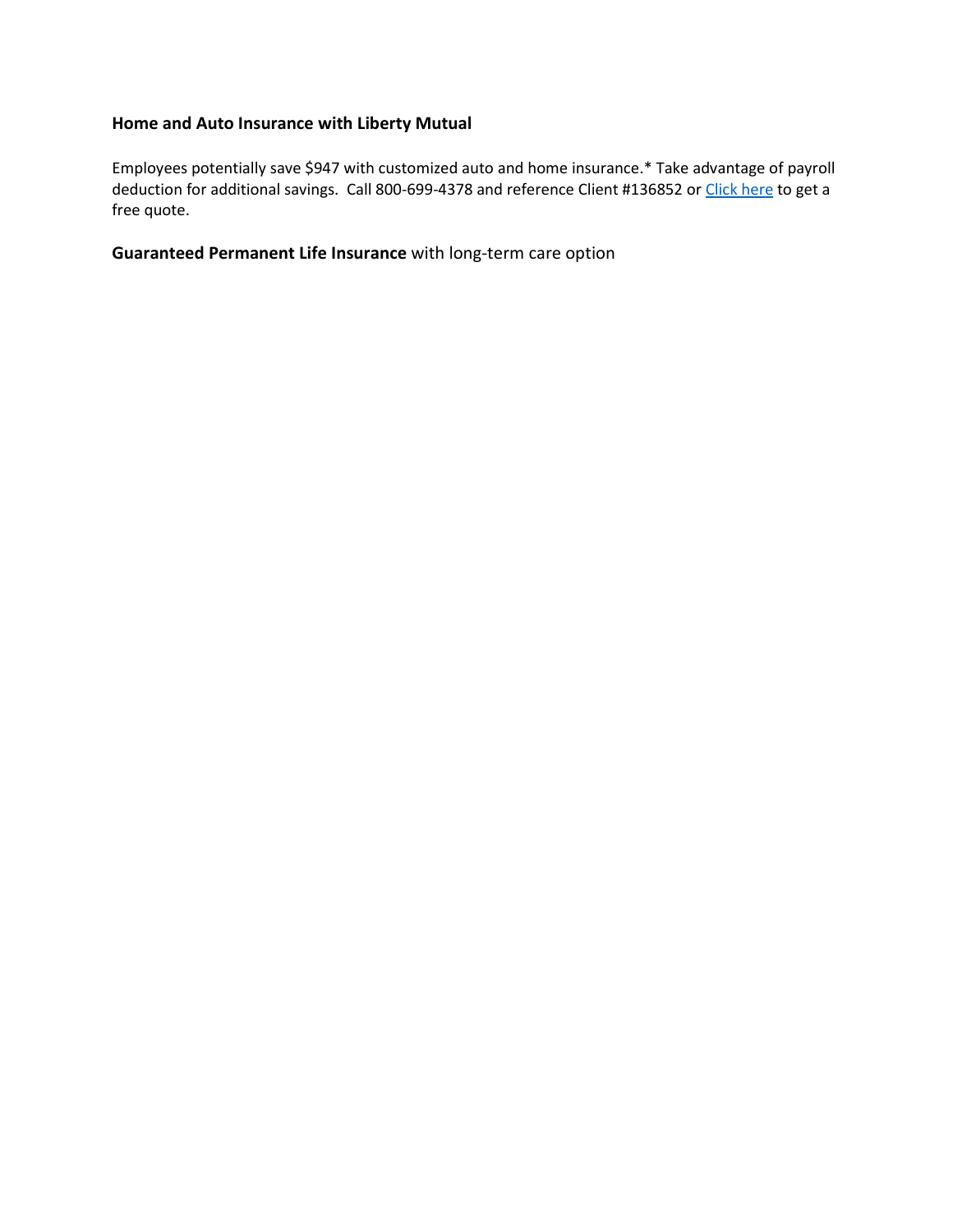# **PROFESSIONAL DEVELOPMENT**

#### **Talent Development** [JMU Policy 1403](http://www.jmu.edu/JMUpolicy/1403.shtml)

James Madison University is committed to providing relevant, high quality professional development opportunities for faculty and staff. In support of JMU's core quality of Faculty & Staff Success – *We foster for all faculty and staff a culture and environment that supports healthy work-life balance and personal and professional growth* – Talent Development offers a variety of workshops, certificate programs, and departmental retreats.

JMU Talent Development focuses on learning areas which encourage each employee to reach their own potential and help faculty and staff work more effectively with others. Talent Development offers personal and professional development opportunities which are provided *free of charge* to JMU Administrative & Professional faculty, Professional Librarians, classified staff and wage employees.

Faculty and staff are encouraged to pursue professional development utilizing internal and external resources. Please let the JMU Talent Development staff know how we can assist you in your personal, professional or departmental development needs.

Talent Development specializes in workshops and departmental retreats that focus on:

- **Communication**
- Customer Service
- Supervision/Management
- Administrative Skills
- Team Building
- Work/Life Wellness
- Leadership
- Facilitation Skills
- Organizational Development
- Diversity, Equity & Inclusion

For more information about our workshops, certificate programs, and our competency model, please visit [http://www.jmu.edu/talentdevelopment.](http://www.jmu.edu/talentdevelopment)

#### **Reimbursement for Work-Related Education or Training from an External Source** [JMU Policy 1401](http://www.jmu.edu/JMUpolicy/policies/1401.shtml)

In support of the university's commitment to professional development of faculty and staff, the university may authorize reimbursement to full-time employees for the tuition of work-related education or for the costs of certain work-related training programs taken at other institutions. Departments may also choose to pay for such course work in advance.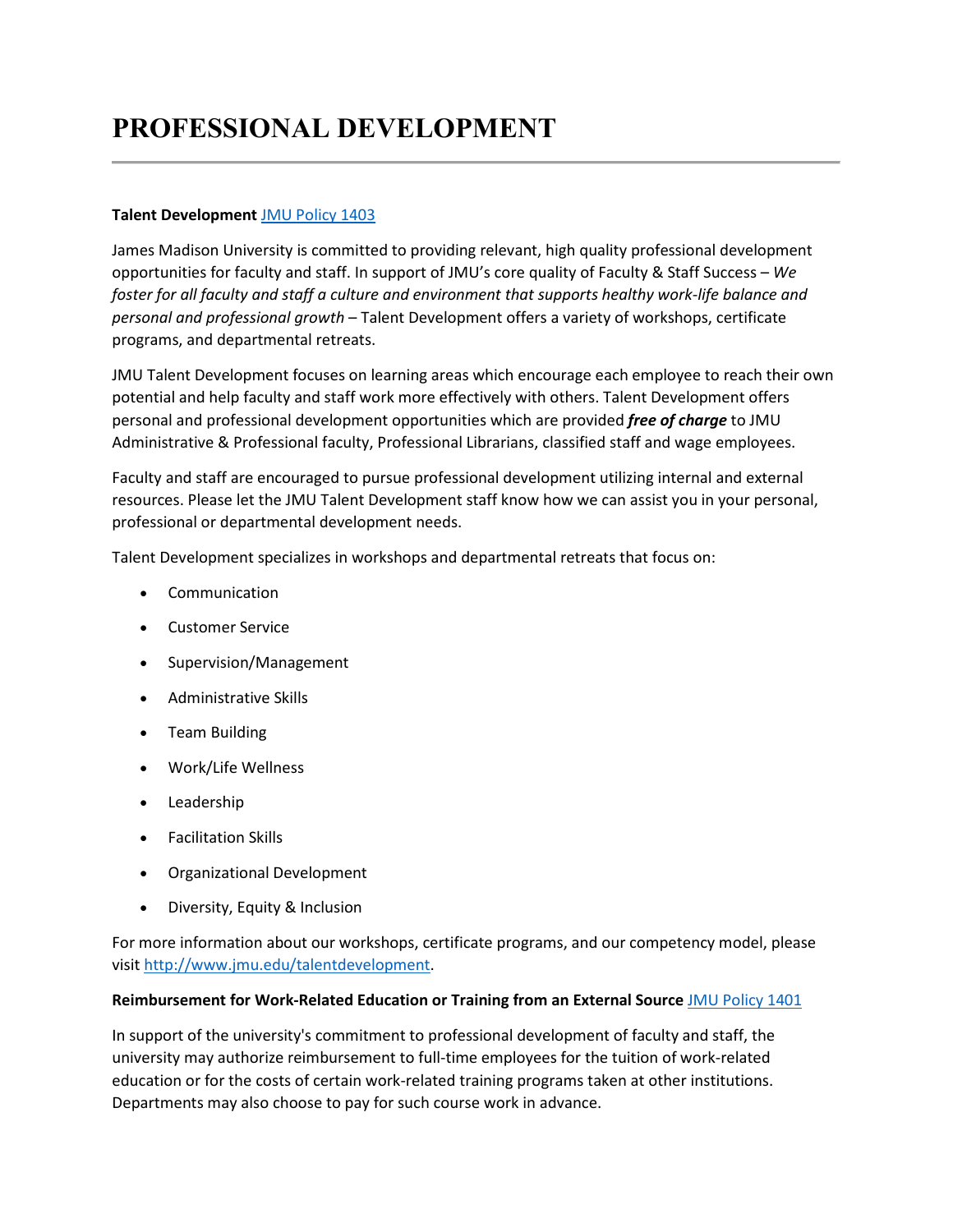This policy is designed to aid full-time employees who are expected to continue employment with the university for a period that will justify such educational assistance.

#### **Tuition Waiver** [JMU Policy 1402](http://www.jmu.edu/JMUpolicy/1402.shtml)

The university offers a waiver of tuition (undergraduate and graduate) for academic credit courses offered at JMU each semester. Classified employees are eligible to apply for tuition waiver for courses that begin after their six-month anniversary date, as long as they receive a rating of at least "contributor" on their six-month probationary performance evaluation. Books, application fees, special course or departmental fees and readmission fees are not covered. Applicants may have tuition waived for a maximum of two classes and one lab per semester. Also see HR's [Employee Tuition Assistance](http://www.jmu.edu/humanresources/benefits/tuition-assistance/index.shtml)  [website.](http://www.jmu.edu/humanresources/benefits/tuition-assistance/index.shtml)

Questions regarding waiver of tuition may be directed to the Benefits Assistant, [benefits@jmu.edu,](mailto:benefits@jmu.edu) 540-568-3593.

#### **JMU Job Opportunities**

Classified employees may apply for any posted vacancy at the university. Promotional opportunities are those that involve a competitive selection process resulting in the employee's movement to a different role in a higher pay band. Lateral opportunities are those that may involve a competitive selection process and result in the employee's movement to the same or different role in the same pay band. Visit [JobLink](https://joblink.jmu.edu/) for a list of vacant positions. Contact a [Recruitment Specialist](http://www.jmu.edu/humanresources/recruitment/index.shtml) for assistance with the application process.

#### **State Job Postings**

[Jobs.Virginia.gov](http://jobs.virginia.gov/) provides information about current job vacancies with the state system. All state agencies list vacancies with Virginia Jobs for a minimum of five consecutive workdays, not counting Saturdays and Sundays.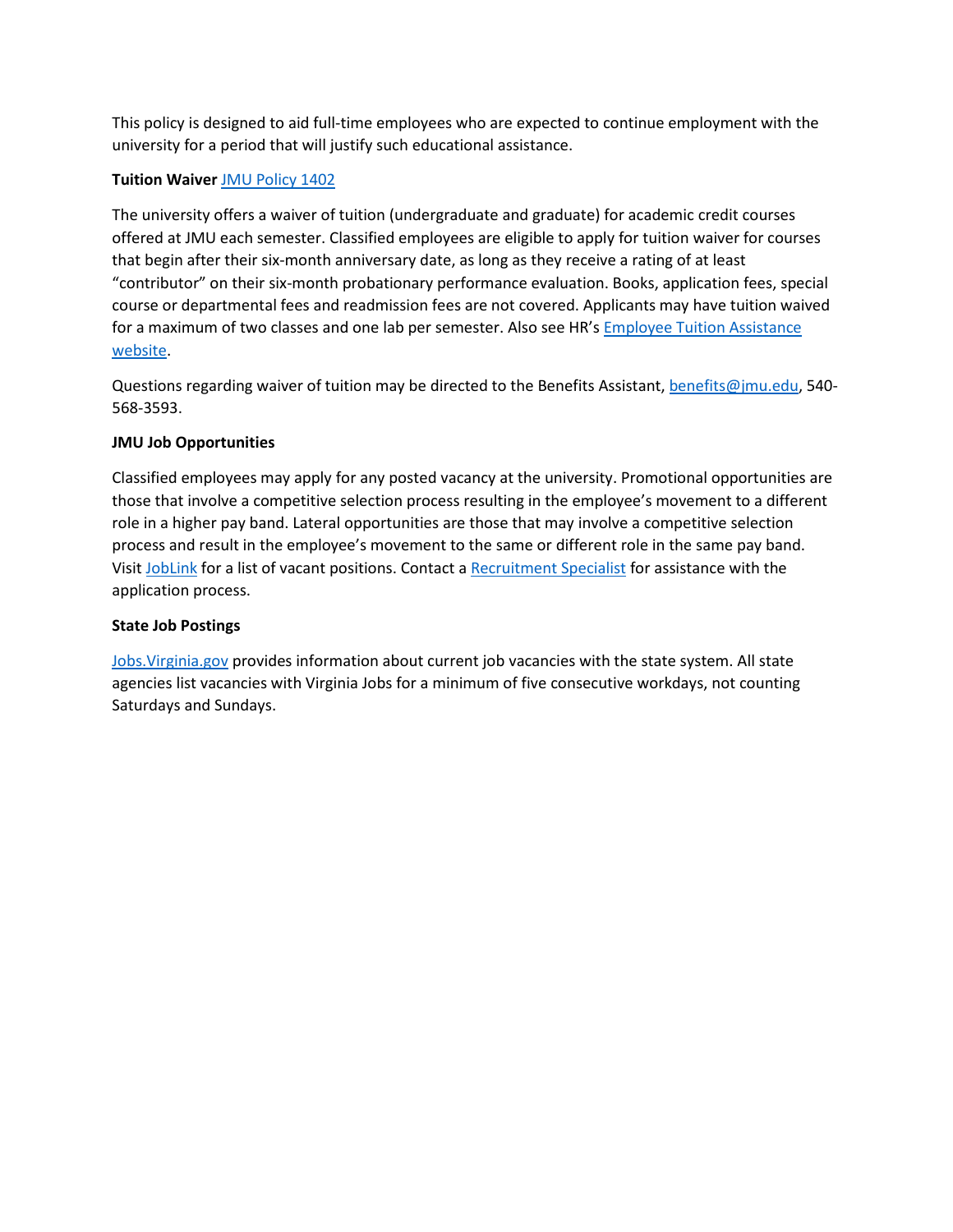# **Teaching and Learning**

#### **Computing Workshops**

Information Technology offers a variety of computing workshops for Administrative & Professional faculty, classified and wage employees. These hands-on workshops o[n JMU supported software](http://www.jmu.edu/computing/software/) are offered in the [IT Training Center \(JMAC4\).](https://www.jmu.edu/directory/buildings/JMA4.shtml) You can find a comprehensive listing by visiting th[e IT Training](http://www.jmu.edu/computing/training/it-workshops.shtml)  [Course Description website.](http://www.jmu.edu/computing/training/it-workshops.shtml) Sign up for these workshops throug[h MyMadison.](https://login.jmu.edu/)

Information technology is an essential element of employee life at JMU - enabling research, collaboration, and day-to-day job activities. JMU's Information Technology (IT) department delivers and supports the university network and telecommunications systems, as well as a variety of other systems and services that make your work possible. Descriptions of these services are available on the IT website at [www.jmu.edu/computing.](http://www.jmu.edu/computing/) A "quick start" is also available at [www.jmu.edu/computing/quick.](http://www.jmu.edu/computing/quick/faculty.shtml)

# **Communication and Collaboration**

JMU provides each employee with an email account and considers email an official means of communication for employees. University policy requires employees to use their university account for all official university business and to check their university email on a frequent basis. Other electronic communications and collaboration services (Zoom, SharePoint, WebEx, and Microsoft Teams) are also available by using the eID.

To access many of JMU's services and systems, employees use their JMU electronic ID (eID). IT creates the eID automatically when an individual is hired. For information on activating your eID and accessing email and other technology services, please visit the "*New to JMU?"* section of the computing website. Employees also use their eID to access JMU email and other university systems such as Human Resources, Student Administration, University Advancement, and Finance to perform job-related functions. Other than email and [MyMadison](https://mymadison.jmu.edu/) (for which access is enabled as part of the employee onboarding process), access to individual JMU systems is generally granted based on job requirements. Employees should work with their supervisor to determine the access they need and submit requests for any additional access needed.

### **Administrative and Business Services**

### **MyMadison**

A login link to MyMadison, your gateway to JMU employee and student self-service, is located in the Faculty/Staff drop down choice available on JMU's main website, [www.jmu.edu.](http://www.jmu.edu/) After logging in with your eID and password, you can access a tutorial that explains the different ways MyMadison can be customized with frequently used links and resources. Depending on your affiliation with the university, you may also see a Student tab, Applicant tab, Advisor or Instructor tab, in addition to the Employee tab.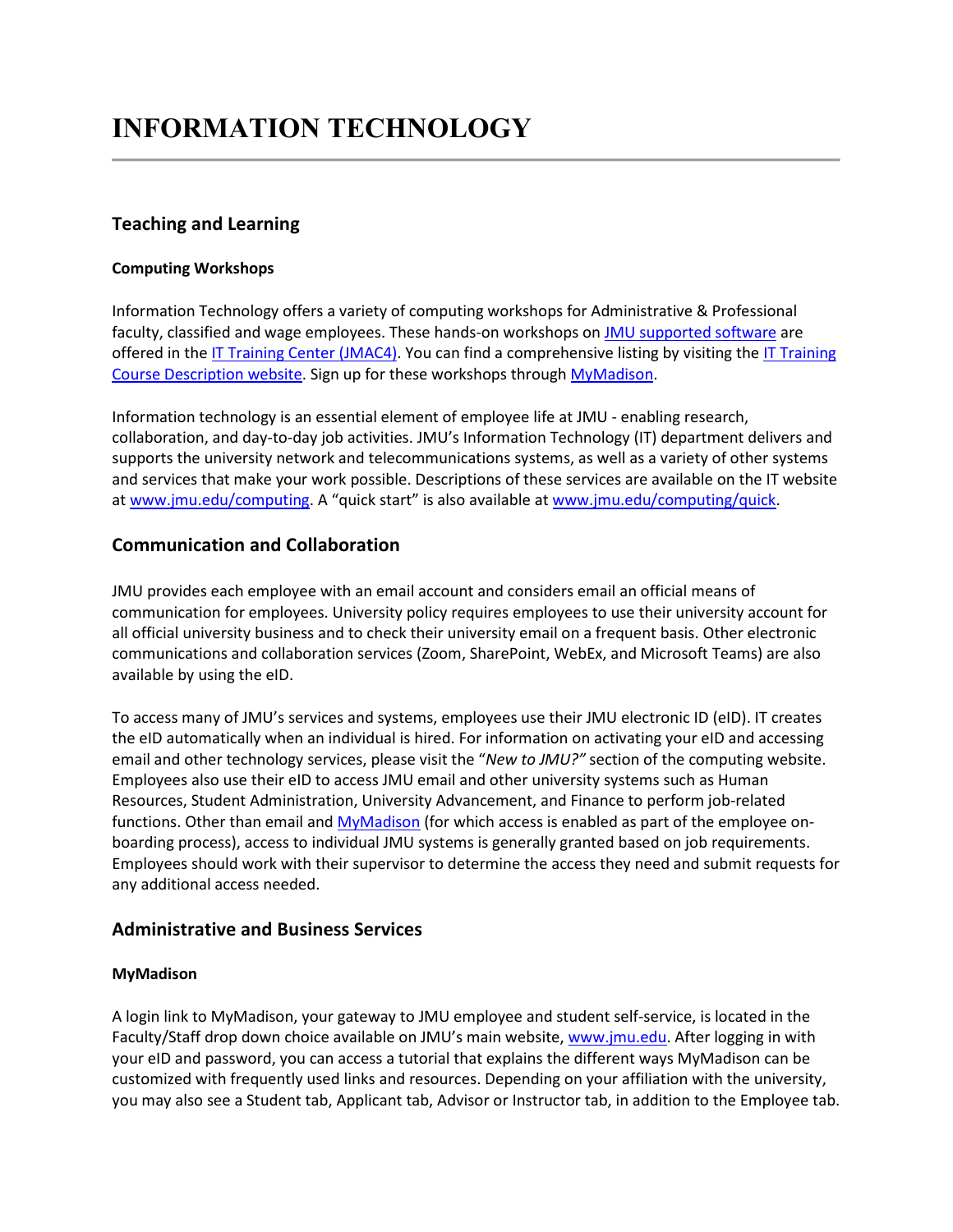From the Employee tab, you can access the university's online pay, leave entry and personal information systems to:

- view 1500-hour information
- view pay slip and other compensation
- complete/change tax forms and direct deposit forms
- enroll in training
- view training summary
- include a preferred name
- change home address
- update office/campus directory and emergency contact information
- request university emergency notification on your cell phone
- self-identify disability and/or veteran status
- maintain a personal record of learning and development achievements

The MyAccounts tab provides:

- password changes
- security awareness training required every 90 days at password change
- manage your Duo account and devices

The MyServices tab provides:

• campus Card balances

Employee, student and applicant functions are also available via mobile device.

#### **Internet and Network Services**

Information Technology operates a high-speed network to provide internal communications and Internet access for the JMU Community. The network provides both wired and wireless connections. Employees register devices, log on to their office workstations and connect to the university's wireless network using their eID. While some JMU systems/services are available directly from the Internet from anywhere in the world, others require use of JMU's SSL VPN for off-campus access. Certain JMU systems that require enhanced security also require use of two-factor authentication and/or use of JMU's Virtual Desktop Infrastructure (VDI) for off-campus access. Employees requiring off-campus access to such systems require special authorization approvals. A request form is available in the IT Service Portal under Accounts and Access/Remote Access. For information about how to use the SSL VPN service or requirements for accessing specific systems remotely, refer to the IT computing website. Employees requiring network file storage should request access through their supervisor.

# **Computing Use Responsibilities**

Employees must use the university's technology resources (systems, network, etc.) in a manner consistent with the JMU mission and in compliance with state and federal law. Individual employees are responsible for any activities performed using their eID and for the privacy and security of any data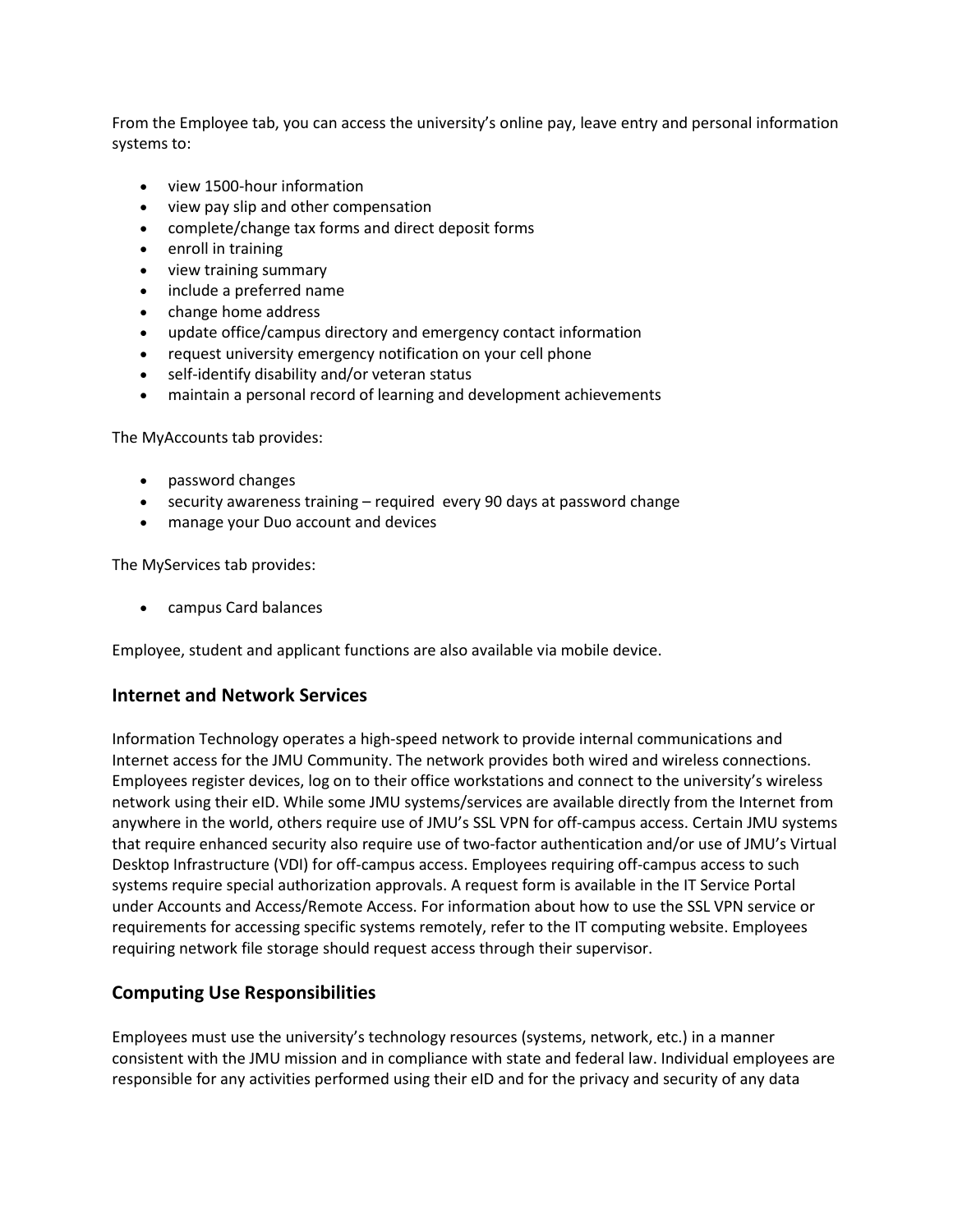accessed. Therefore, it is imperative that employees keep their eID password completely private and not share it with anyone. JMU will never ask for your password via email.

Employees are required to comply with all university policies. For information on information technology-specific policies, see the 1200 section of the JMU Manual of Policies and Procedures at [www.jmu.edu/JMUpolicy.](http://www.jmu.edu/JMUpolicy/) More specifically, for expectations regarding appropriate use, employees should read the Appropriate Use of Information Technology Resources [JMU Policy 1207.](https://www.jmu.edu/JMUpolicy/policies/1207.shtml)

# **Phone and Cable TV Services**

#### **Telephones and Telecommunication Service[s JMU Policy 1505](http://www.jmu.edu/JMUpolicy/1505.shtml)**

Land Line Phones**:** Personal local calls during business hours are to be kept to a minimum. Personal longdistance calls are discouraged, but can be made under extenuating circumstances, in which case the caller is required to reimburse the university for the cost of the call. Employees making personal, nonemergency phone calls are to use a personal credit card or bill the call to their home telephone.

Cell Phones: The university will only provide cell phones for shared departmental use. Personal calls from or to a university cell phone are highly discouraged and should only occur for emergency situations. The employee responsible for such personal calls must reimburse the university.

When the university mission requires an individual employee to be the exclusive user of a cell phone, that employee will be required to obtain the phone and service personally. The employee may be given a taxable stipend to assist with the expense. Specific cell phone stipend procedures are located on the Human Resources web site.

When an employee is required by the university to have internet access from home for work-related duties, the employee will be responsible for obtaining the data service personally. The employee will be given a stipend to assist with the expense.

All university-provided cell phones and telecommunications stipends must be approved by the appropriate vice president prior to phone purchase and service contract implementation.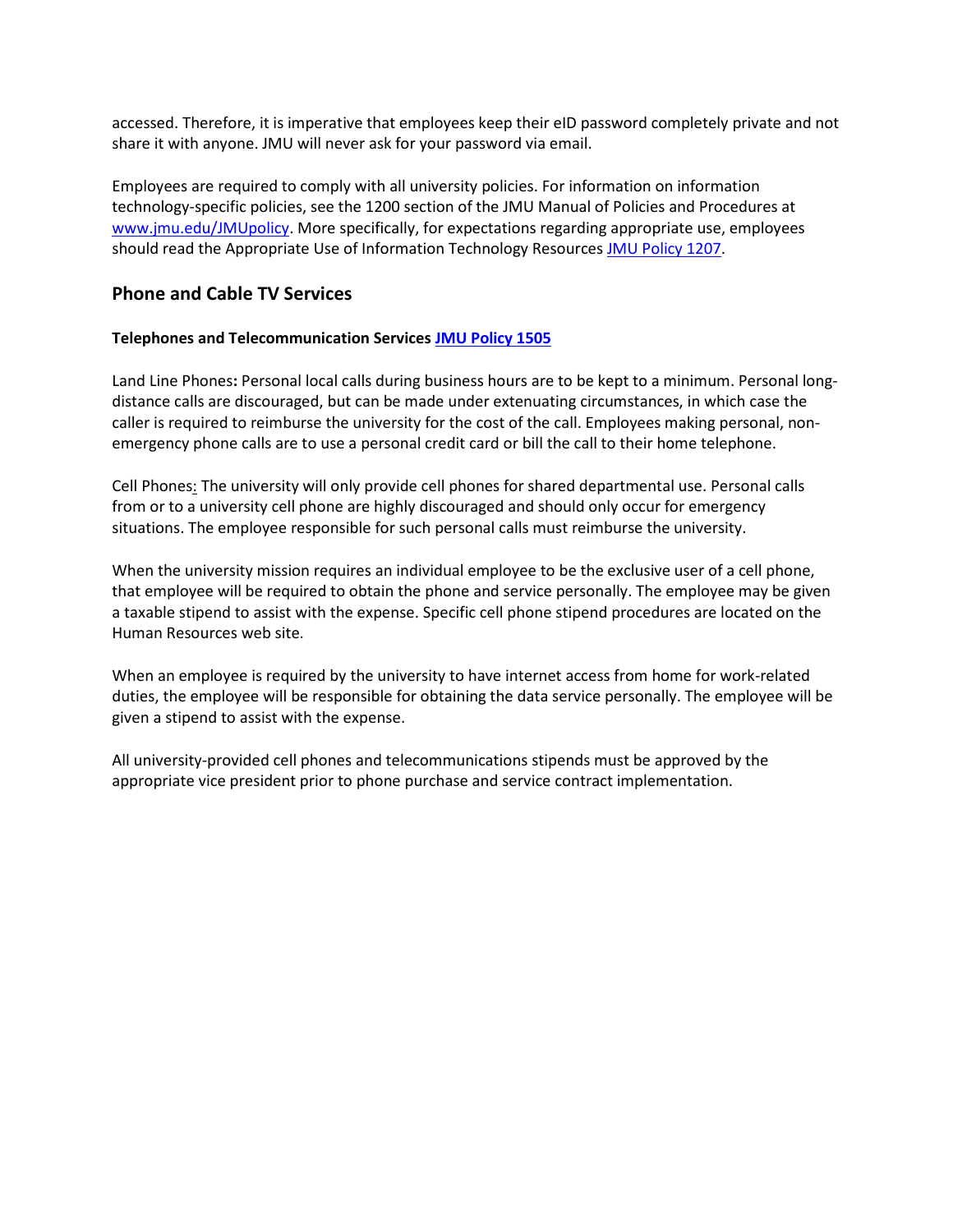# **CAMPUS BASICS**

### **Direct Deposit, Deductions and Pay**

Direct Deposit is a condition of employment, as mandated by the Virginia Department of Accounts. All employees must participate in JMU's direct deposit program. Pay is automatically deposited into a maximum of four accounts at the financial institution(s) of the employee's choice. Additionally, employees may view their pay information via [MyMadison,](https://mymadison.jmu.edu/) JMU's Employee Self-Service system.

The following items, if applicable, must be deducted from an employee's pay: Social Security (FICA), federal withholding tax and Virginia state withholding tax. An employee may choose to have other deductions taken out of his/her pay including parking fees, state health insurance premiums, taxdeferred annuities, optional life insurance, flexible reimbursement accounts and administrative fees, voluntary benefits, long-term disability, Combined Virginia Campaign contributions, and contributions to the university.

Pay is issued on the 16th of each month for the pay period of the 25th through the 9th and on the last work day of each month for the pay period of the 10th through the 24th. Should that day fall on a weekend or a holiday, employees will be paid on the previous business day. It is federal law that the name on an employee's pay advice matches the name on his/her Social Security card. The employee may be subject to a fine if the information is incorrect. Visit [Payroll's website](http://www.jmu.edu/financeoffice/accounting-operations-disbursements/payroll/index.shtml) for additional payroll information and to view the pay calendar and deadlines.

# **JMU Identification Card (JACard)**

The James Madison University Access Card (JACard) is the employee's official JMU identification card. Please remember to carry your JACard with you at all times while on campus.

- [Mobile ID](http://www.jmu.edu/cardctr/_files/Mobile_ID_Flyer.pdf) has come to JMU supplement to your JACard for goods and services
- FLEX declining balance accounts for purchases while on campus and many off campus locations
- Employee Meal Plans: 15 or 50 Block plans payroll deduction available
- Location: 2<sup>nd</sup> floor of the Student Success Building
- Phone: 540-568-6446
- Hours of Operation: Monday Friday, 8:00 a.m.- 5:00 p.m. (closed for JMU holidays)
- Web Site with all the details: [jmu.edu/cardctr](http://www.jmu.edu/cardctr)

### **Campus Dining**

All dining facilities are open to students, faculty and staff, as well as the general public. They include allyou-care-to-eat style dining, food courts, coffee bars, smoothie bars, and convenience stores. Most locations accept cash, FLEX and credit cards. Faculty/Staff meal plans are also available. Dining locations, [map,](http://jmu.campusdish.com/Locations.aspx) meal plan information and menus can be found at the [Dining with JMU website.](http://jmu.campusdish.com/)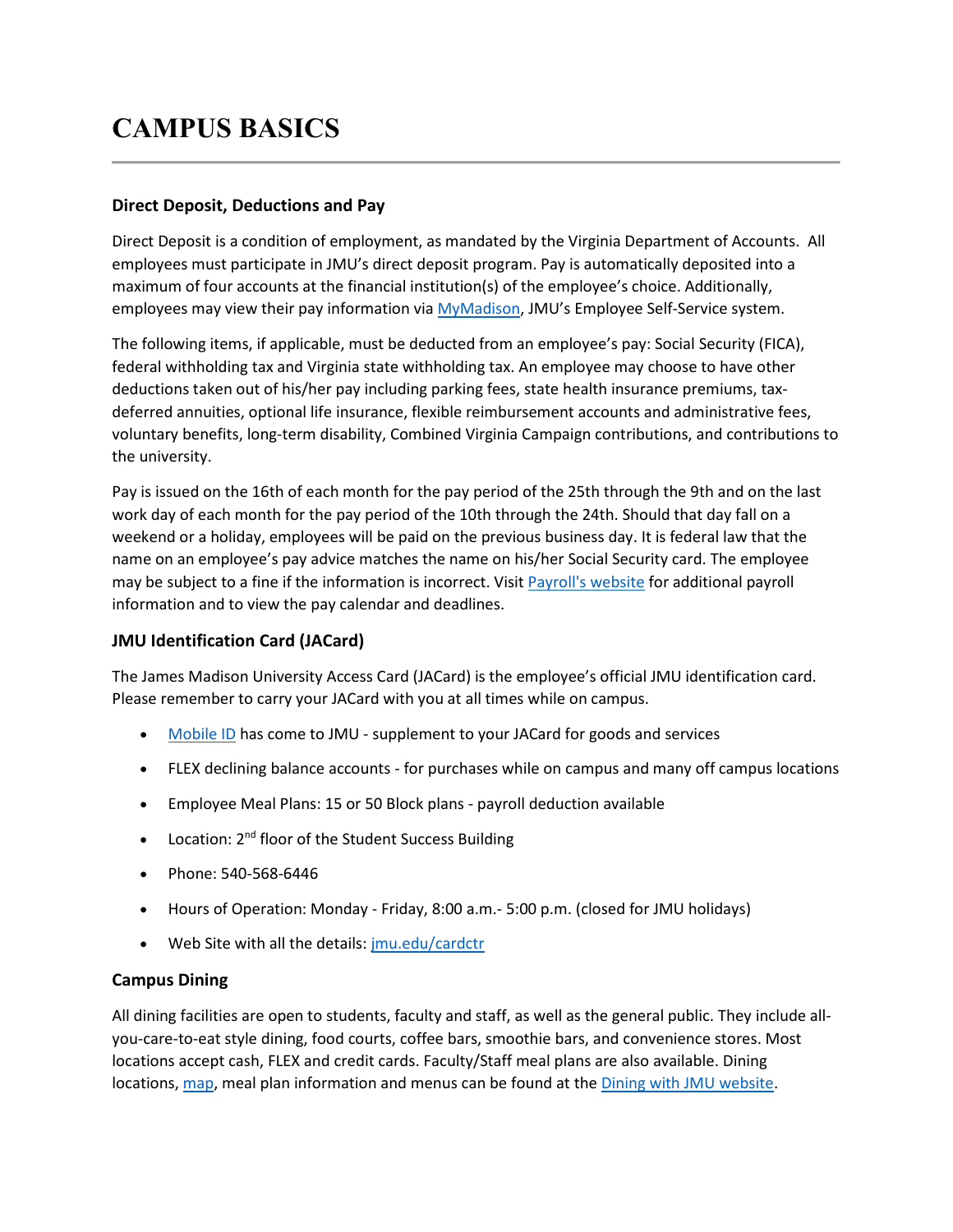### **Parking**

Faculty and staff who park on university-owned or leased property are responsible for obtaining and displaying a valid JMU parking permit. For the latest information concerning employee vehicle registration, please refer to the "Faculty & Staff Resources" section of the [Parking Services website,](http://www.jmu.edu/parking) email [parkingservices@jmu.edu](mailto:parkingservices@jmu.edu) or call 540-568-3300 for assistance.

#### **Bus Service**

Harrisonburg Department of Public Transportation (HDPT) provides transportation service within the City of Harrisonburg and on the JMU campus for university students and employees free of charge. For bus routes and schedules visit [www.hdpt.com,](http://www.hdpt.com/) or call 540-432-0492. For route planning visit the [Bus](http://www.jmu.edu/navigatejmu/busfinder/)  [Finder.](http://www.jmu.edu/navigatejmu/busfinder/) **Free real-time info -** MyStop App: [Android](https://play.google.com/store/apps/details?id=com.AvailTec.MyStop&hl=en) & [Apple.](https://itunes.apple.com/us/app/mystop-mobile/id591959423?mt=8)

Visit <http://www.jmu.edu/transportation/> for transportation and parking information. Information about break shuttle bus services and biking can also be found there.

#### **JMU Mail Services**

A fully-functional post office serving the entire JMU community is located on the second floor of Madison Union, which offers a wide variety of mailing supplies, USPS and UPS shipping services, fax and copy services, on-demand delivery and more. There are several JMU Mail Service drop boxes located throughout the university. Mail Service is able to assist with any size mailing from design to delivery. We are here for all your mailing needs. Any outgoing mail received after 4:00 p.m. will be postmarked the following business day. All outgoing UPS packages are picked up Monday through Friday at 3:00 p.m. Cash, flex and personal checks are accepted. Along with additional information, you can find a complete list of Mail Stop Codes (MSC) on our [website.](http://www.jmu.edu/mailservices) Call 540-568-6257 for further assistance.

### **University Recreation (UREC)**

JMU has excellent recreational facilities that are available for use by university employees. UREC aims to promote and advance healthy lifestyles through educational programs, participation opportunities and support services.

# [JMU Full-Time Faculty/Staff Membership Information](https://www.jmu.edu/recreation/visit/memberships.shtml#full-time-staff) | [Facility Hours](https://www.jmu.edu/recreation/visit/urec-hours.shtml) | [Family Hours](https://www.jmu.edu/recreation/visit/family-hours.shtml) | [Activity](https://www.jmu.edu/recreation/register/index.shtml) [Registration](https://www.jmu.edu/recreation/register/index.shtml)

[UREC](https://www.jmu.edu/recreation/visit/facilities/urec/index.shtml) is a multi-level fitness and wellness center with 278,515 square feet of activity space. UREC is located on the east side of campus, near the Convocation Center. Building highlights include a 33-foot climbing wall, eight racquetball courts, three multi-activity gyms, two indoor tracks, fitness and cardio theatre, indoor aquatics center, adventure center, demonstration kitchen, locker rooms, wellness suite, equipment center, two outdoor courtyards, and six group exercise studios. UREC also houses equipment centers where sports and camping/outdoor equipment can be checked out or rented. Personal training, fitness/nutrition analysis and massage services are also available for a fee.

[University Park,](https://www.jmu.edu/recreation/visit/facilities/university-park/index.shtml) accessed by Devon Lane, includes opportunities for drop-in recreation, structured intramural sports and sport club programs, as well as a team and leadership development program. Facilities include an open-event lawn, tennis, sand volleyball and basketball courts, sports turf, and a pavilion.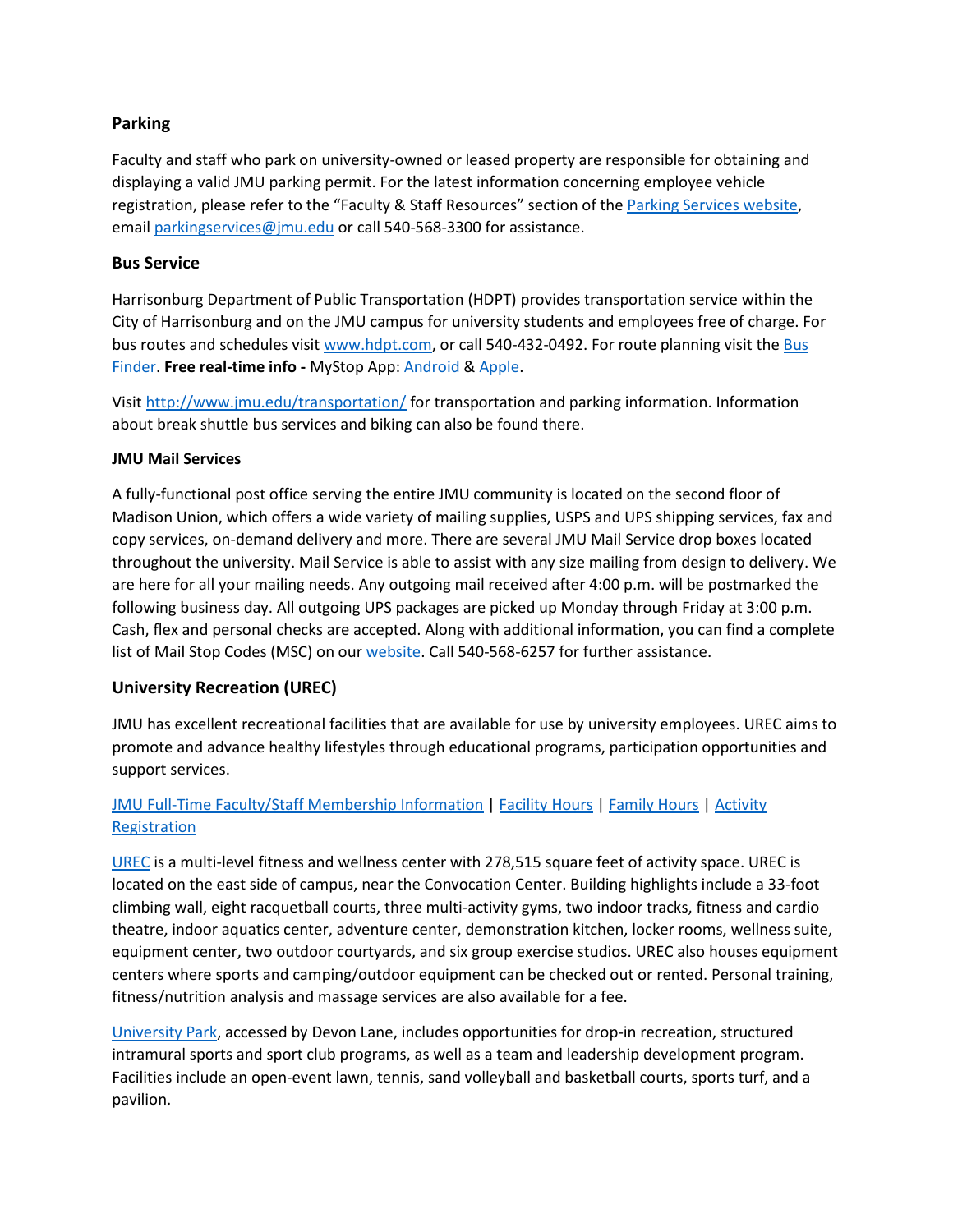Contact University Recreation for facility access information, hours of operation, program information, and facility reservations at 540-568-8732, visit the [UREC website,](http://www.jmu.edu/recreation/) or emai[l urec@jmu.edu.](mailto:urec@jmu.edu)

#### **Bookstore**

The JMU Bookstore is your full-service bookstore. From textbooks to computers, t-shirts to coffee mugs, the JMU Bookstore has everything you need to succeed. Faculty and staff are eligible for 15% discount on their purchases (computer products excluded). Best Sellers are always 30% off. Don't see a book you need? We'll order it. Shop us 24/7 at the [shopjmu.com.](https://www.bkstr.com/jamesmadisonstore/home) We are located in the [Godwin parking lot.](https://www.jmu.edu/directory/buildings/BOOK.shtml)

- [JMU Bookstore Customer Service](mailto:jmubcs@jmu.edu) 540-568-6121
- [Textbooks](mailto:textbooks@jmu.edu) 540-568-3995
- [General Merchandise](mailto:JMUBmerchandise@jmu.edu) 540-568-6960
- [General Books](mailto:JMUBgeneralbook@jmu.edu) 540-568-3844
- [Technology](mailto:jmu_computers@jmu.edu) Products 540-568-3989
- [JMU Bookstore Catalog](mailto:jmubcatalog@jmu.edu) 800-280-7543

### **Computer Purchase Program**

The Madison CyberZone offers complete selections of Dell and Apple computer hardware and a wide selection of accessories to compliment your academic, professional and personal needs. The purpose of this website is to provide JMU faculty, staff and students interested in purchasing computer products sufficient information to make the correct buying decision. We have a dedicated staff ready to answer your questions. Employees may obtain additional computer products information by contacting the Madison CyberZone at the JMU Bookstore at [www.madisoncyberzone.com,](http://www.madisoncyberzone.com/) 540-568-3989, or email [madisoncyberzone@jmu.edu.](mailto:madisoncyberzone@jmu.edu)

### **Environmental Stewardship and Sustainability**

JMU is committed to being the change at work and in the world. Many years ago, JMU signed the [Talloires Declaration,](https://www.jmu.edu/stewardship/plans-policies-commitments.shtml) which committed the university to incorporate sustainability and environmental literacy in teaching, research, outreach, and operations. JMU has been included in each of The Princeton Review's guides to green colleges since the publication began in 2010. Partners across the university foster interdisciplinary education, literacy, and research in sustainability, and our members are actively engaged in partnerships, outreach, and service that build sustainable community. Further, JMU is recognized as a Tree Campus USA affiliate by the Arbor Day Foundation, a Bee Campus USA affiliate by the Xerces Society for Invertebrate Conservation, and a Bicycle Friendly University (Bronze level) by the League of American Bicyclists. JMU has [green buildings](https://www.jmu.edu/facmgt/sustainability/leed.shtml) and [stormwater](https://www.jmu.edu/facmgt/sustainability/Stormwater/index.shtml)  [management best practices](https://www.jmu.edu/facmgt/sustainability/Stormwater/index.shtml) led by Facilities Management.

Clearly, responsibility for environmental sustainability is not housed in one university unit, but is shared university-wide through environmental citizenship at all levels, including senior leaders, administrators, faculty, staff, students, and alumni. Every individual can play an important role in creating a sustainable future, and there are many opportunities for you to learn, think critically, and contribute, including: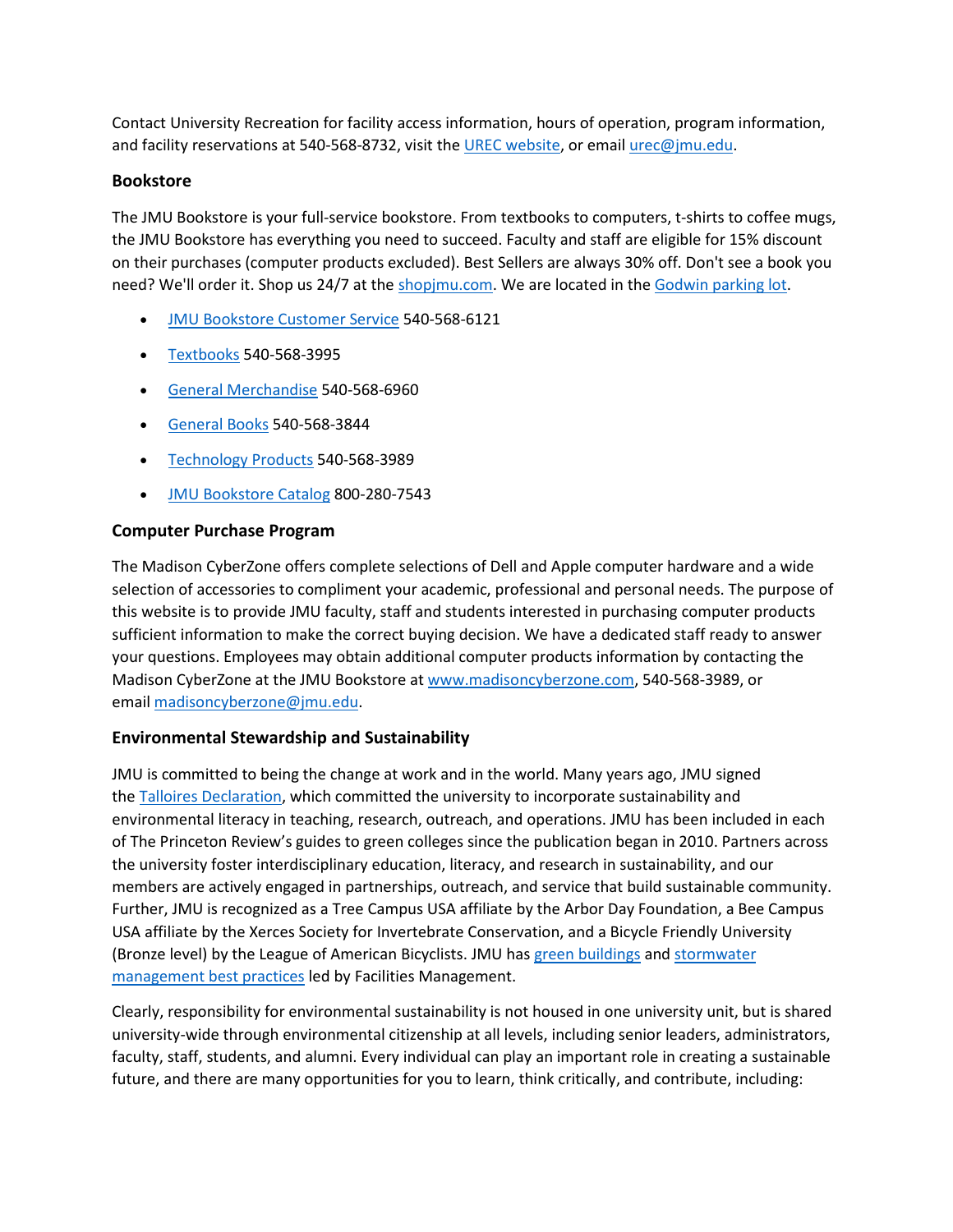- Adopt stewardship practices**.** Enroll in [Greening Your Workspace training](https://www.jmu.edu/stewardship/GYO2.shtml) through JMU's Talent Development Department. Carefully review and follow the [energy use,](https://www.jmu.edu/JMUpolicy/policies/1704.shtml) [recycling,](https://www.jmu.edu/JMUpolicy/policies/4305.shtml) and [sustainable procurement](https://www.jmu.edu/JMUpolicy/policies/1701.shtml) policies, which include guidelines for day-to-day activities.
- Use employee tuition waiver benefits to take a [sustainability course.](https://www.jmu.edu/stewardship/curriculum.shtml) Explore environmental [courses, concentrations,](http://www.jmu.edu/environment/) and minors, and learn about sustainability [research](https://www.jmu.edu/stewardship/sustainability-research.shtml) at JMU.
- Participate in the many environment-related [opportunities for employees](https://www.jmu.edu/stewardship/resources-for-employees.shtml) that JMU offers. For example, be a [faculty/staff Learning Partner](https://www.jmu.edu/abp/participate/learning-partner.shtml) on an Alternative Break service trip and/or become a [Greening Your Event Partner.](https://www.jmu.edu/stewardship/greenyourevent.shtml)
- Explore sustainability features on our beautiful campus. [Take a self-guided tour](http://www.jmu.edu/stewardship/tour/index.shtml) (in person or online) of 18 sites on campus that demonstrate environmental sustainability and support learning.
- Read about aspects of our institution's environmental, social, and economic performance in [JMU's 2018 report](https://stars.aashe.org/institutions/james-madison-university-va/report/) to the Sustainability Tracking, Assessment & Rating System™ (STARS).
- Join a JMU Institute for Stewardship of the Natural World [Committee.](https://www.jmu.edu/stewardship/stewardship-overview.shtml)

For more information, visit the Institute for Stewardship of the Natural World at [www.jmu.edu/stewardship.](http://www.jmu.edu/stewardship)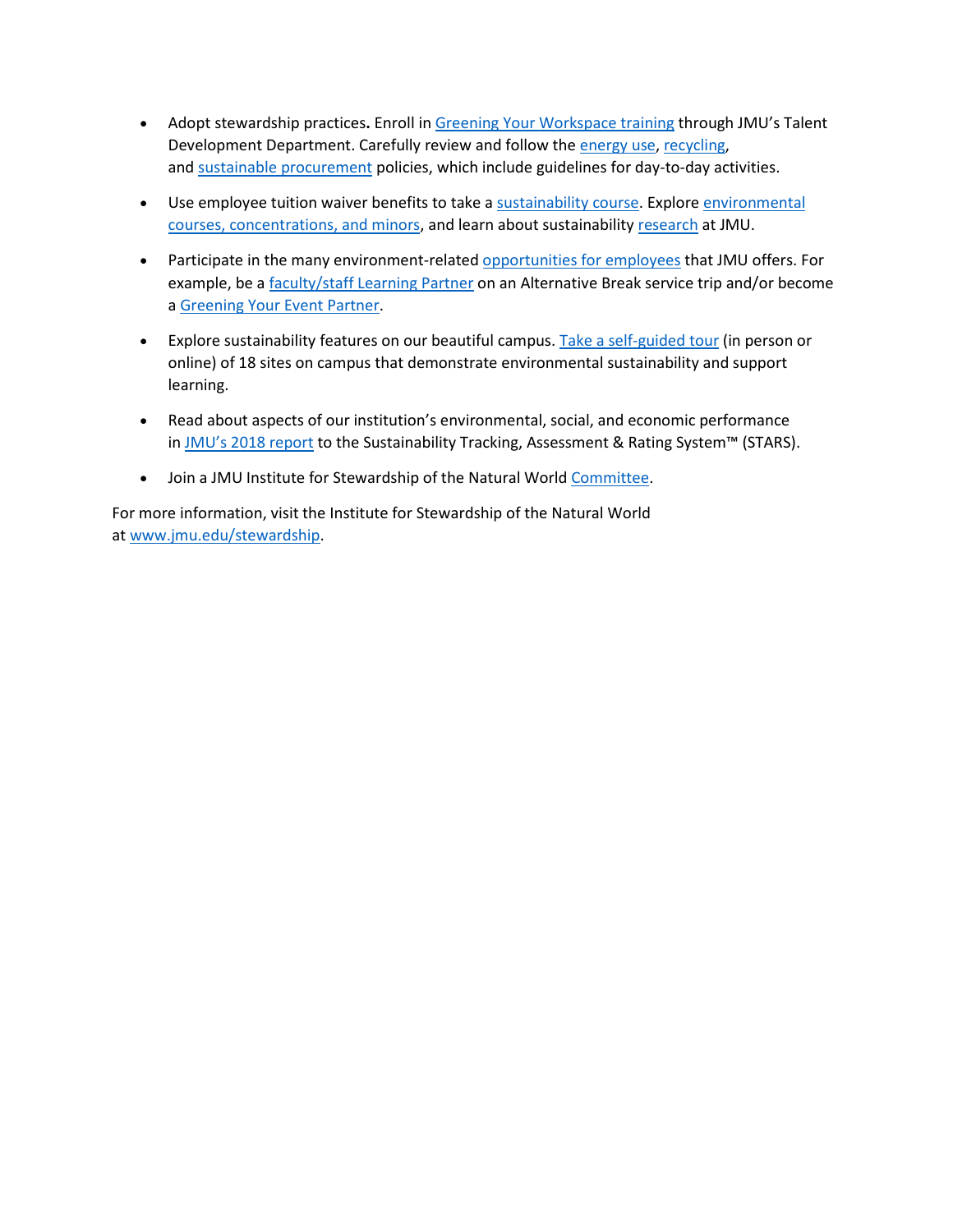# **SAFETY IN THE WORKPLACE | JMU POLICE**

James Madison University strives to provide all employees with a working environment that is free from recognized health or safety hazards. JMU' s Office of Public Safety strives to improve the quality of life of those we serve by developing partnerships with the university community, so that together we can effectively address issues and concerns. Our primary goal is to maintain a secure environment with equal protection under the law and to provide dedicated service for all persons living, working, and visiting the university.

The James Madison University Police Department has received accreditation from the Virginia Law Enforcement Professional Standards Commission after an in-depth review of every aspect of the agency's organization, management, operations, and administration to assure the highest standards are practiced. JMU Police have the authority to enforce all regulations and laws, both of the university and of the Commonwealth of Virginia, along with federal statutes within their jurisdiction, which includes all university-owned, -leased or -controlled property, and the adjacent streets and sidewalks. The JMU Police Department has entered into a Memorandum of Understanding with the Harrisonburg Police Department that allows duly sworn, on-duty officers employed by the James Madison University Police Department jurisdiction to enforce city ordinances, along with laws within the city limits of Harrisonburg. Four patrol officers and a sergeant are also members of the Harrisonburg/JMU Joint Patrol Task Force, which augment the Harrisonburg Police Department in the surrounding off-campus student housing areas adjacent to campus.

JMU police officers are graduates of state-affiliated regional criminal justice training academies and are required to complete 40 hours of in-service training biennially. All are certified by the State Department of Criminal Justice Services as police officers and are trained in all phases of law enforcement, including the use of firearms. Officers carry standard issue or approved firearms at all times and must maintain firearms proficiency through semiannual classroom training, qualification and certification at the firing range.

The JMU Police Department utilizes Automated External Defibrillators (AEDs) in the field. All sworn personnel within the department have been trained on the proper use of AEDs and basic life-support techniques (cardio-pulmonary resuscitation - CPR).

JMU police officers patrol the campus 24 hours a day, seven days a week. Upon notification of a criminal activity, emergency, or request for assistance, the James Madison University Police Department has the responsibility of responding to and summoning the necessary resources to assist, mitigate, investigate, and document the incident. The call will initiate a response from the JMU Police Department, immediate or otherwise, as dictated by the nature of the incident. The responding officer will assess the reported incident and will arrange for necessary resources to include, but not be limited to, crime investigation, victim services, medical services or the utilization of other available resources. Criminal actions will be thoroughly documented in an appropriate report. Investigators handle reported cases that require indepth follow-up.

All crimes or emergencies that occur on the campus of JMU should be reported to the JMU Police through the communications unit for response and documentation. This can be done in person at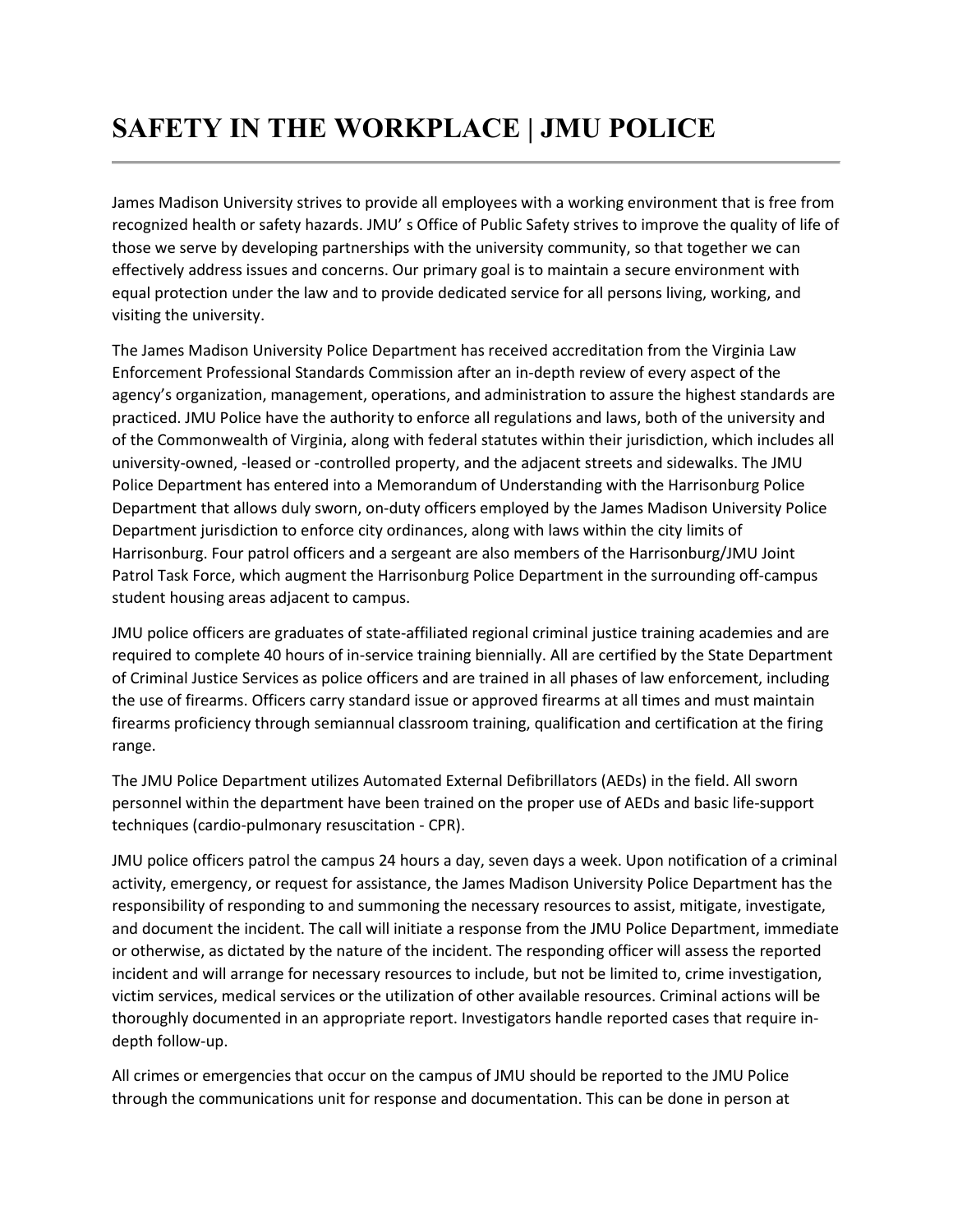Anthony-Seeger Hall or by telephone. The on-campus emergency number, 540-568-6911, directly connects to the JMU Police Department and should be used when fire, police or medical response is required. It should be noted that when using a mobile telephone to call university police, callers should dial 540-568-6911, as dialing 9-1-1 directly may route them to another agency. If you should be routed to another agency, you need to advise them of your specific location at James Madison University, so that they may relay this information to the JMU Police Department communications center. The police department also utilizes another emergency number 540-442-6911 that can be accessed if the JMU telephone network becomes disabled. For information, escort services and other non-emergencies, students and employees should dial 540-568-6913. Emergency telephones are located across campus to include parking lots and other remote areas. These telephones are housed in highly visible yellow call boxes and feature one-button speed dialing for instant communication with the JMU Police with the location of the activated telephone automatically identified to the police communications staff. The JMU Police Communications Center can also be reached directly using the LiveSafe App. Information on the LiveSafe App can be found at [http://www.jmu.edu/publicsafety/resources\\_livesafe.shtml.](http://www.jmu.edu/publicsafety/resources_livesafe.shtml) It can be downloaded onto a smart phone and allows users to share information, tips, and safety concerns with police via text messaging, including picture, video, and audio attachments, or even through live chat. Stay anonymous anytime, or send your caller ID and location to police immediately when you call or message for help, allowing faster response times.

If you feel that a crime has been committed against you, you have witnessed a crime in progress, or that you have information about a crime that has occurred, please contact the JMU Police Department. All members of the JMU community are instructed to notify the JMU police of any situation or incident on or near campus that involves a significant emergency or dangerous situation that may pose an immediate or on-going threat to the health and safety of students, staff and visitors to the campus.

The Office of Public Safety website located at <http://www.jmu.edu/publicsafety/index.shtml> provides information on crime prevention, emergency notification procedures, and emergencies such as hostile intruders and suspicious packages and provides links to other resources.

The JMU Police Department is responsible for compiling the Annual Security and Fire Safety Report. The Annual Security and Fire Safety Report includes statistics for the most recent three-year period of reported crimes, including "hate" motivated crimes that occurred on campus, in certain off-campus buildings or property owned or controlled by JMU or its affiliates, and on public property within, or immediately adjacent to and accessible from the campus. This report also includes information regarding the law enforcement authority of the university police; means of immediate notification of students and staff upon confirmation of a significant emergency on campus; protocols for students missing more than 24 hours, including voluntary student contact information in cases where the student is missing along with missing person investigation procedures; policies concerning campus security, information on crime prevention, alcohol and drug use, sexual assault, the state sex offender registry and the reporting of any crimes that may occur on the campus. The report also includes campus housing fire statistics for the most recent three-year period; a description of each on-campus student housing facility fire safety system; the number of fire drills held during the previous calendar year; policies or rules on portable electrical appliances, smoking, and open flames in student housing; procedures for student housing evacuation in the event of fire; policies regarding fire safety education and training programs provided to the students, faculty, and staff; procedures that students and employees should follow in the case of a fire; a list of the titles of each person or organization to which students and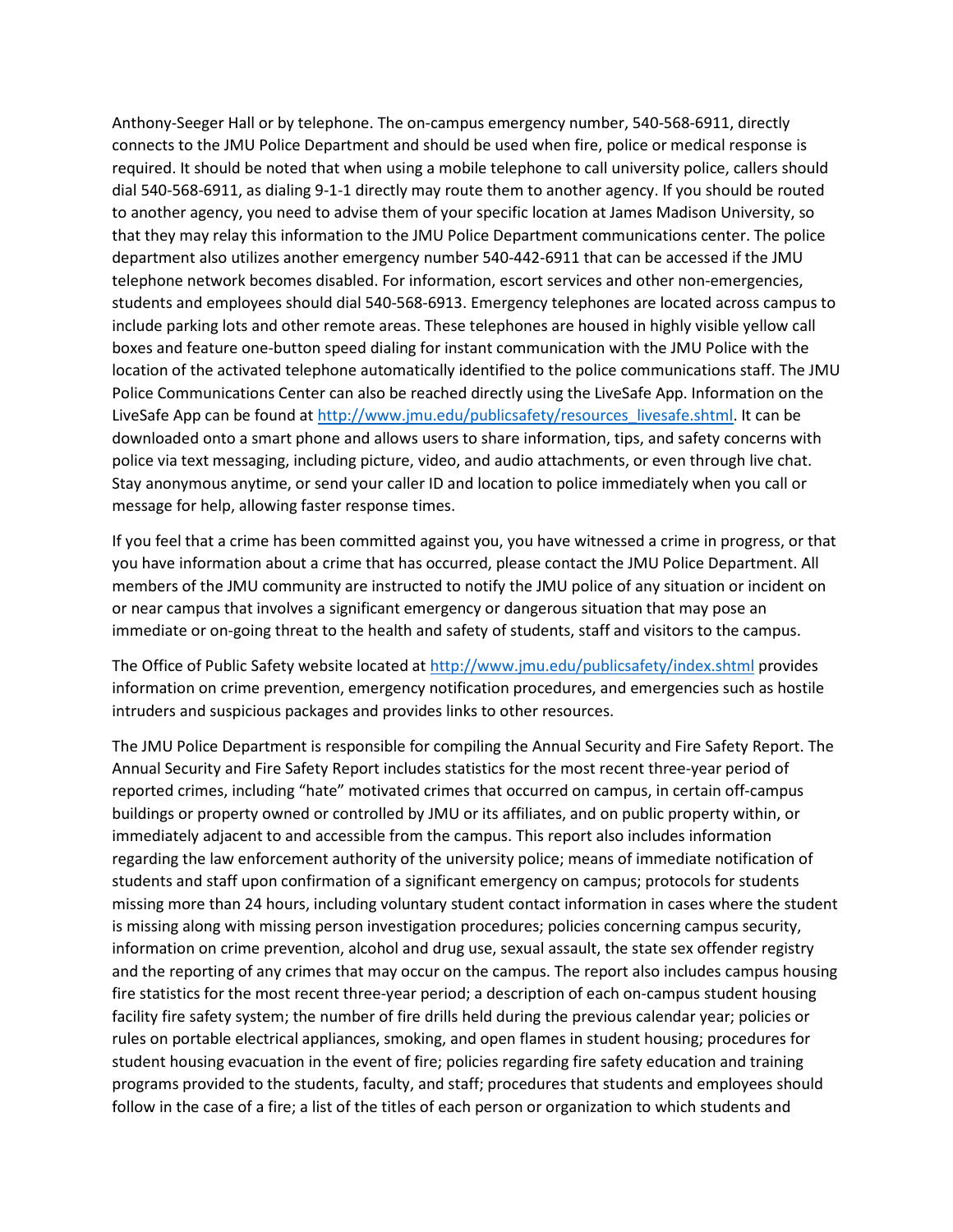employees should report that a fire occurred; and plans deemed necessary for future improvements in fire safety.

A copy of the JMU Annual Security and Fire Safety Report for the Harrisonburg campus also includes the three overseas branch campuses: Florence, Antwerp, and London. It is available upon request. You can obtain a copy by contacting the Office of Public Safety, MSC 6810, James Madison University, Harrisonburg, VA 22807 or request that a copy be mailed to you by calling 540-568-6769 or 540-568- 6913. This information is also available electronically by clicking on the "Your Right to Know" link <http://www.jmu.edu/publicsafety/clerycompliance/righttoknow.shtml>

Although JMU works hard to ensure the safety of all individuals within its community, each individual must also take responsibility for their own personal safety and that of their personal belongings. Our goal is a campus community that is informed, aware, and alert; all sharing the responsibility of making the JMU campus a safe place to study, work and live.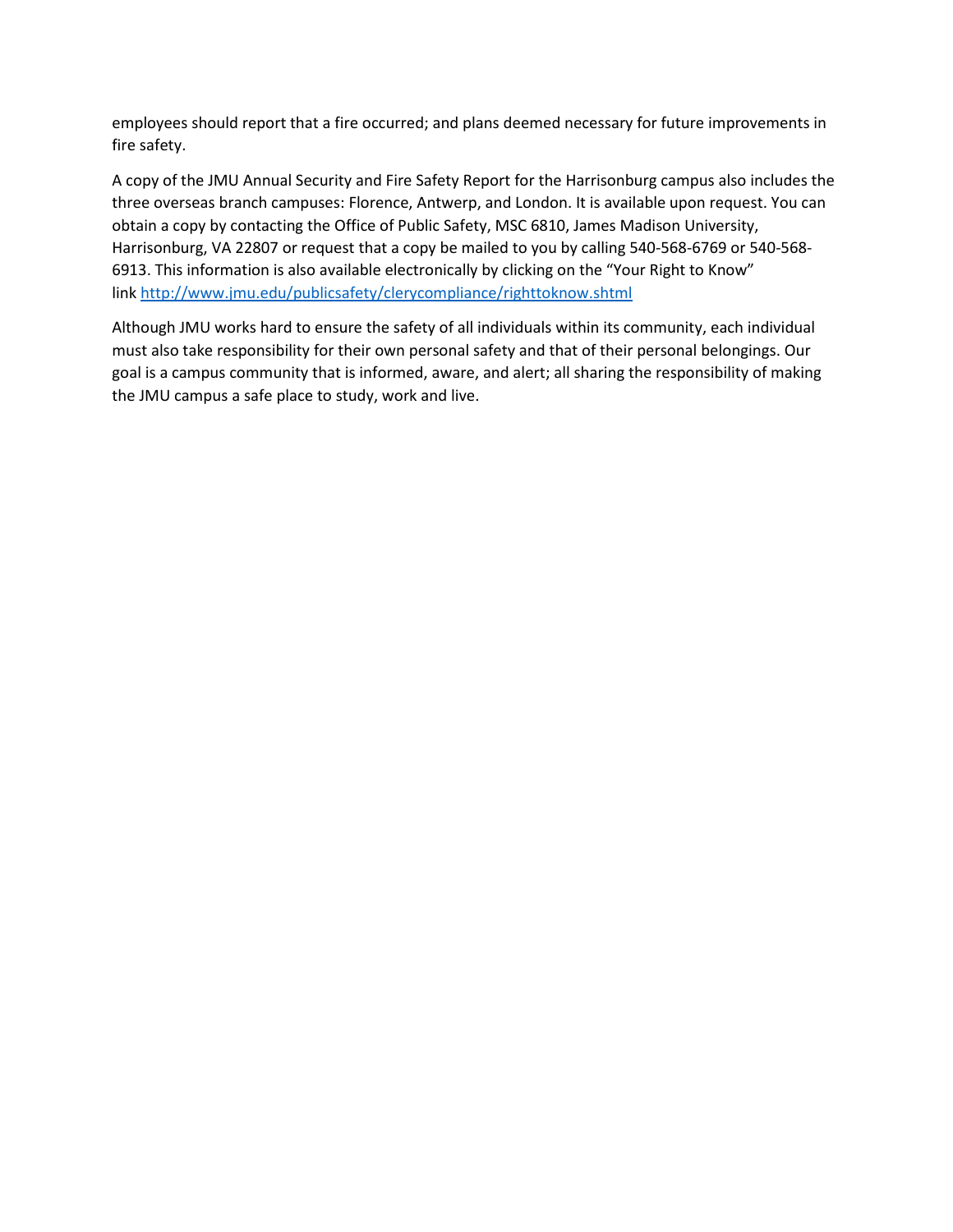# **WORKPLACE CONFLICT RESOLUTION OPTIONS**

### **Faculty Ombudsperson**

The Ombudsperson is an independent and neutral third party on campus for faculty members with questions, disputes or other concerns. See [website.](https://www.jmu.edu/academic-affairs/faculty-ombudsperson/index.shtml#Ombuds)

### **Employee Mediation Services [JMU Policy 1404](http://www.jmu.edu/JMUpolicy/1404.shtml)**

Issues affecting workplace relationships can be addressed through mediation. Mediation is a process that is designed to encourage open conversation and understanding between parties. Participants are encouraged to have open and honest discussion, determine and clarify issues, and cooperatively establish steps towards achieving positive outcomes.

Some examples of common issues for mediation include:

- Conflict with a supervisor or co-worker
- Issues surrounding a grievance
- Communication difficulties

Visit JMU's [Employee Mediation Services website](http://www.jmu.edu/humanresources/hrc/mediation/index.shtml) to learn more about mediation and conflict resolution techniques.

### **Diversity, Equity, and Inclusion Unit - Department of Human Resource Management**

In promoting transformation, creativity, and engagement, [DEI:](https://www.dhrm.virginia.gov/diversity-equity-inclusion)

- Consults and advises both employees and state government agencies in the areas of Equal Employment Opportunity (EEO), Diversity, and Inclusion.
- Investigates complaints of workplace discrimination
- Reviews and analyzes workforce data to identify workplace barriers
- Coordinates cultural observances and outreach events
- Provides training on such issues as EEO Compliance, Civility, Workplace Harassment, Cultural Competence, Unconscious Bias, and Diversity Management.

### **Office of Employment Dispute Resolution (EDR)**

The [Office of Employment Dispute Resolution](http://www.dhrm.virginia.gov/edr) in Richmond, Virginia is another resource for employees concerning work-related problems and provides a number of resolution tools to address workplace conflicts constructively.

### **What should I do if I suspect fraud, theft, waste or abuse?**

*As Commonwealth of Virginia employees, we are expected to maintain the highest level of ethics and principles in state government.*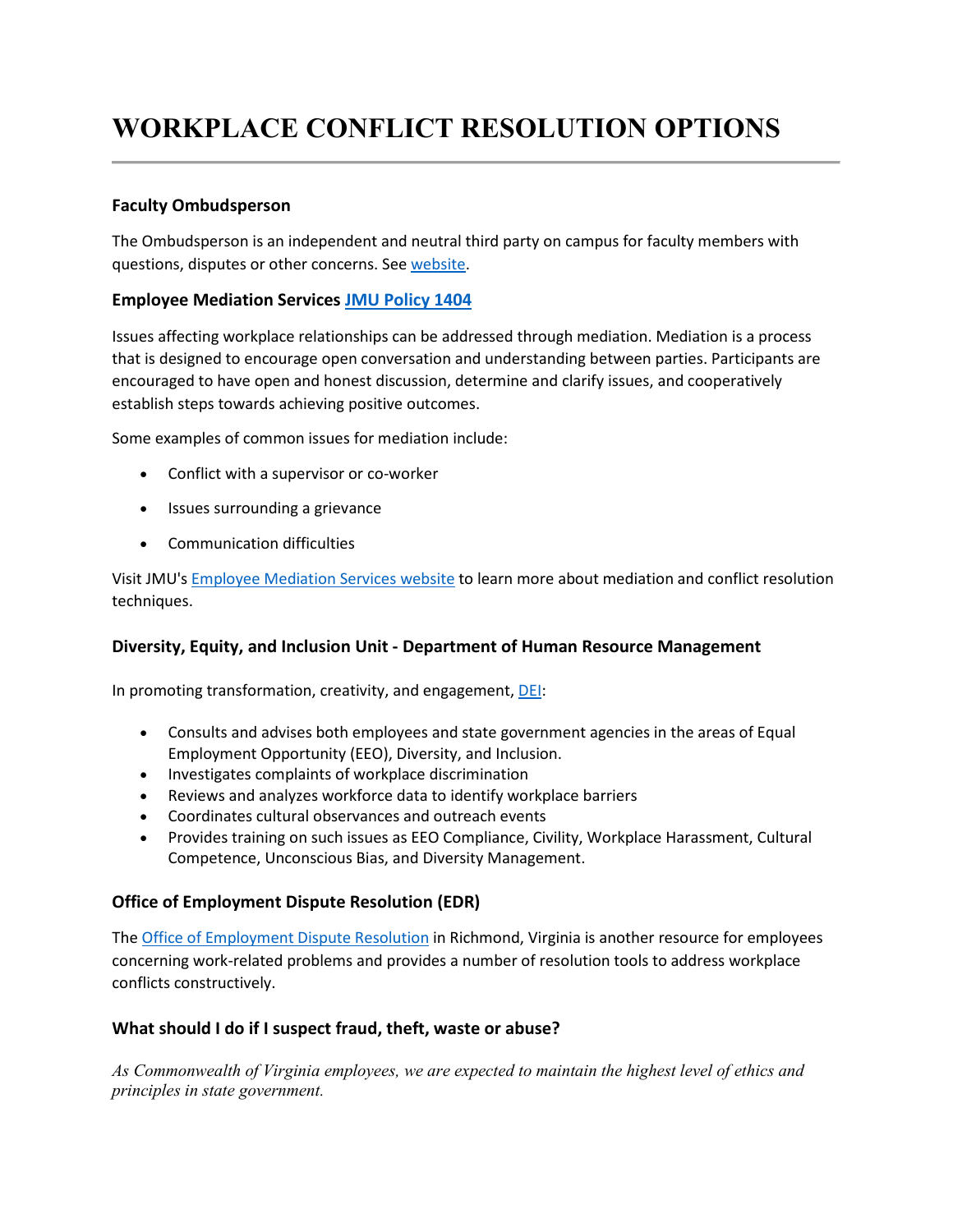Michael Westfall, CPA State Inspector General

According to University Policy [1603,](https://www.jmu.edu/JMUpolicy/policies/1603.shtml) upon the discovery of circumstances that suggest that a fraudulent transaction may have occurred, it is the responsibility of university employees and students to immediately notify the Director of Audit and Management Services. Upon such notification, the director will ensure that the appropriate vice president and the president are informed of the questionable transaction or specific event. Fraudulent transactions can include, but are not limited to, the following prohibited acts:

- embezzlement
- forgery, falsification or alteration of documents (e.g., timesheets, leave reports, travel vouchers, etc.)
- unauthorized use of university property or resources
- unauthorized access to (or misuse of) computer systems or equipment
- charging personal purchases to the university
- unauthorized use of university employees

University employees and students are also encouraged to report instances of waste or abuse to Audit and Management Services.

University employees (including student employees) and citizens of the Commonwealth may also anonymously report suspicious activities to the State Fraud, Waste and Abuse Hotline, maintained by the Office of the State Inspector General (OSIG), by calling 1-800-723-1615 or submitting an online complaint form. In addition, employees and citizens may report information to OSIG under the Whistle Blower Protection Act (WBPA) program and be eligible for a reward. However, anonymity and confidentiality are not guaranteed when filing a claim under the WBPA. Audit and Management Services may be required to investigate these activities and report findings to OSIG.

The university will not discharge, threaten, or otherwise discriminate or retaliate against a whistle blower who discloses information about suspected wrongdoing or abuse in good faith and upon a reasonable belief that the information is accurate. However, disclosures that are reckless or that the employee knew or should have known were false, confidential by law, or malicious will not be considered good faith reports and will not be protected.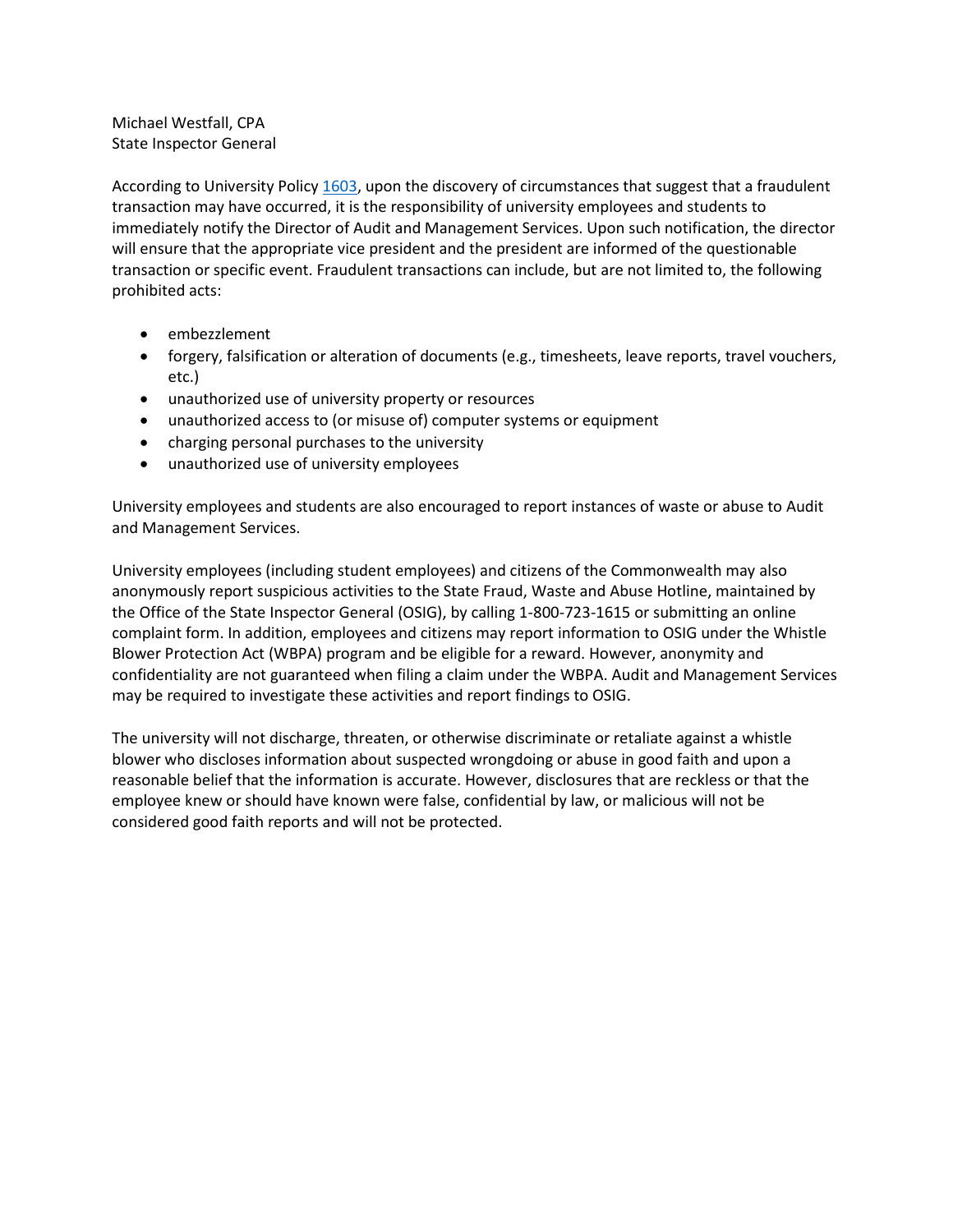# **LEAVING EMPLOYMENT**

See [Separating Full-Time Employment](https://www.jmu.edu/humanresources/benefits/separating-employment/full-time.shtml) for important steps to be taken before an employee leaves the university.

#### **Scheduling your Exit Interview**

An exit interview, a one-on-one meeting with a Benefit Specialist, is an important and necessary step when leaving the university. We will discuss in-depth how each of your benefits are affected upon leaving the university and the possibility of extending health insurance coverage.

During the interview, you may provide feedback on your employment experience, which will help us to assess what the university could improve, change or remain intact. It is also used to assist the university in reducing employee turnover while increasing productivity and engagement.

To schedule, use ou[r online scheduler](https://jamesmadisonuniversity.fullslate.com/) which allows you the flexibility to schedule an in-person meeting or a phone conversation at a time that suits your needs.